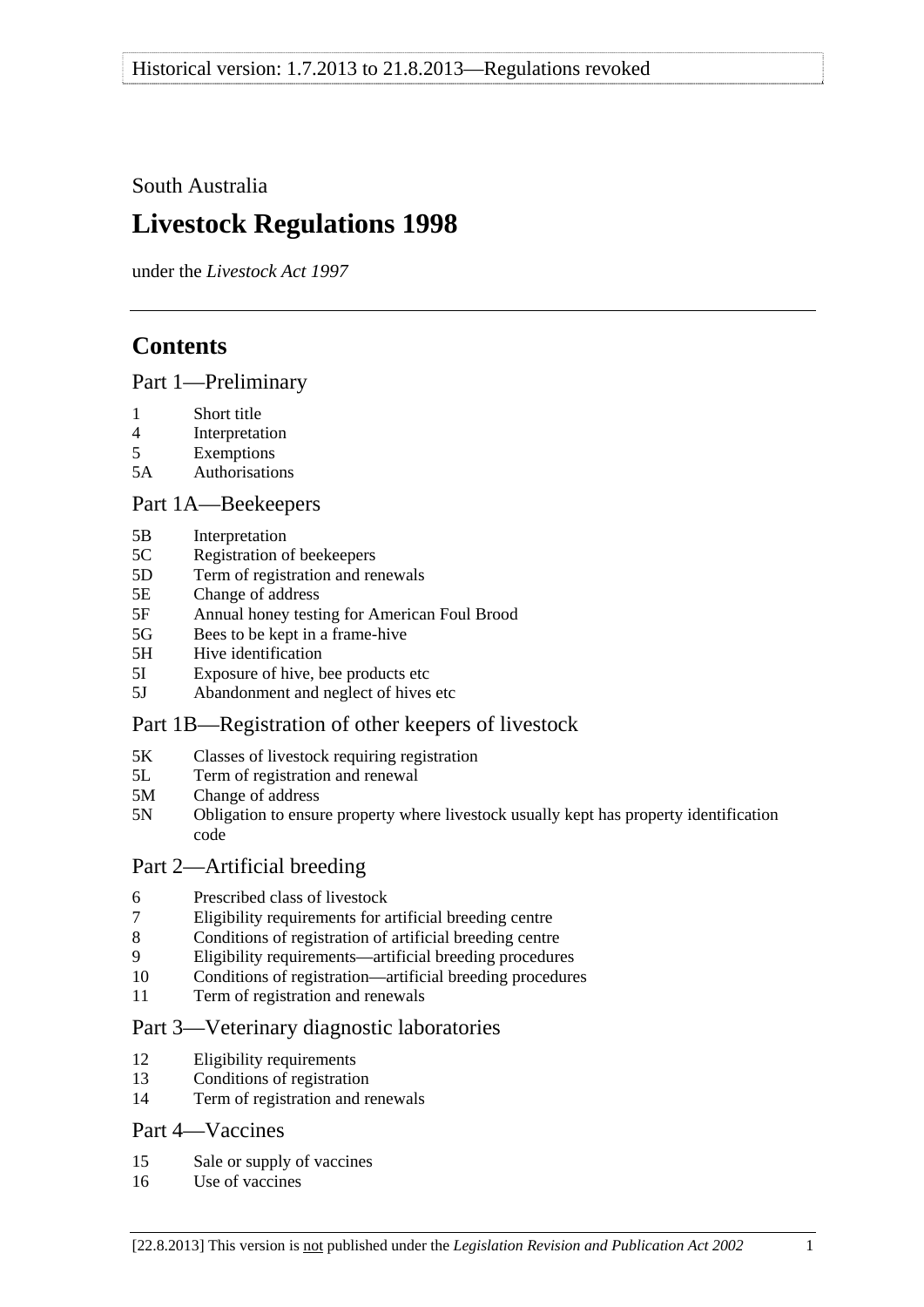- [17 Storage and disposal of vaccines](#page-15-0)
- [18 Prohibition on use of diagnostic agents](#page-15-0)

#### [Part 5—Hormonal growth promotants](#page-16-0)

- [19 Method of treatment of cattle or buffalo with hormonal growth promotants](#page-16-0)
- [20 HGP earmarks](#page-16-0)
- [21 HGP records](#page-16-0)
- [22 HGP free declarations](#page-17-0)
- [23 HGP free tags](#page-18-0)
- [24 HGP free invoices etc](#page-18-0)

## [Part 5A—Identification codes](#page-19-0)

#### [Division 1—Property identification code](#page-19-0)

- [25 Allocation and renewal of property identification code](#page-19-0)
- [25A Substitution of responsible person, variation of boundaries and cancellation of property](#page-20-0)  [identification code](#page-20-0)

#### [Division 2—Pig tattoo code](#page-20-0)

- [25B Allocation of pig tattoo code](#page-20-0)
- [25C Cancellation of pig tattoo code](#page-20-0)

#### [Division 3—Stock agent identification code](#page-21-0)

[25D Allocation and cancellation of stock agent identification code](#page-21-0)

#### [Division 4—General](#page-21-0)

- [25E Applications and fees](#page-21-0)
- [25F Register of property identification codes and pig tattoo codes](#page-21-0)

## [Part 6—Livestock identification](#page-22-0)

#### [Division 1—Preliminary](#page-22-0)

- [26 Interpretation](#page-22-0)
- [26A Chief Inspector may authorise acts otherwise prohibited under this Part](#page-24-0)
- [26B Records kept under this Part](#page-25-0)

#### [Division 2—Identification of cattle, sheep and goats](#page-25-0)

- [27 Application of Division](#page-25-0)
- [27A PIDs](#page-25-0)
- [27B Movement documentation](#page-25-0)
- [27C NLIS notification before removal of animals from land of pasture](#page-28-0)
- [27D NLIS notification after animals moved to different land of pasture](#page-28-0)
- [27E Animals at livestock saleyards must have PID and movement documentation](#page-30-0)
- [27EA NLIS notification of animals consigned to livestock saleyard for sale](#page-31-0)
- [27EB NLIS notification of movement of bobby calves from land of pasture to abattoir](#page-34-0)
- [27EC Animals at abattoirs must have PID and movement documentation](#page-34-0)
- [27ED NLIS notification when animals slaughtered](#page-35-0)
- [27EF Identification of animal at abattoir must be possible until fitness for human consumption](#page-36-0)  [assessed](#page-36-0)
- [27F False or misleading statements under this Division](#page-36-0)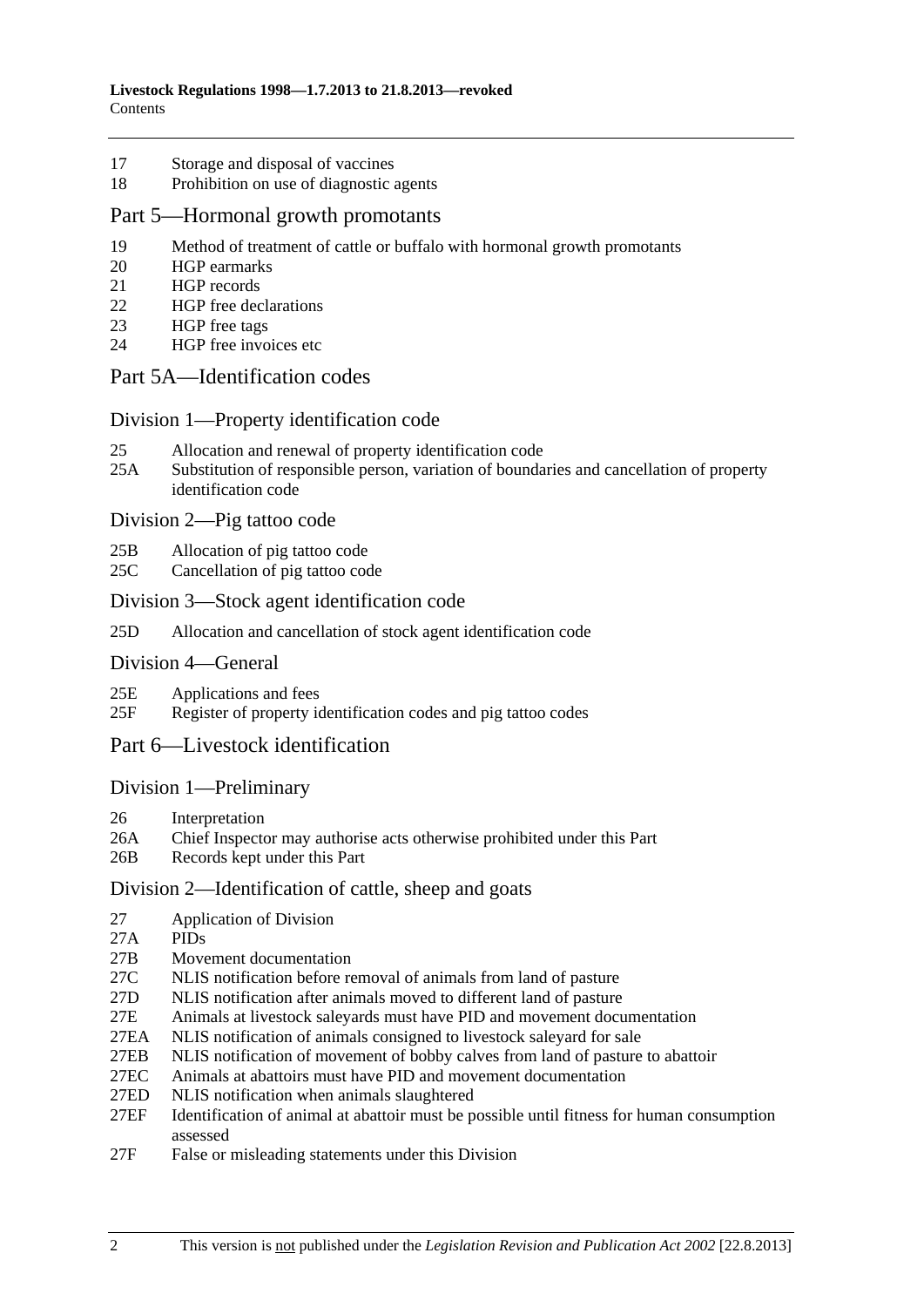### [Division 3—Identification of pigs](#page-37-0)

[27FA Identification of pigs](#page-37-0)

## [Division 4—Identification of deer](#page-37-0)

[27G Identification of deer](#page-37-0) 

## [Division 5—General](#page-38-0)

- [27H Removal of livestock in contravention of this Part](#page-38-0)
- [28 Types of devices](#page-38-0)
- [29A Authorisation of manufacturers and recyclers](#page-38-0)
- [29B Supply of tags and devices](#page-38-0)
- [29C Animal must not have more than 1 PID](#page-39-0)
- [29D PIDs and tags must bear correct information](#page-39-0)
- [29DA Removal and disposal of PIDs](#page-39-0)
- [29E Replacement of lost devices other than at livestock saleyards](#page-40-0)
- [29F Offence to alter or deface tags and devices](#page-40-0)

## [Part 7—Sheep lice](#page-40-0)

- [30 Offence if lice-infested sheep at market](#page-40-0)
- [31 Offence if lice-infested sheep stray](#page-41-0)

#### [Part 7A—Vendor declarations](#page-41-0)

- [31A Signing of vendor declarations](#page-41-0)
- [31B False or misleading vendor declarations](#page-41-0)

#### [Part 8—Provision for funds under repealed Acts](#page-42-0)

- [32 Cattle Compensation Fund](#page-42-0)
- [33 Beekeepers Compensation Fund](#page-42-0)
- [34 Swine Compensation Fund](#page-42-0)
- [34A Deer Keepers Compensation Fund](#page-42-0)
- [Part 9—Stock foods](#page-42-0)

#### [Division 1—Preliminary](#page-42-0)

[35 Interpretation](#page-42-0) 

#### [Division 2—Feeding of livestock](#page-43-0)

- [36 Feeding of restricted animal material to ruminants](#page-43-0)
- [37 Feeding of restricted animal material from placental mammals to non-ruminants](#page-43-0)
- [38 Feeding of stock foods containing faeces](#page-43-0)
- [39 Feeding of stock foods containing registered veterinary products](#page-44-0)

#### [Division 3—Standards for stock foods](#page-44-0)

- [40 Offence](#page-44-0)
- [41 Restricted animal material in stock foods](#page-44-0)
- [42 Substances prohibited in stock foods](#page-44-0)
- [43 Organochlorine pesticides in stock foods](#page-44-0)
- [44 Antioxidants in stock foods](#page-44-0)
- [45 Registered veterinary products in stock foods](#page-45-0)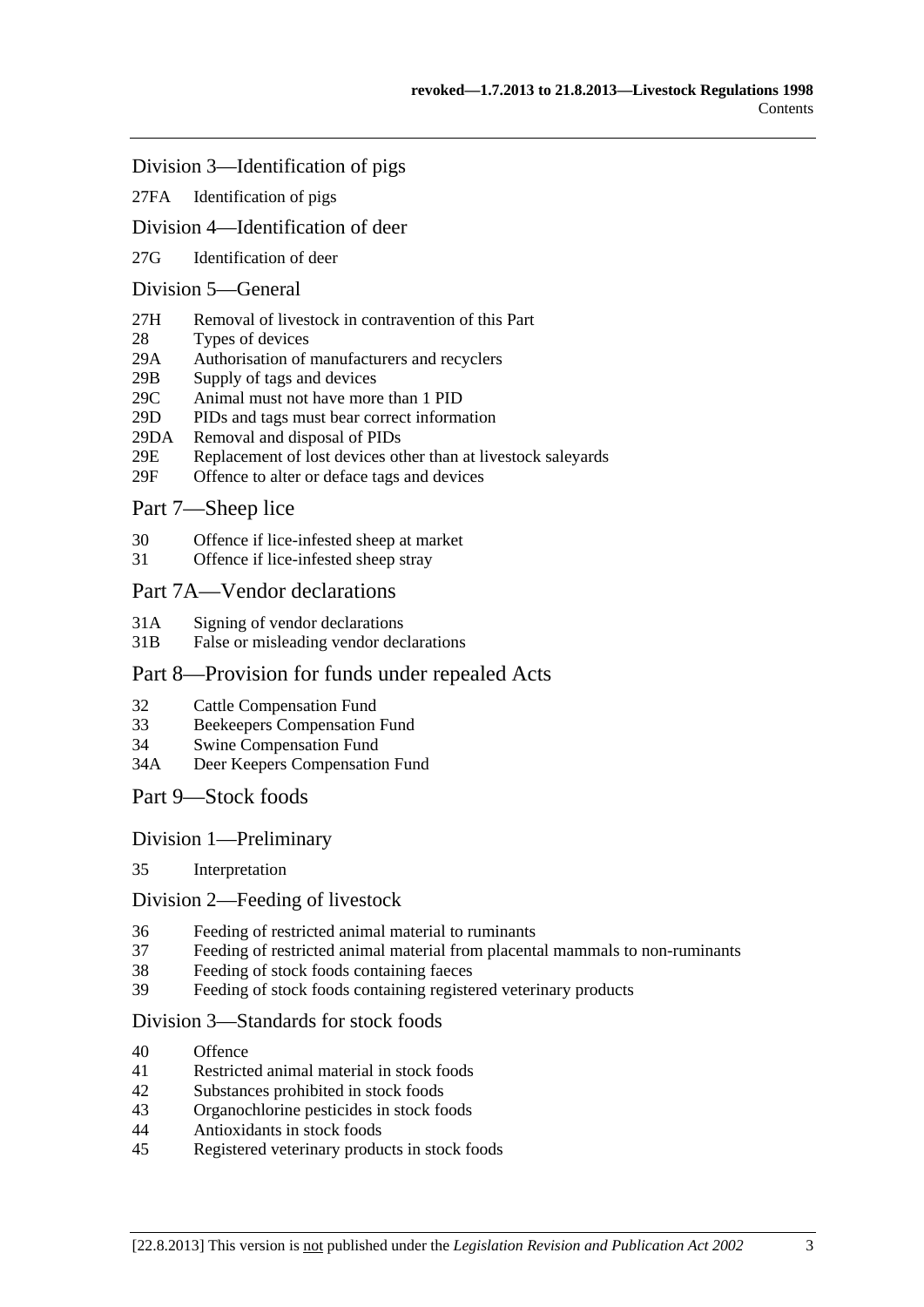<span id="page-3-0"></span>[Division 4—Labelling of manufactured stock foods](#page-45-0)

[46 Offences](#page-45-0) [47 Requirement for label or advice note](#page-45-0) [48 General information to be included on label or advice note](#page-46-0) [49 Information about restricted animal material content](#page-46-0) 

[Schedule 1—Fees](#page-46-0)

[Schedule 2—Stock foods](#page-47-0)

[Part 1—Prohibited substances](#page-0-0) 

[Part 2—Permitted levels of organochlorine pesticides](#page-0-0) 

[Part 3—Permitted levels of certain antioxidants](#page-0-0)

[Legislative history](#page-49-0) 

## **Part 1—Preliminary**

## **1—Short title**

These regulations may be cited as the *Livestock Regulations 1998*.

## **4—Interpretation**

In these regulations—

*Act* means the *[Livestock Act 1997](http://www.legislation.sa.gov.au/index.aspx?action=legref&type=act&legtitle=Livestock%20Act%201997)*;

*class 1 vaccine* means a preparation or substance capable of producing immunity in livestock to the following organisms or disease syndromes:

anthrax

avian encephalomyelitis

Dichelobacter nodosus

Mareks disease

rabies

Shopes fibroma virus;

*class 2 vaccine* means a preparation or substance capable of producing immunity in livestock to the following organisms or disease syndromes:

bovine pestivirus

Campylobacter fetus var venerealis

canine adenovirus

- canine distemper
- canine calicivirus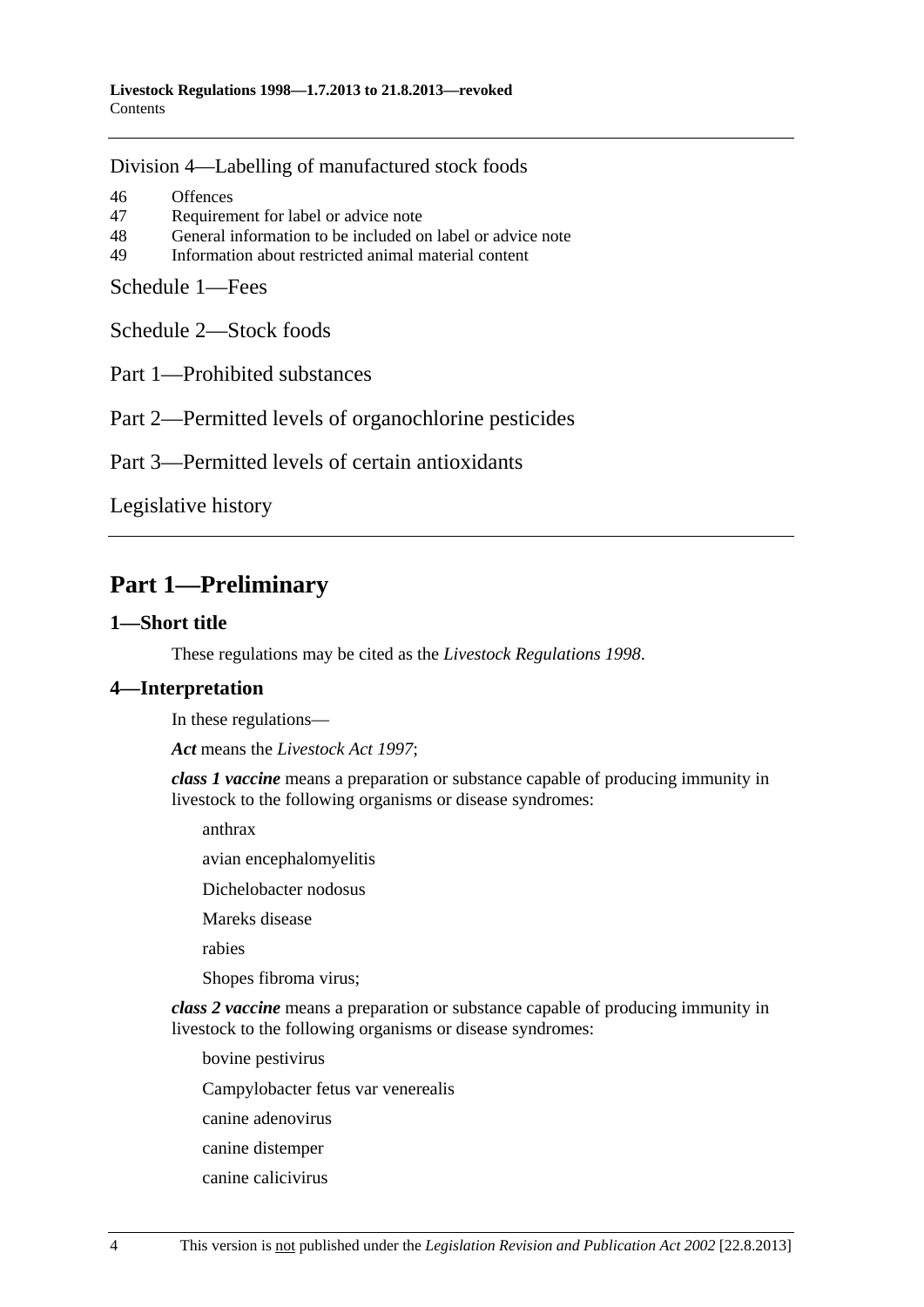canine parainfluenza virus

canine parvovirus

canine staphylococcal dermatitis

equine staphylococcal dermatitis

feline calicivirus

feline herpes virus

feline panleukopaenia

feline viral rhinotracheitis

feline T-lymphocytic lentivirus

infectious bovine rhinotracheitis

infectious canine hepatitis

Parainfluenza 3 virus

Staphylococcal mastitis

Streptococcus equi;

*corresponding law* means—

- (a) *Animal Diseases Act 2005* of the Australian Capital Territory;
- (b) *Stock Diseases Act 1923* of New South Wales;
- (c) *Stock Diseases Act* of the Northern Territory;
- (d) *Stock Act 1915* of Queensland;
- (e) *Animals (Brands and Movement) Act 1984* of Tasmania;
- (f) *Livestock Disease Control Act 1994* of Victoria;
- (g) *Stock Diseases (Regulations) Act 1968* of Western Australia;
- (h) *Stock (Identification and Movement) Act 1970* of Western Australia;

*deer* means an animal of the family *Cervidae*;

*HGP earmark* means an earmark of the kind required to be made immediately after cattle or buffalo are treated with a hormonal growth promotant (see [regulation 20](#page-16-0));

*HGP free declaration* means a declaration, in a form approved by the Chief Inspector, that cattle or buffalo have not been treated with hormonal growth promotants;

*HGP free invoice* means an invoice issued by a stock agent in respect of cattle or buffalo sold by the agent containing an endorsement in a form approved by the Chief Inspector for the purposes of indicating that HGP free tags were attached to cattle or buffalo at the time of sale;

*HGP free tag* means a tag of a colour, and conforming to any other requirements, specified by the Chief Inspector for the purposes of indicating that cattle or buffalo to which such tags are attached have not been treated with hormonal growth promotants;

*hormonal growth promotant* means a product containing one or more hormones (including but not limited to oestradiol, progesterone, trenbolone and zeranol) that increases the growth rate of, and enhances feed conversion in, cattle or buffalo;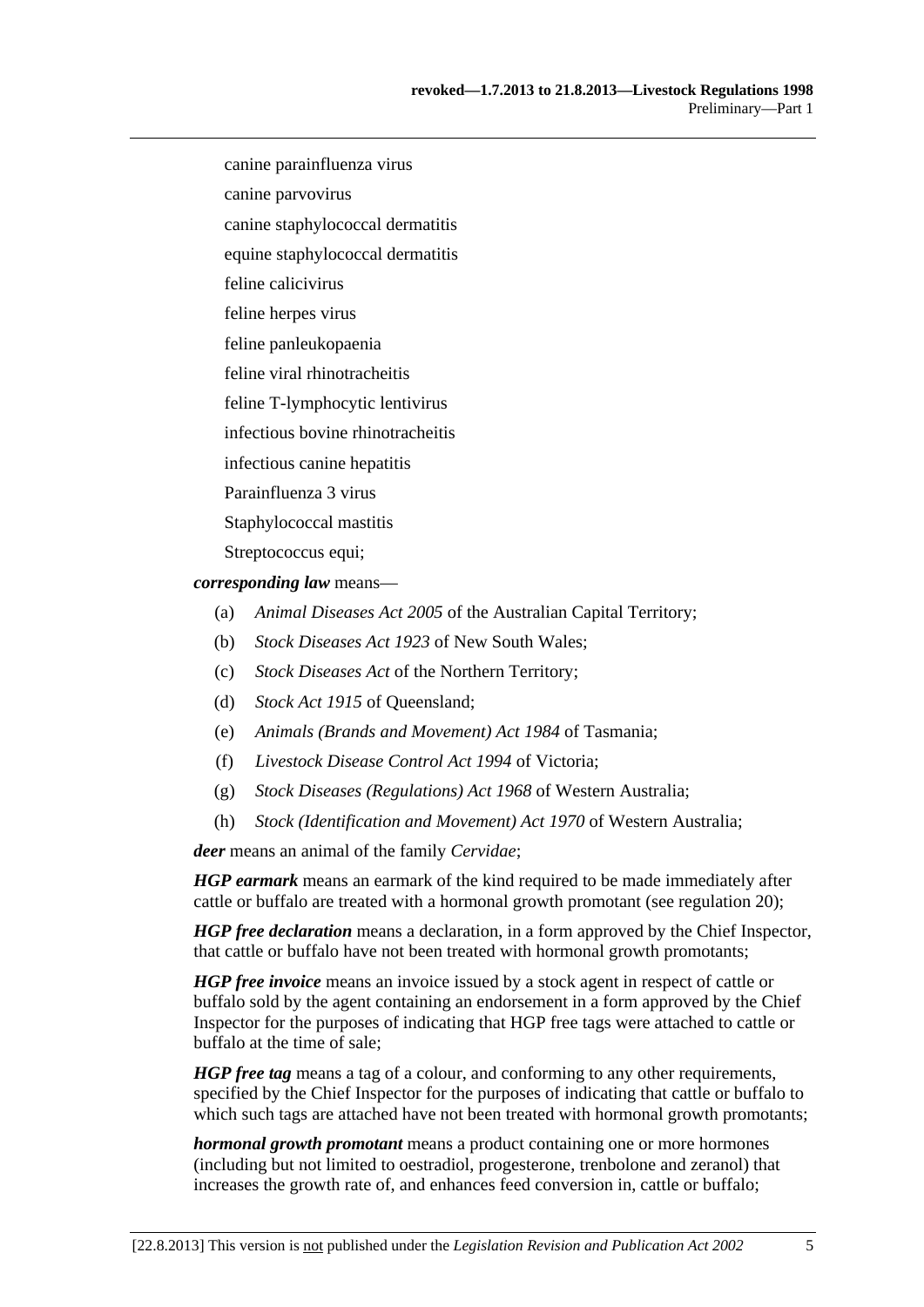<span id="page-5-0"></span>*identification code of stock agent*—see [Part 5A Division 3;](#page-21-0)

*identification tag*, in relation to a deer, means an ear tag obtained from an authorised manufacturer (see [Part 6](#page-22-0));

*lice* means sheep body lice of the genus *Bovicola ovis*;

*lice-infested sheep* means sheep on which one or more live lice are present;

*pig tattoo code*—see [Part 5A Division 2](#page-20-0);

*property identification code*—see [Part 5A Division 1;](#page-19-0)

*responsible person* for a property identification code—the responsible person is the person nominated as the responsible person for the code in an application for allocation or renewal of the code or, in the absence of such an application or nomination, the owner or occupier of the place identified by the code;

*stock agent*, in relation to a vendor or purchaser of livestock, means a person who, for fee or reward, arranges for the sale or purchase of the livestock on behalf of the vendor or purchaser;

*vaccine* means—

- (a) a class 1 or 2 vaccine; or
- (b) any other preparation or substance capable of producing immunity in livestock to disease;

*vendor declaration* means a declaration made in connection with the sale or proposed sale of livestock, using—

- (a) a form known as a "Vendor Declaration" from time to time approved by the Chief Inspector in respect of livestock of the relevant kind; or
- (b) a form to the same effect as the form referred to in [paragraph \(a\).](#page-5-0)

## **5—Exemptions**

- (1) Section 46(1)(a) of the Act does not apply in relation to the feeding of ruminants, dogs or cats.
- (2) Section  $46(1)(a)$  to (d) (inclusive) of the Act do not apply in relation to the following products:
	- (a) tallow;
	- (b) gelatine.

#### **5A—Authorisations**

- (1) An authorisation of the Chief Inspector under these regulations—
	- (a) must be in writing; and
	- (b) may be given to a particular person or to a class of persons or may apply generally; and
	- (c) may be subject to conditions; and
	- (d) may be varied or revoked by the Chief Inspector at any time.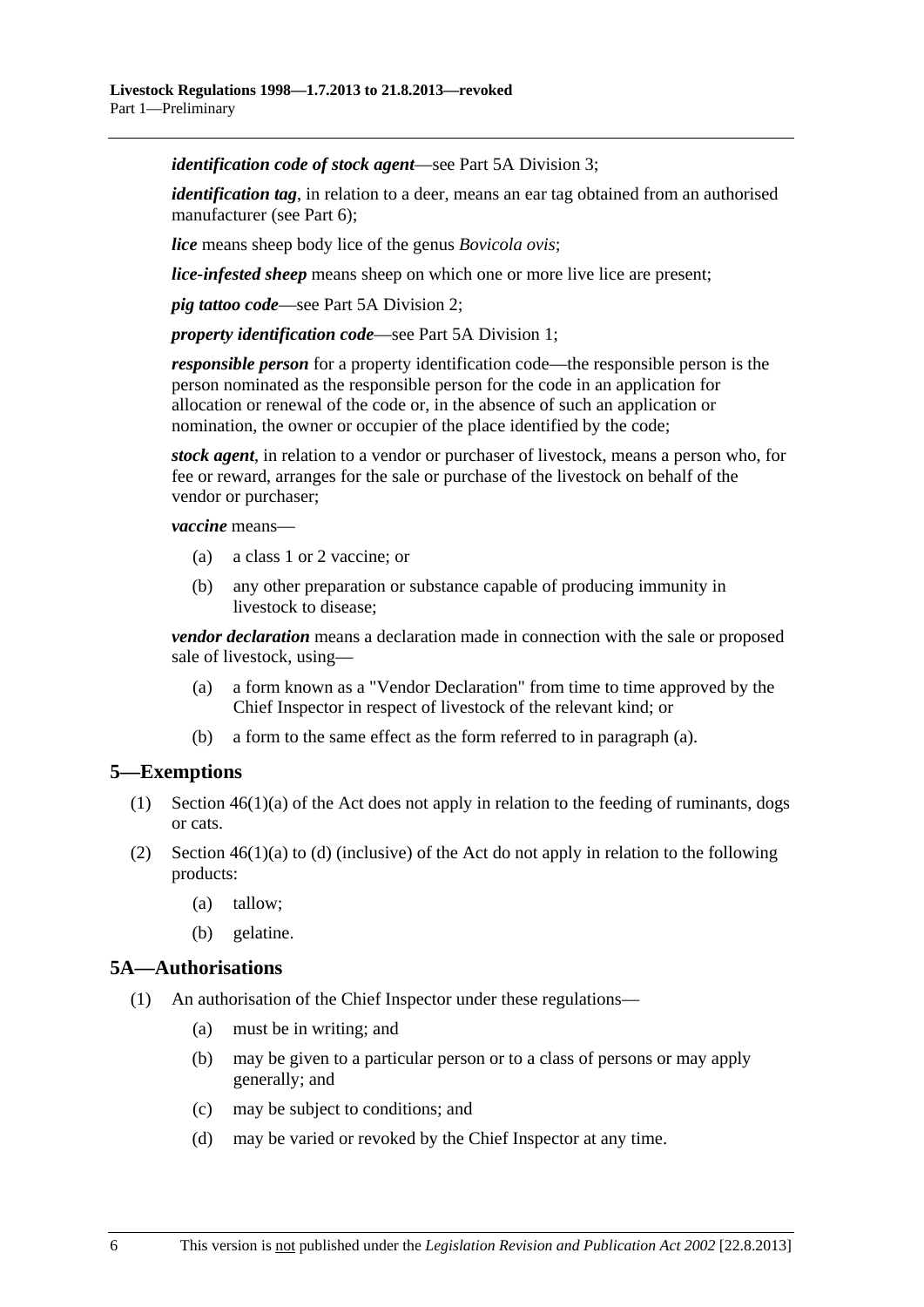- <span id="page-6-0"></span> (2) An authorisation of the Chief Inspector under these regulations or the variation or revocation of such an authorisation takes effect—
	- (a) if the authorisation is given to a particular person—when written notice of the authorisation or of the variation or revocation (as the case may be) is served on the person; or
	- (b) if the authorisation is given to a class of persons or applies generally—when notice of the authorisation or of the variation or revocation (as the case may be) is published in the Gazette.

# **Part 1A—Beekeepers**

## **5B—Interpretation**

In this Part—

*appliance* means any article, apparatus or implement used in connection with the keeping of bees or the extraction or storage of honey;

*foundation* means material impressed with the pattern of cell bases on which bees build comb;

*registered beekeeper* means a person registered as a beekeeper under section 17 of the Act.

## **5C—Registration of beekeepers**

- (1) Bees for which a hive is kept are a prescribed class of livestock for the purposes of section 17 of the Act.
- (2) A person who keeps bees is not required to be registered under section 17 of the Act if—
	- (a) the bees are kept only in hives in respect of which another person is registered as a beekeeper; or
	- (b) the bees are kept in a hive brought into the State from another State or Territory for a period of not more than 90 days in any continuous period of 12 months and the manner in which the person keeps the bees would, if those bees were being kept in that other State or Territory, comply with the requirements of the corresponding laws of that State or Territory.

## **5D—Term of registration and renewals**

- (1) Registration as a beekeeper is for a term expiring on the last day of February following registration.
- (2) Registration as a beekeeper may be renewed from time to time for a further term of 12 months.
- (3) An application for renewal of registration as a beekeeper must—
	- (a) be made to the Chief Inspector; and
	- (b) be in the form and contain or be accompanied by the information required by the Chief Inspector; and
	- (c) be accompanied by the fee set out in [Schedule 1.](#page-0-0)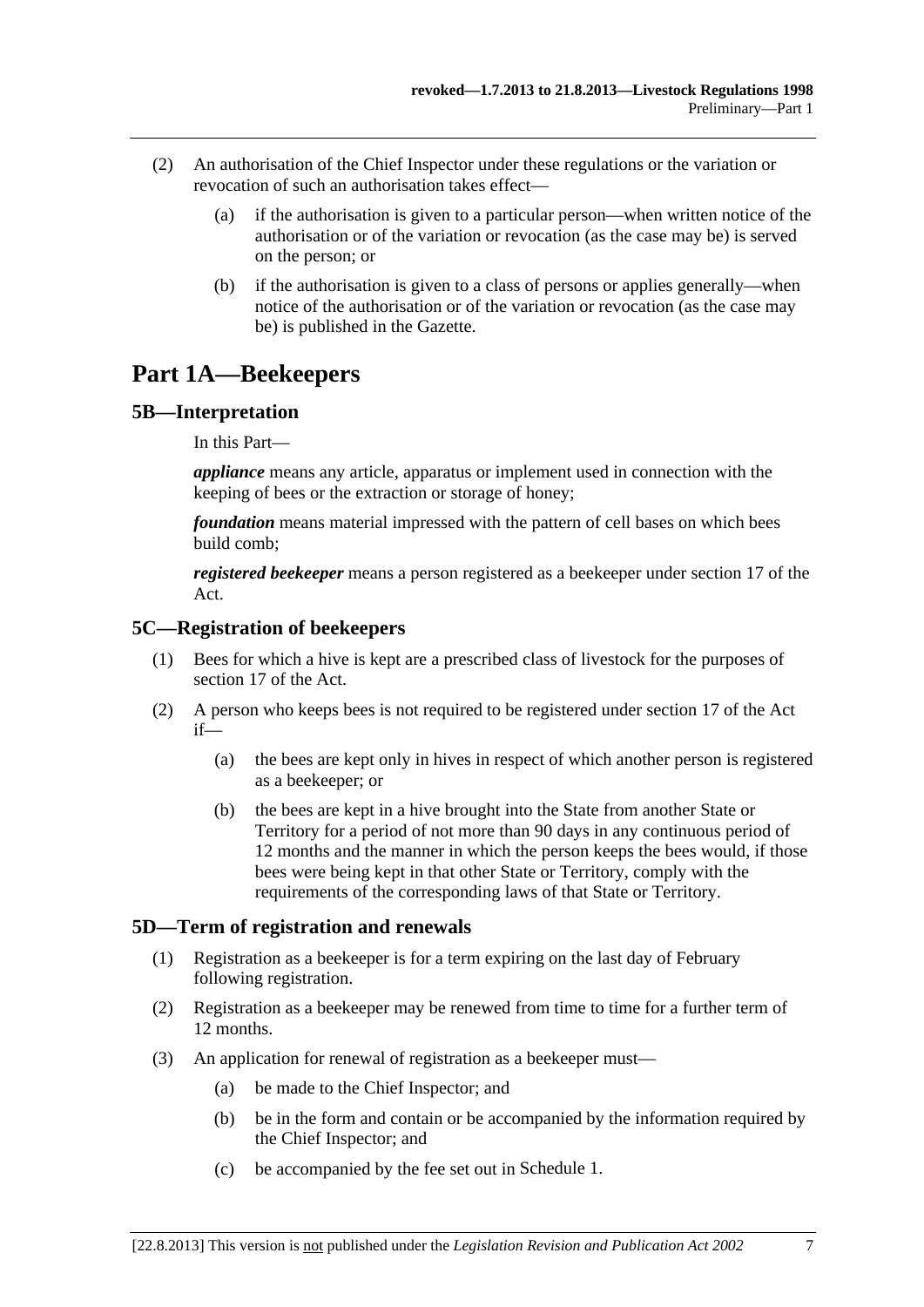<span id="page-7-0"></span> (4) The Chief Inspector may, at his or her discretion and on payment of the late application fee set out in [Schedule 1](#page-0-0), renew registration on a late application despite the fact that the registration has expired and, in that event, the renewal has effect from the end of the term for which the registration was previously granted or renewed.

### **5E—Change of address**

A registered beekeeper must within 14 days after changing his or her postal address notify the Chief Inspector of the change in writing.

Maximum penalty: \$250.

Expiation fee: \$80.

## **5F—Annual honey testing for American Foul Brood**

- (1) The Chief Inspector may, by notice in writing, require a beekeeper to provide the Chief Inspector, within a period specified in the notice, with—
	- (a) a copy of the results of an AFB test carried out on a composite sample of honey collected following the notice or within the preceding three months from hives kept by the beekeeper; or
	- (b) a composite sample of honey collected following the notice or within the preceding three months from hives kept by the beekeeper to be subjected to an AFB test at the cost of the beekeeper.
- (2) The Chief Inspector may not make a requirement under [subregulation \(1\)](#page-7-0) of the same beekeeper more than once in each 12 month period commencing on 1 March.
- (3) If a beekeeper refuses or fails to comply with a requirement under [subregulation \(1\)](#page-7-0), the Chief Inspector may—
	- (a) cause a composite sample of honey to be collected by an inspector from hives kept by the beekeeper and to be subjected to an AFB test; and
	- (b) recover costs and expenses reasonably incurred in doing so as a debt owed by the person of whom the requirement was made.
- (4) A beekeeper who does not comply with a requirement made under [subregulation \(1\)](#page-7-0) is guilty of an offence.

Maximum penalty: \$1 250.

Expiation fee: \$160.

- (5) This regulation does not derogate from other powers of an inspector to take samples of honey or to require honey to be tested.
- (6) For the purposes of this regulation, a composite sample of honey must be collected from hives kept by a beekeeper as follows:
	- (a) if the number of hives kept is 20 or less—a sample of at least ten millilitres of honey must be collected from each of the hives;
	- (b) if the number of hives kept is more than 20 but less than 100—a sample of at least ten millilitres of honey must be collected from each of 20 different hives chosen randomly;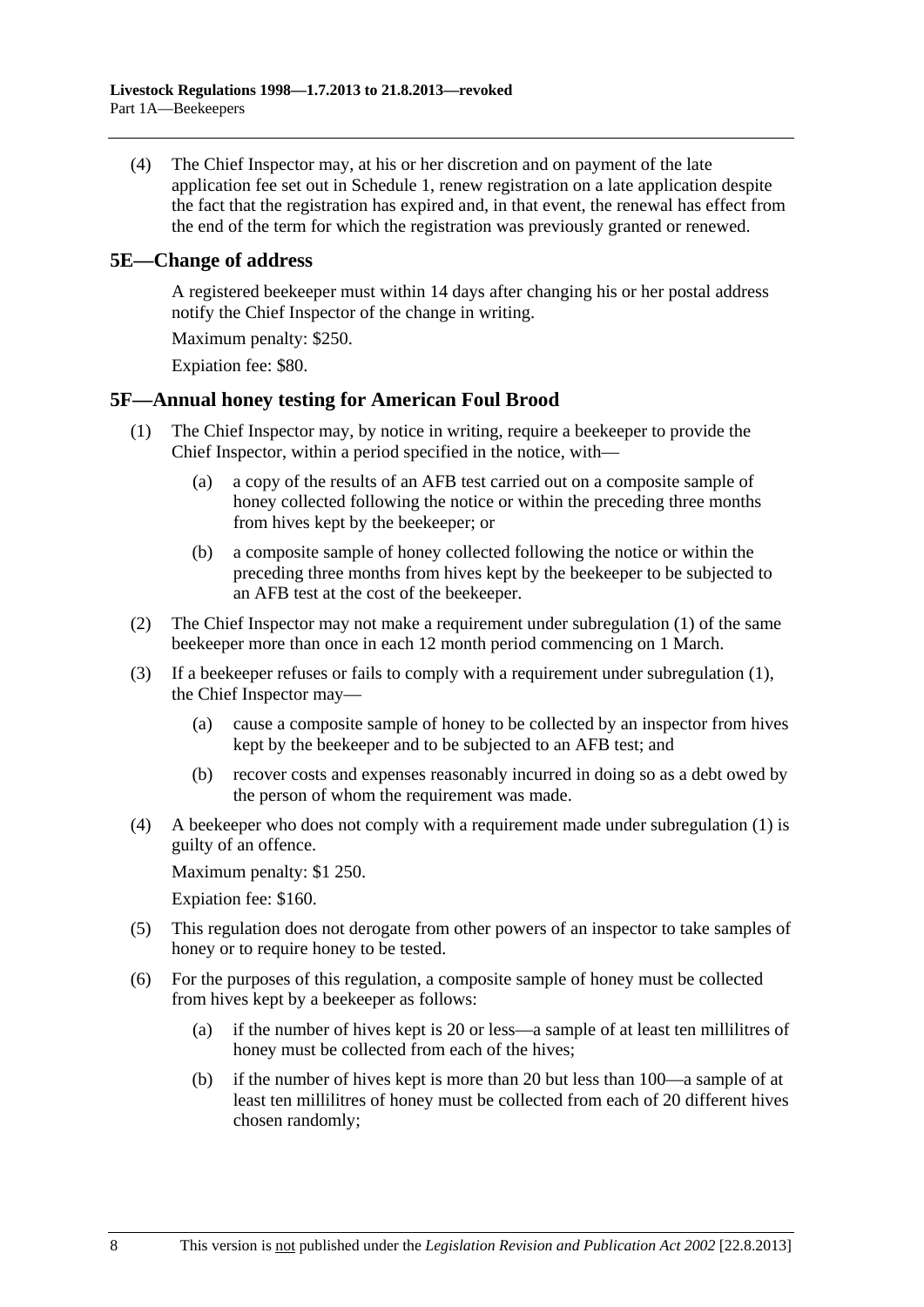- <span id="page-8-0"></span> (c) if the number of hives kept is more than 100—a sample of at least ten millilitres of honey must be collected from each of a number of different hives chosen randomly, that number being 20 per cent of the total number of hives kept (ignoring any resulting fraction).
- (7) In this regulation—

*AFB test* means a test for the presence of American Foul Brood conducted by a laboratory approved for the purpose by the Chief Inspector.

## **5G—Bees to be kept in a frame-hive**

A person who keeps bees, unless otherwise authorised by the Chief Inspector, must keep the bees in a hive (a frame-hive) that complies with the following requirements:

- (a) the hive must consist of a box with a lid that is removable so that the movement of bees in and out of the frame-hive can be easily controlled; and
- (b) the box must be fitted with movable frames supported inside the box so that they stand on edge in a vertical position and there is an interval of at least six millimetres, but not more than 20 millimetres, between adjacent frames; and
- (c) each movable frame must—
	- (i) have inserted at its centre a flat sheet of foundation; and
	- (ii) be separated from all inner surfaces of the box and any other movable frame placed above it by a space of at least eight millimetres; and
	- (iii) be placed inside the box so that it can be easily removed for inspection.

Maximum penalty: \$5 000.

Expiation fee: \$315.

## **5H—Hive identification**

 (1) A registered beekeeper must ensure that each hive is marked in accordance with this regulation with a hive identification code allocated to him or her in writing by the Chief Inspector.

Maximum penalty: \$5 000.

- (2) Unless otherwise directed by the Chief Inspector, the hive identification code must be marked on a hive in the following manner:
	- (a) subject to [subregulation \(3\),](#page-9-0) the code must be placed in the centre of an external vertical face of the hive; and
	- (b) the code may be burned, stencilled, embossed, carved or etched directly onto the face of the hive, or it may be inscribed on a metal plate secured to the face of the hive; and
	- (c) each character of the code must be 30 millimetres in height.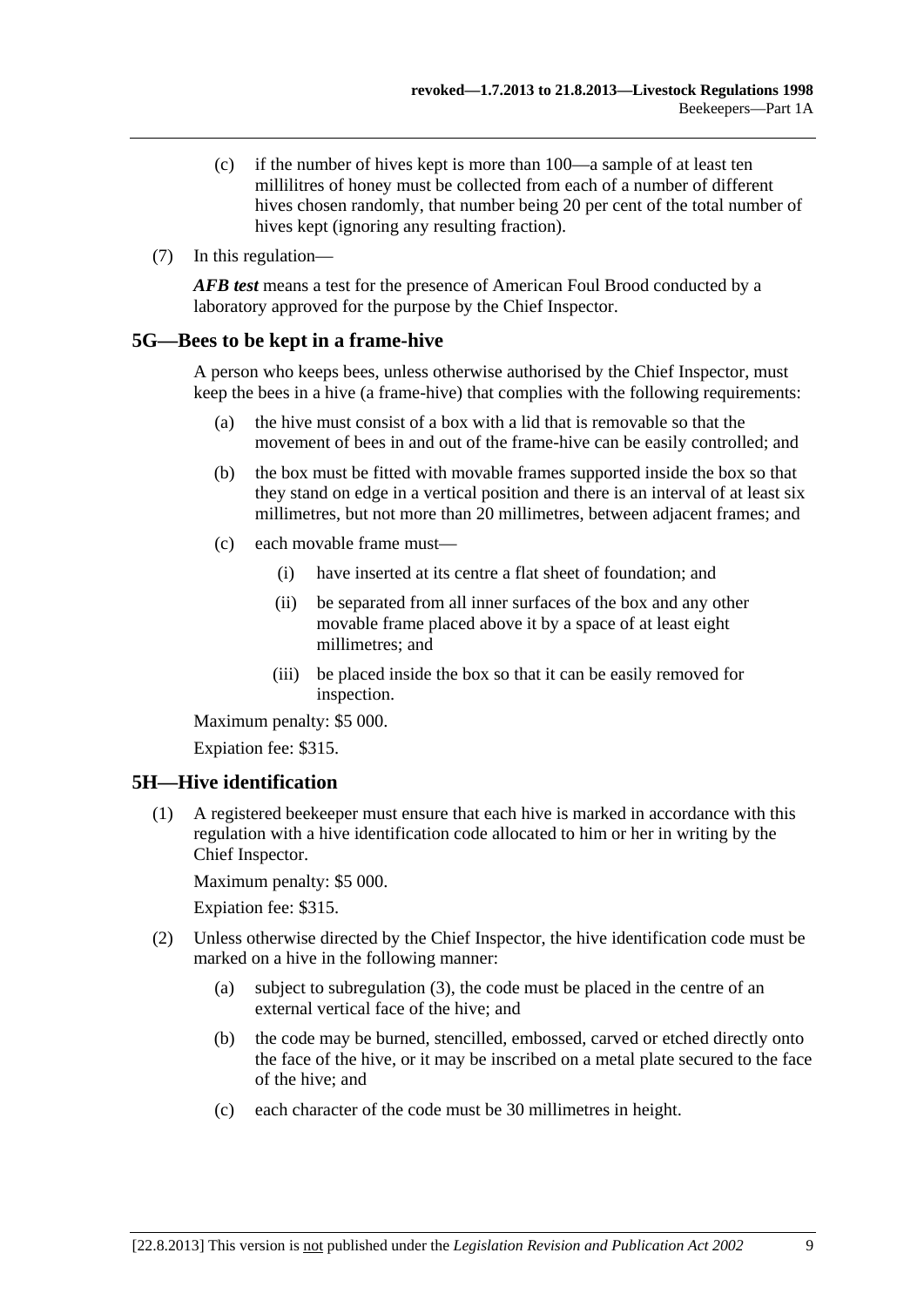<span id="page-9-0"></span> (3) If the face of a hive has previously been marked with a hive identification code (or a brand under the *[Apiaries Act 1931](http://www.legislation.sa.gov.au/index.aspx?action=legref&type=act&legtitle=Apiaries%20Act%201931)*), any subsequent hive identification codes allocated to the hive must be marked on the same vertical face, the first such code being placed in the top left hand corner of that face and each subsequent code being placed in the next corner proceeding clockwise.

## **5I—Exposure of hive, bee products etc**

A beekeeper must not without reasonable excuse, leave a hive, part of a hive (including frames, combs, honey, foundation or beeswax) or an appliance exposed in a manner or under conditions likely to attract robber bees.

Maximum penalty: \$5 000.

Expiation fee: \$315.

#### **5J—Abandonment and neglect of hives etc**

- (1) A beekeeper must not, without reasonable excuse—
	- (a) abandon a hive previously kept by the beekeeper; or
	- (b) neglect the management and care of a hive kept by the beekeeper to the extent that the hive is likely to become infected with disease or to attract robber bees; or
	- (c) fail to destroy or properly dispose of any unwanted bees or part of a hive (including frames, combs, honey, foundation or beeswax).

Maximum penalty: \$5 000.

Expiation fee: In the case of an offence against [paragraph \(b\)](#page-9-0) in the circumstances set out in [subregulation \(2\)\(b\)](#page-9-0)—\$315.

- (2) Without limiting [paragraph \(b\)](#page-9-0) of [subregulation \(1\),](#page-9-0) a beekeeper will be taken to neglect the management and care of a hive to the extent referred to in that paragraph if—
	- (a) the hive is not examined for the presence of disease at least once in each 6 month period; or
	- (b) the hive is one of a number of hives comprising an apiary and at least three of the following conditions apply to the apiary:
		- (i) there is no source of water accessible to bees within 200 metres of a hive in the apiary;
		- (ii) the prescribed number of hives in the apiary are, or exhibit signs of having been, infested with wax moth;
		- (iii) the prescribed number of hives in the apiary are dead;
		- (iv) a hive or part of a hive in the apiary has been left exposed in a manner or under conditions likely to attract robber bees.
- (3) In proceedings for an offence against this regulation, hives located on the same holding will, in the absence of proof to the contrary, be taken to comprise an apiary.
- (4) In this regulation—

*apiary* means a number of hives managed together;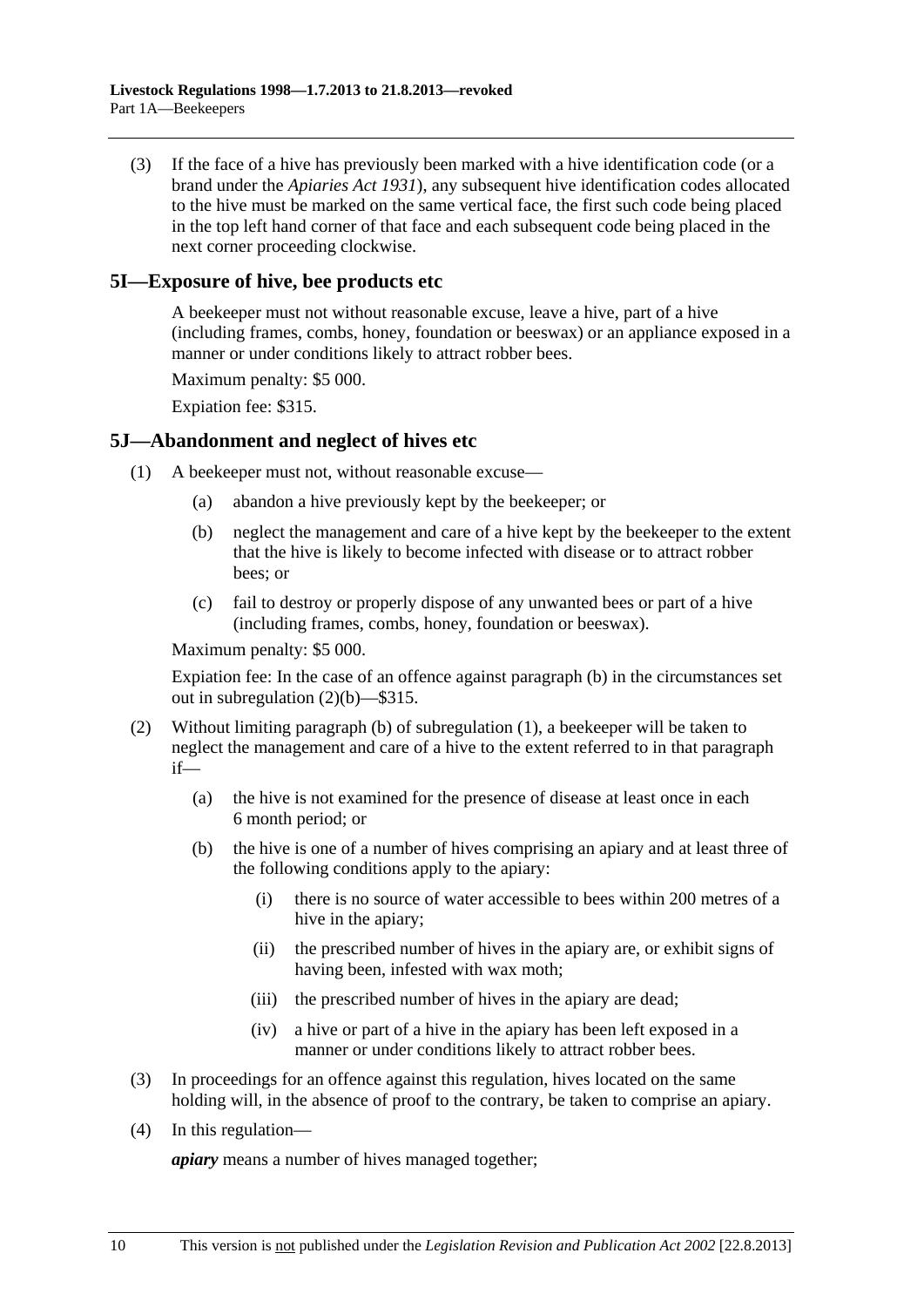<span id="page-10-0"></span>*prescribed number of hives* in an apiary means—

- (a) if the number of hives comprising the apiary is less than 10—one;
- (b) if the number of hives comprising the apiary is 10 or more—the number that is 10 per cent of the total number of hives comprising the apiary (ignoring any resulting fraction).
- (5) For the purposes of this regulation a hive is *dead* if a substantial number of the bees in the hive are dead.

# **Part 1B—Registration of other keepers of livestock**

## **5K—Classes of livestock requiring registration**

The following are prescribed classes of livestock for the purposes of section 17 of the Act:

- (a) buffalo;
- (b) camels;
- (c) cattle;
- (d) deer;
- (e) equines (including horses, donkeys and mules);
- (f) goats;
- (g) pigs;
- (h) sheep;
- (i) South American camelids (including alpaca, llama, vicuna and guanaco).

## **5L—Term of registration and renewal**

- (1) The term fixed for the purposes of section 23(1) and (2) of the Act is 2 years.
- (2) However, the Chief Inspector may fix a term that is shorter or longer than 2 years if that is necessary in order for the term to expire at the same time as the term of a property identification code for land on which the livestock are or are to be kept.
- (3) An application for renewal of registration under section 17 of the Act must—
	- (a) be made to the Chief Inspector; and
	- (b) be in the form and contain or be accompanied by the information required by the Chief Inspector; and
	- (c) be accompanied by the fee set out in [Schedule 1.](#page-0-0)
- (4) The Chief Inspector may, at his or her discretion and on payment of the late application fee set out in [Schedule 1,](#page-0-0) renew registration on a late application despite the fact that the registration has expired and, in that event, the renewal has effect from the end of the term for which the registration was previously granted or renewed.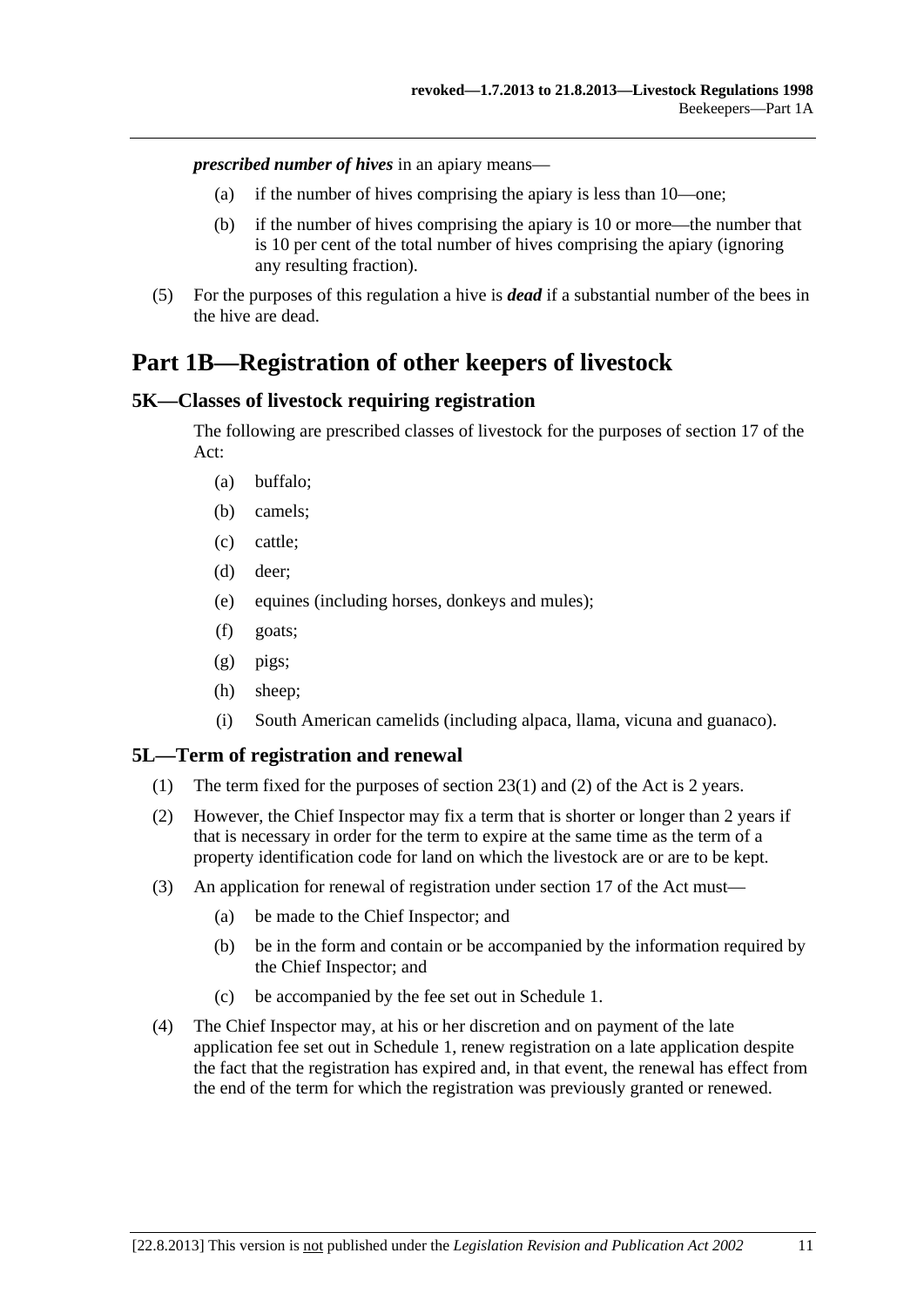#### <span id="page-11-0"></span>**5M—Change of address**

A person registered under section 17 of the Act (other than as a registered beekeeper) must within 14 days after changing his or her postal address notify the Chief Inspector of the change in writing.

Maximum penalty: \$250.

Expiation fee: \$80.

## **5N—Obligation to ensure property where livestock usually kept has property identification code**

A person who is registered under section 17 of the Act as a person who keeps livestock must ensure that the place at which the livestock are usually pastured or kept has an active property identification code under [Part 5A](#page-19-0).

Maximum penalty: \$5 000.

Expiation fee: \$315.

## **Part 2—Artificial breeding**

#### **6—Prescribed class of livestock**

The following are prescribed classes of livestock for the purposes of the definition of *artificial breeding centre* in section 3 of the Act and for the purposes of section 19(1) of the Act:

- (a) cattle;
- (b) sheep;
- (c) goats;
- (d) pigs;
- (e) horses.

## **7—Eligibility requirements for artificial breeding centre**

- (1) In determining whether to grant registration under section 18 of the Act to operate an artificial breeding centre, the Chief Inspector must have regard to—
	- (a) the suitability of the applicant to be granted registration; and
	- (b) the arrangements that the applicant has made to fulfil the obligations that may arise under these regulations; and
	- (c) the suitability of the premises for their purpose; and
	- (d) the standard of construction of the premises and the standard of the facilities and equipment on the premises; and
	- (e) the nature of the artificial breeding procedures to be carried out at the centre; and
	- (f) any other relevant matter.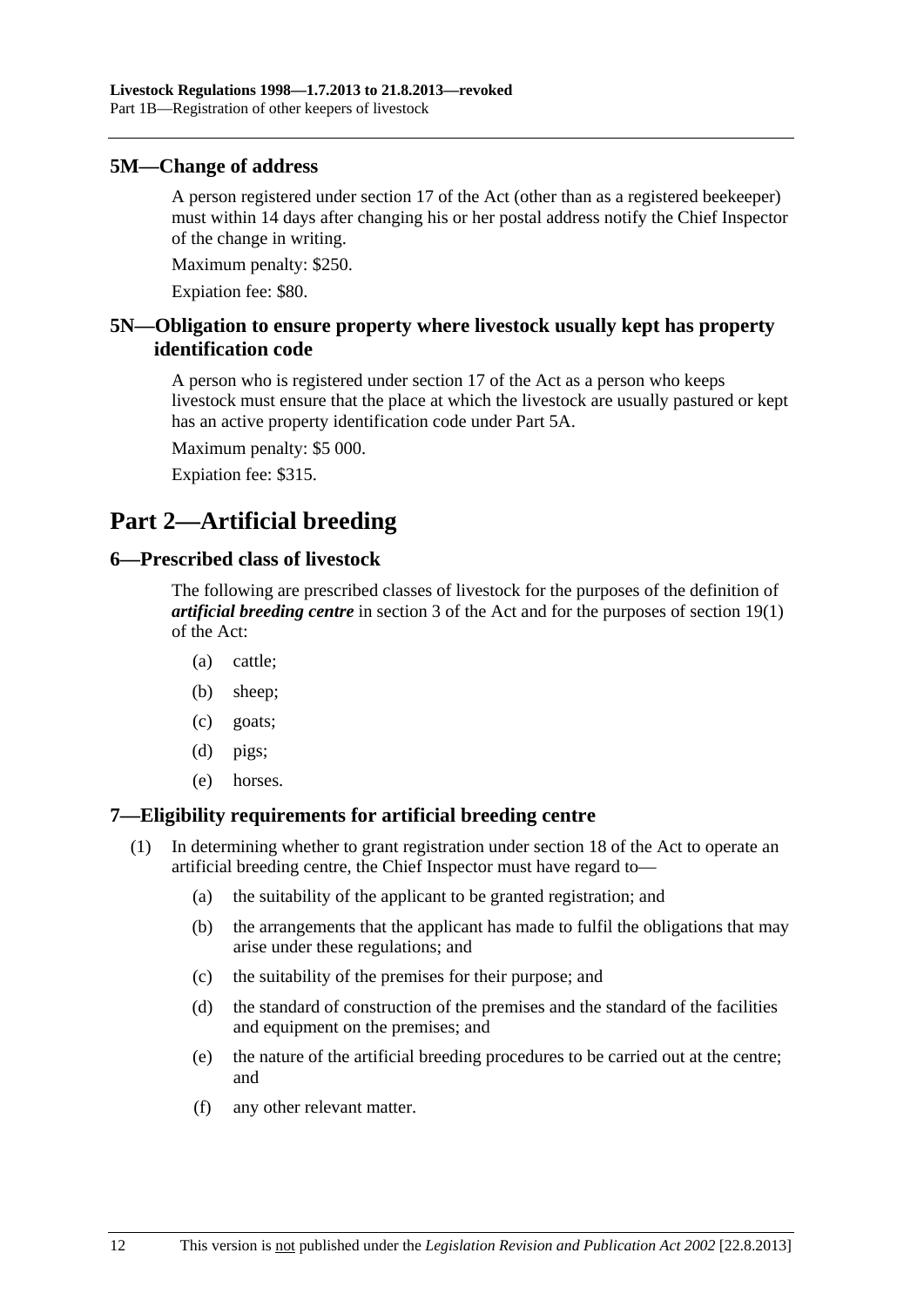- <span id="page-12-0"></span> (2) If an application is made in respect of proposed premises, the Chief Inspector—
	- (a) must determine whether he or she will grant registration if the premises are completed substantially in accordance with the proposal and, if so, the conditions (if any) he or she will impose on the registration; and
	- (b) if he or she determines that registration will be granted in those circumstances, is bound by that decision.

#### **8—Conditions of registration of artificial breeding centre**

The following are conditions of registration under section 18 of the Act to operate an artificial breeding centre:

- (a) there must be compliance in relation to artificial breeding procedures performed by the centre with—
	- (i) the *Code of Practice for Australian Livestock Artificial Breeding Centres* published by the Australian Quarantine and Inspection Service, as in force from time to time; and
	- (ii) the *Minimum Health Standards for Stock Standing at Licensed or Approved Artificial Breeding Centres in Australia* published by the Australian Quarantine and Inspection Service, as in force from time to time;
- (b) the premises to which registration of an artificial breeding centre relates must not, without the approval of the Chief Inspector—
	- (i) be altered or extended;
	- (ii) be used for the carrying out of artificial breeding procedures not authorised by the registration;
- (c) the following records must be kept:
	- (i) records that ensure that the animal from which any semen or embryos have been collected and the place and date of collection can, at all times, be readily determined;
	- (ii) accurate records of all artificial breeding procedures carried out pursuant to the registration;
	- (iii) accurate records relating to the health of an animal from which semen or embryos have been collected pursuant to the registration.

#### **9—Eligibility requirements—artificial breeding procedures**

A person is not eligible to be registered under section 19 of the Act to perform an artificial breeding procedure unless the person—

- (a) is a fit and proper person to be registered; and
- (b) has qualifications and experience that the Chief Inspector considers appropriate having regard to the kind of procedures that the applicant would be authorised to perform if granted the registration.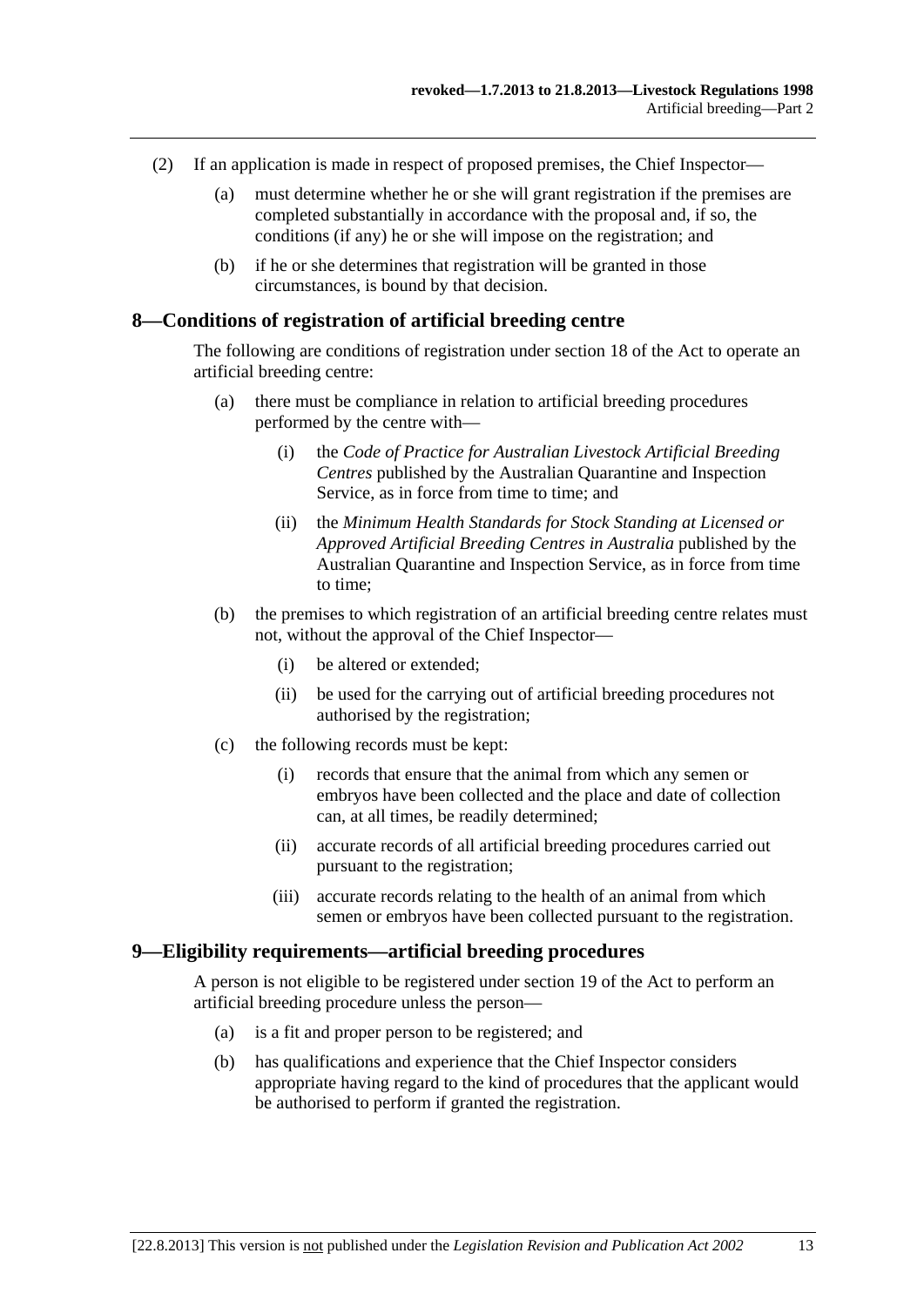### <span id="page-13-0"></span>**10—Conditions of registration—artificial breeding procedures**

- (1) The following categories of registration under section 19 of the Act may be granted:
	- (a) insemination of livestock—authorising the holder to carry out artificial insemination of livestock;
	- (b) semen collection and processing—authorising the holder to collect semen from livestock and process it;
	- (c) embryo collection and processing—authorising the holder to collect ova or embryos from livestock and process them.
- (2) The following are conditions of registration under section 19 of the Act:
	- (a) artificial breeding procedures not authorised by the registration must not be performed;
	- (b) the following records must be kept:
		- (i) records that ensure that the animal from which any semen or embryos have been collected and the place and date of collection can, at all times, be readily determined;
		- (ii) accurate records of all artificial breeding procedures carried out pursuant to the registration;
		- (iii) accurate records relating to the health of an animal from which semen or embryos have been collected pursuant to the registration.

## **11—Term of registration and renewals**

- (1) The term of registration of an artificial breeding centre or a person authorised to perform artificial breeding procedures is until 30 June in the third year after its grant.
- (2) Renewal of registration is for three years.

## **Part 3—Veterinary diagnostic laboratories**

## **12—Eligibility requirements**

- (1) In determining whether to grant registration under section 20 of the Act to operate a veterinary diagnostic laboratory, the Chief Inspector must have regard to—
	- (a) the suitability of the applicant to be granted registration; and
	- (b) the arrangements that the applicant has made to fulfil the obligations that may arise under these regulations; and
	- (c) the suitability of the premises for their purpose; and
	- (d) the standard of construction of the premises and the standard of the facilities and equipment on the premises; and
	- (e) the nature of the examinations and tests to be carried out at the laboratory; and
	- (f) any other relevant matter.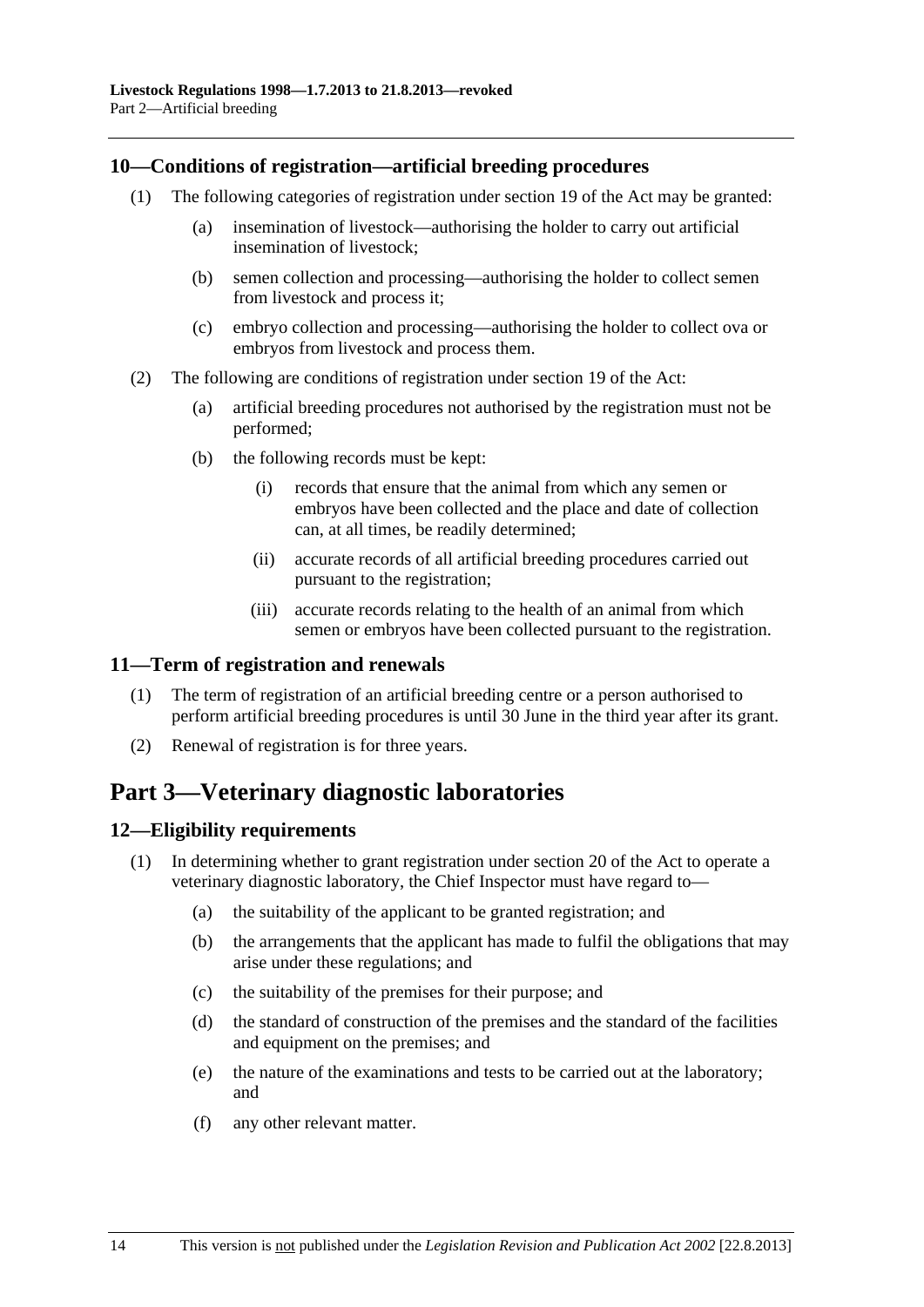- <span id="page-14-0"></span> (2) If an application is made in respect of proposed premises, the Chief Inspector—
	- (a) must determine whether he or she will grant registration if the premises are completed substantially in accordance with the proposal and, if so, the conditions (if any) he or she will impose on the registration; and
	- (b) if he or she determines that registration will be granted in those circumstances, is bound by that decision.

#### **13—Conditions of registration**

Registration under section 20 of the Act of a veterinary diagnostic laboratory is subject to the following conditions:

 (a) the laboratory must be supervised by a person or persons approved by the Chief Inspector;

> In respect of the supervision of animal disease diagnosis carried out at the laboratory, the person must be a veterinary surgeon. In respect of the supervision of residue analysis carried out at the laboratory, the person must hold appropriate qualifications.

- (b) the methods used at the laboratory for animal disease diagnosis must conform to the *Australian Standard Techniques for Animal Diseases* published for the Australian Agricultural Council (Standing Committee on Agriculture) by CSIRO Australia, as in force from time to time;
- (c) if a result from any test or analysis carried out at the laboratory indicates that any livestock or livestock product or other property is, or is likely to be, affected with a notifiable condition the result must be reported to the Chief Inspector by the quickest practicable means, together with such further information as the Chief Inspector may reasonably require;
- (d) records of results from each test or analysis carried out at the laboratory must be kept for a period of at least seven years;
- (e) a laboratory sample or specimen affected or reasonably suspected of being affected with a notifiable condition must not, without the approval of the Chief Inspector—
	- (i) be brought into the laboratory from interstate or overseas; or
	- (ii) be sent from the laboratory out of the State;
- (f) laboratory samples or specimens or records of results from a test or analysis carried out at the laboratory, must, at the request of the Chief Inspector, be provided to the Chief Inspector or a person nominated by the Chief;
- (g) the laboratory must participate in a quality assurance program approved by the Chief Inspector.

#### **14—Term of registration and renewals**

- (1) The term of registration of a veterinary diagnostic laboratory is until 30 June in the third year after registration is granted.
- (2) Renewal of registration is for 3 years.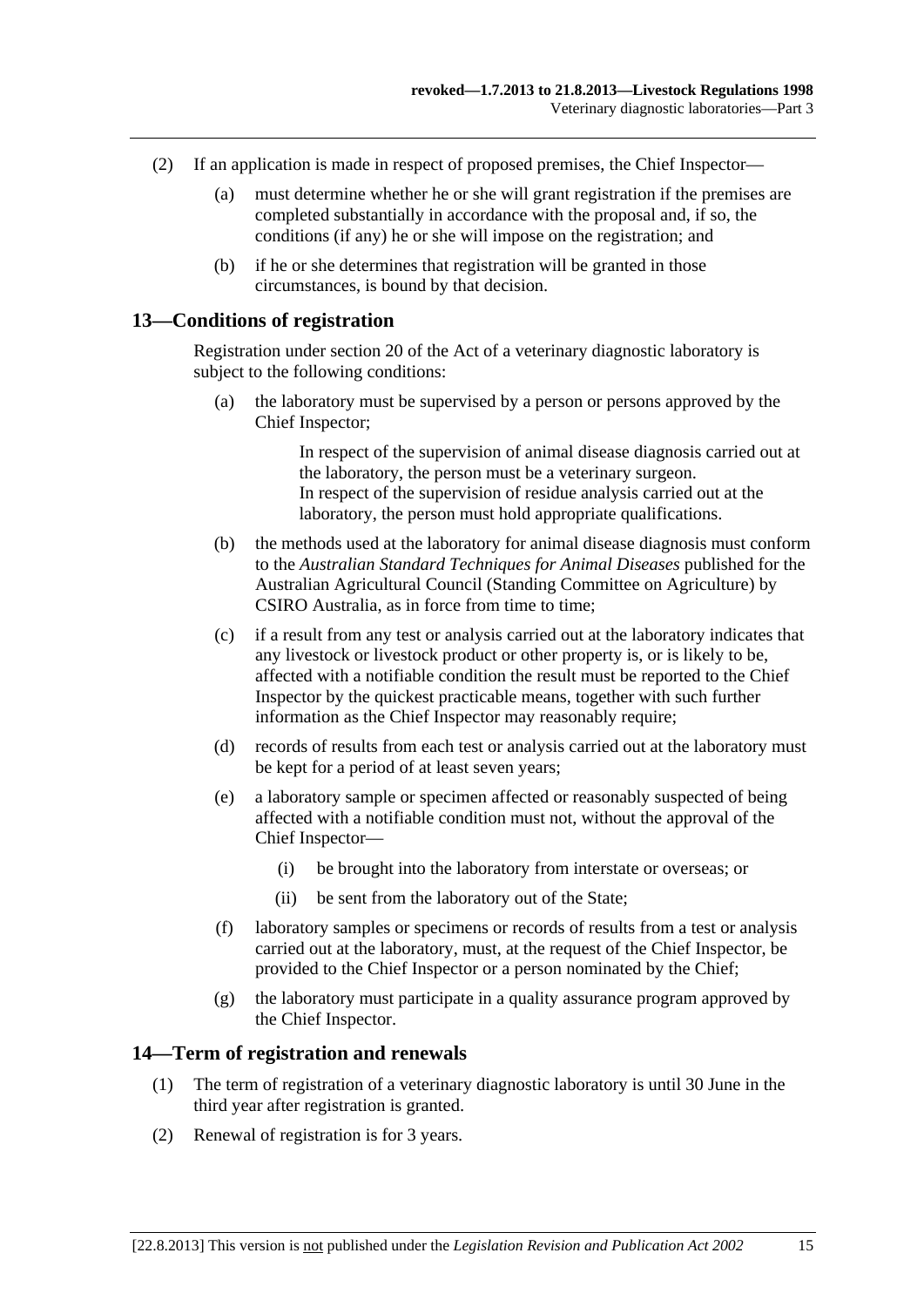# <span id="page-15-0"></span>**Part 4—Vaccines**

## **15—Sale or supply of vaccines**

- (1) A person must not sell or supply a vaccine for use on livestock unless—
	- (a) in the case of a class 1 vaccine—the sale or supply is to a veterinary surgeon, or to some other person approved by the Chief Inspector, for use by that person and the sale or supply has been approved by the Chief Inspector; or
	- (b) in the case of a class 2 vaccine—the sale or supply is to a veterinary surgeon, or to some other person approved by the Chief Inspector, for use by that person; or
	- (c) in any other case—
		- (i) the preparation or substance is registered under the *[Agricultural and](http://www.legislation.sa.gov.au/index.aspx?action=legref&type=act&legtitle=Agricultural%20and%20Veterinary%20Chemicals%20(South%20Australia)%20Act%201994)  [Veterinary Chemicals \(South Australia\) Act 1994](http://www.legislation.sa.gov.au/index.aspx?action=legref&type=act&legtitle=Agricultural%20and%20Veterinary%20Chemicals%20(South%20Australia)%20Act%201994)*; or
		- (ii) the approval of the Chief Inspector has been obtained.

Maximum penalty: \$5 000.

 (2) A person must not sell or supply a vaccine after the date (if any) specified on any label, covering, wrapping or container as the date after which the vaccine should not or must not be used on livestock.

Maximum penalty: \$2 500.

Expiation fee: \$210.

#### **16—Use of vaccines**

A person must not, without the approval of the Chief Inspector, use a class 1 or 2 vaccine on livestock unless the person is a veterinary surgeon.

Maximum penalty: \$5 000.

## **17—Storage and disposal of vaccines**

A person who has in his or her possession, custody or control a vaccine intended for sale or supply must—

- (a) ensure that the vaccine is at all times stored in the manner, and at the temperature (if any) specified on any label, covering or wrapping by or under any law; and
- (b) dispose of the vaccine on, or as soon as possible after, the date (if any) specified on any label, covering, wrapping or container as the date after which the vaccine should not or must not be used on livestock.

Maximum penalty: \$2 500.

Expiation fee: \$210.

## **18—Prohibition on use of diagnostic agents**

A person must not, without the approval of the Chief Inspector, use a diagnostic agent (including tuberculin, johnin, mallein or pullorum antigen).

Maximum penalty: \$2 500.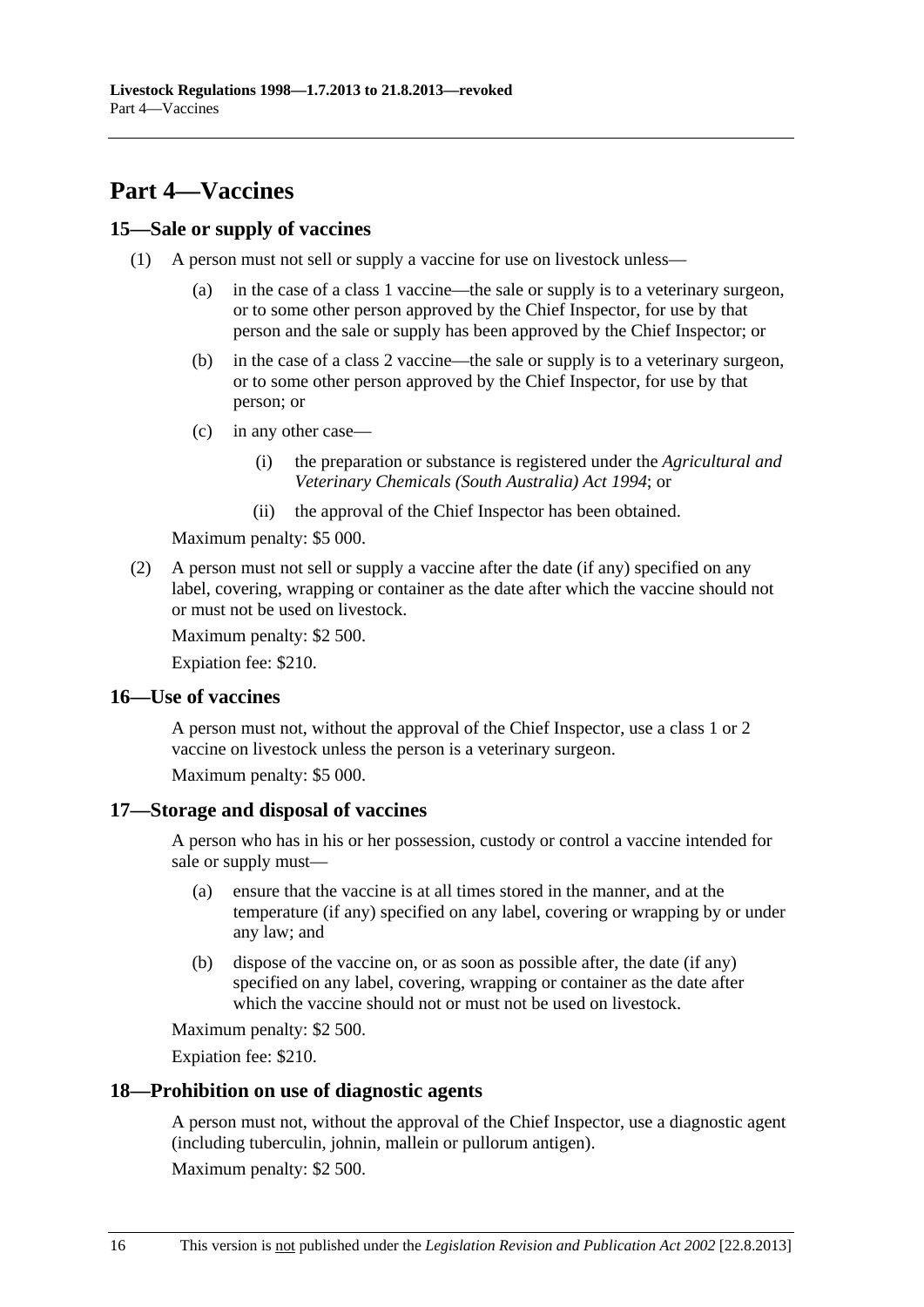# <span id="page-16-0"></span>**Part 5—Hormonal growth promotants**

## **19—Method of treatment of cattle or buffalo with hormonal growth promotants**

A person must not treat cattle or buffalo with a hormonal growth promotant otherwise than by implanting the hormonal growth promotant under the skin behind the ear of the cattle or buffalo.

Maximum penalty: \$5 000.

Expiation fee: \$315.

## **20—HGP earmarks**

- (1) If cattle or buffalo are not, immediately after treatment with a hormonal growth promotant, each marked with an earmark consisting of an equilateral triangle with sides 20 millimetres in length, punched through the centre of the left or right ear of the animal (an *HGP earmark*)—
	- (a) the owner of the cattle or buffalo; and
	- (b) any other person responsible for the husbandry of the cattle or buffalo who treated the cattle or buffalo with the hormonal growth promotant, or caused or permitted the cattle or buffalo to be so treated,

are each guilty of an offence.

Maximum penalty: \$5 000.

Expiation fee: \$315.

 (2) [Subregulation \(1\)](#page-16-0) does not apply in respect of an animal that already has an HGP earmark at the time of treatment with a hormonal growth promotant.

## **21—HGP records**

The owner (or former owner) of cattle or buffalo that are treated with hormonal growth promotants must ensure that records are made, and retained for a period of not less than two years after the cattle or buffalo cease to be in his or her ownership, containing the following information:

- (a) in respect of each type of hormonal growth promotant obtained or used to treat cattle or buffalo—
	- (i) the date on which it was obtained; and
	- (ii) a description of its type; and
	- (iii) the name and address of the person from whom it was obtained; and
	- (iv) the number of doses obtained; and
- (b) in respect of each treatment of cattle or buffalo with each type of hormonal growth promotant—
	- (i) the date of the treatment; and
	- (ii) the breed or other description of each animal treated; and
	- (iii) the number of animals treated; and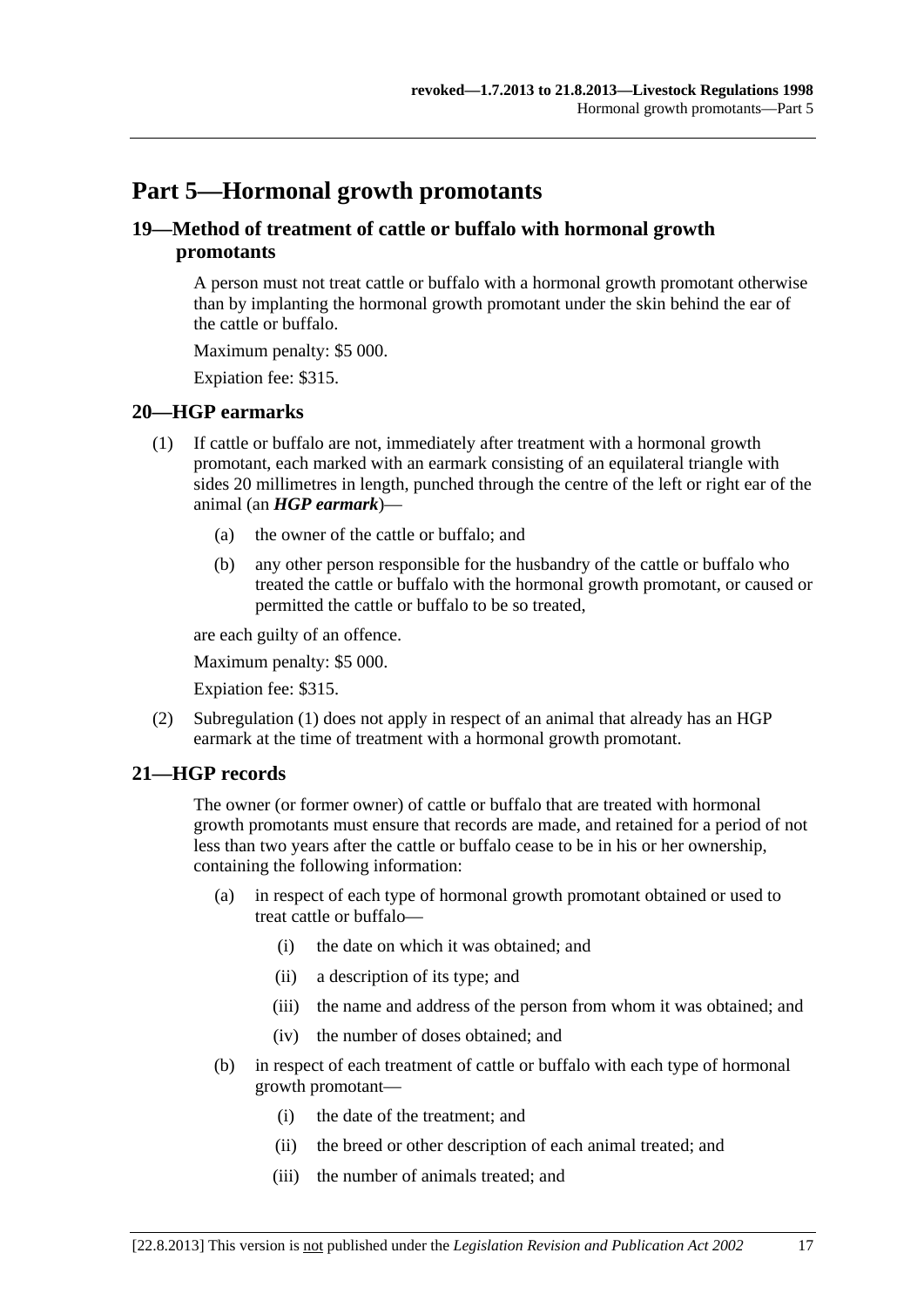- <span id="page-17-0"></span> (iv) a description of the type of hormonal growth promotant used for the treatment; and
- (v) the number of doses of hormonal growth promotant used, lost or wasted in the course of the treatment; and
- (c) in respect of the disposal to some other person of cattle or buffalo treated with hormonal growth promotants—
	- (i) the number of animals disposed of; and
	- (ii) the breed or other description of each animal; and
	- (iii) the fact that the animals have been treated with hormonal growth promotants; and
	- (iv) the date of the disposal; and
	- (v) the name of that other person.

Maximum penalty: \$2 500.

Expiation fee: \$210.

#### **22—HGP free declarations**

- (1) A person must not make an HGP free declaration in respect of cattle or buffalo unless the person is—
	- (a) the owner of the cattle or buffalo; or
	- (b) a person responsible for the husbandry of the cattle or buffalo authorised by the owner to do so.

Maximum penalty: \$5 000.

Expiation fee: \$315.

 (2) A person must not make a statement that is false or misleading in a material particular (whether by reason of the inclusion or omission of any particular) in an HGP free declaration.

Maximum penalty/expiation fee:

(a) If the person made the statement knowing that it was false or misleading:

Maximum penalty—\$10 000.

(b) In any other case:

Maximum penalty—\$5 000.

Expiation fee—\$315.

- (3) For the purposes of [subregulation \(2\),](#page-17-0) the statement in an HGP declaration that the cattle or buffalo have not been treated with hormonal growth promotants will be taken to be false if the cattle or buffalo have HGP earmarks.
- (4) A person must not make an HGP free declaration in respect of cattle or buffalo that have not been continuously in the same ownership since birth unless the current owner of the cattle or buffalo received an HGP free declaration or an HGP free invoice in respect of the cattle or buffalo when they came into his or her ownership.

Maximum penalty: \$5 000.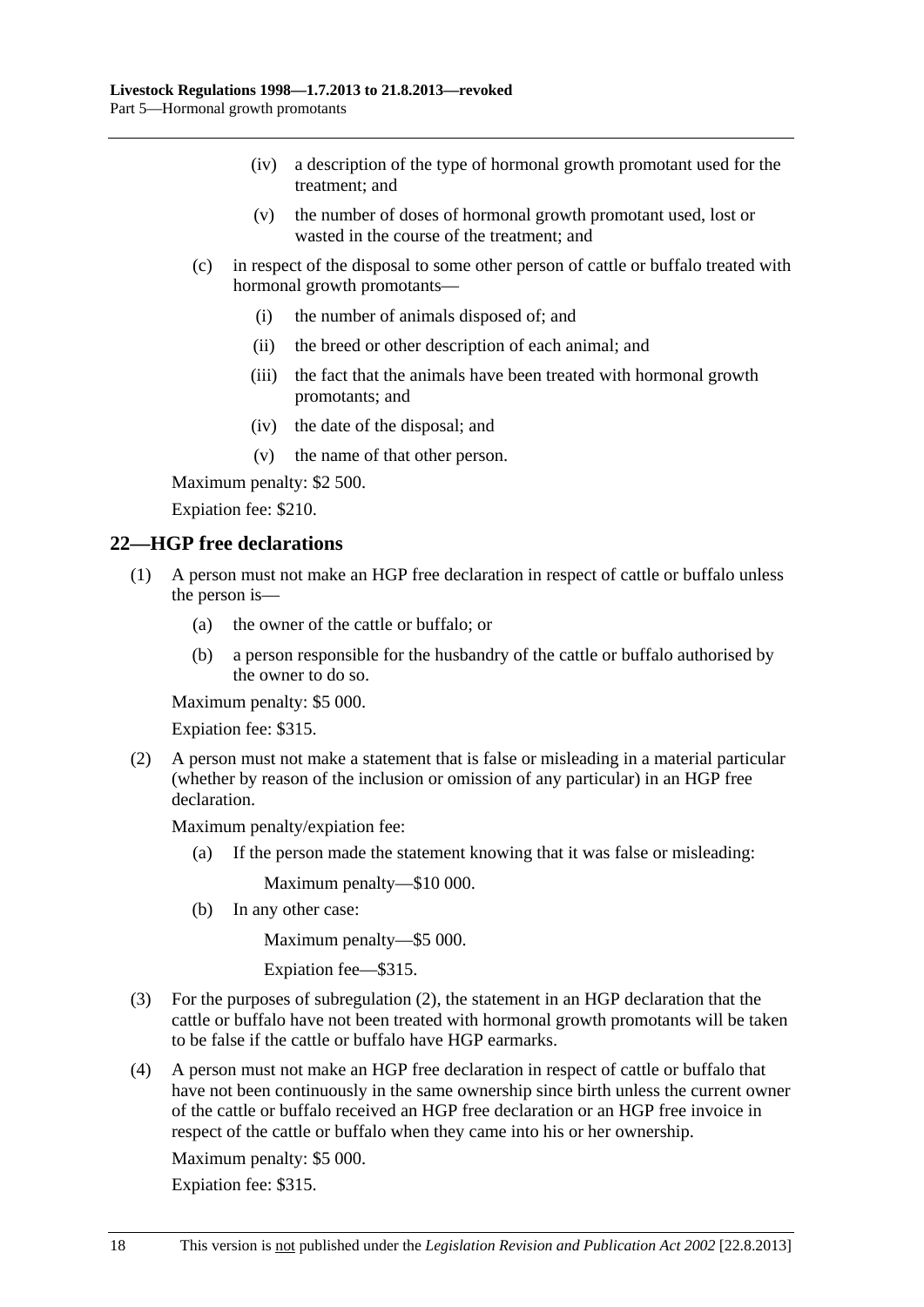<span id="page-18-0"></span> (5) In proceedings for an offence against [subregulation \(4\)](#page-17-0), the burden of proving that the current owner received an HGP free declaration or invoice in respect of the cattle or buffalo when they came into his or her ownership lies on the defendant.

## **23—HGP free tags**

- (1) If HGP free tags are attached to cattle or buffalo that have HGP earmarks or, despite not having HGP earmarks, have been treated with hormonal growth promotants—
	- (a) the owner of the cattle or buffalo; and
	- (b) any other person responsible for the husbandry of the cattle or buffalo who attached the tags or caused or permitted the tags to be so attached,

are each guilty of an offence.

Maximum penalty:

If the owner or person responsible for the husbandry of the cattle or buffalo knows that the cattle or buffalo have been treated with hormonal growth promotants—\$10 000.

In any other case—\$5 000.

- (2) If HGP free tags are attached to cattle or buffalo that have not been continuously in the same ownership since birth—
	- (a) the owner of the cattle or buffalo; and
	- (b) any other person responsible for the husbandry of the cattle or buffalo who attached or caused or permitted the tags to be so attached,

are each guilty of an offence unless the owner received an HGP free declaration or an HGP free invoice in respect of the cattle or buffalo when they came into his or her ownership.

Maximum penalty: \$5 000.

Expiation fee: \$315.

 (3) In proceedings for an offence against [subregulation \(2\)](#page-18-0), the burden of proving that the owner received an HGP free declaration or invoice in respect of the cattle or buffalo when they came into his or her ownership lies on the defendant.

## **24—HGP free invoices etc**

- (1) A stock agent must give to the purchaser of cattle or buffalo sold by the agent that are identified at the time of sale with HGP free tags either—
	- (a) an HGP free invoice; or
	- (b) if the stock agent has, in connection with the sale, received an HGP free declaration in respect of the cattle or buffalo—
		- (i) a copy of the declaration; and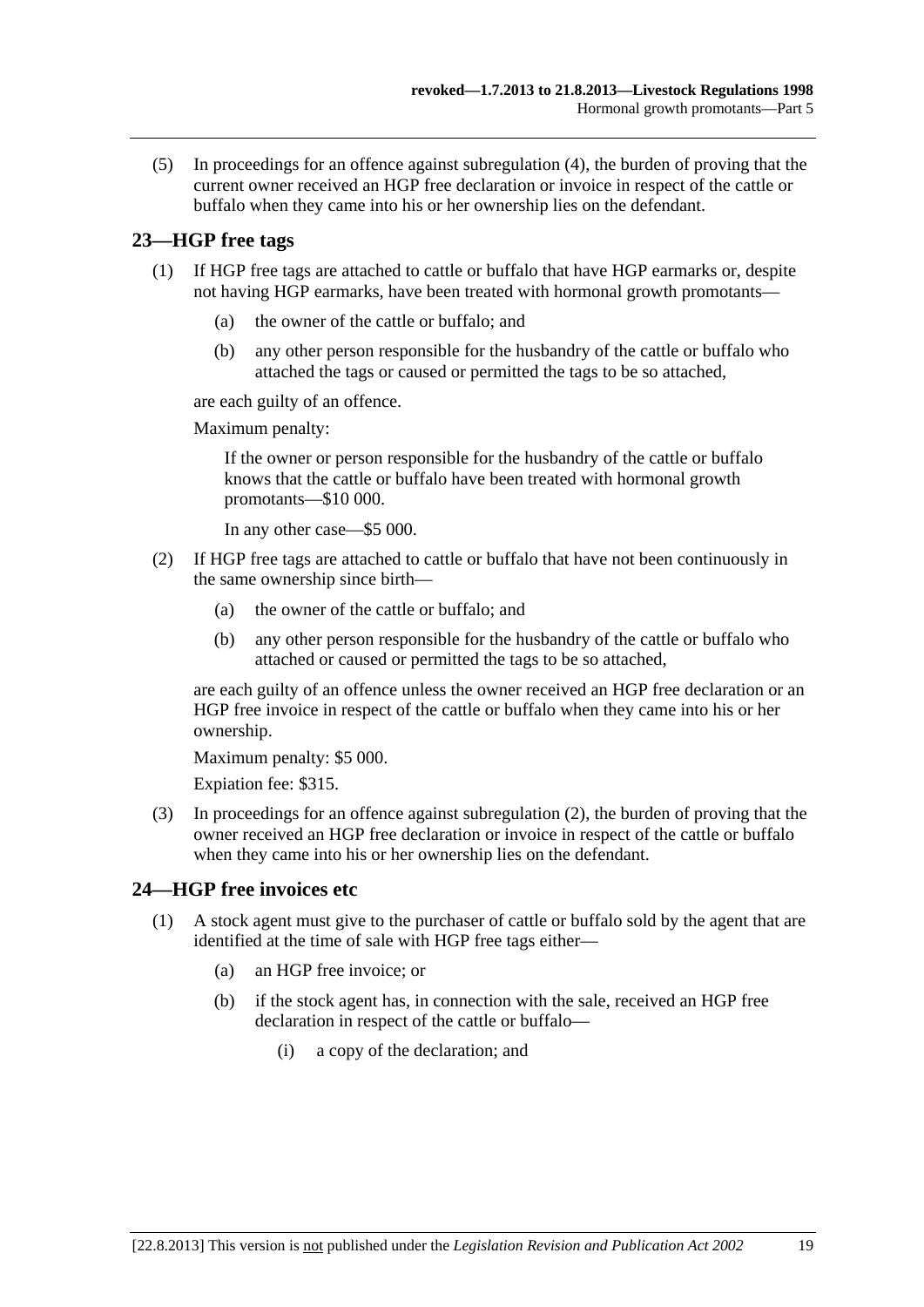<span id="page-19-0"></span> (ii) if the declaration extends to cattle or buffalo not sold to the purchaser—an invoice that specifies the number and type of cattle or buffalo referred to in the declaration that have been sold to the purchaser (a *split lot invoice*).

Maximum penalty: \$2 500.

Expiation fee: \$210.

- (2) A stock agent must ensure that each HGP free invoice issued by the agent—
	- (a) specifies the number and type of cattle or buffalo that were identified at the time of sale with HGP free tags; and
	- (b) identifies the land on which the cattle or buffalo were pastured before removal for sale.

Maximum penalty: \$2 500.

Expiation fee: \$210.

 (3) A stock agent must retain for a period of not less than two years a copy of each HGP free invoice, HGP free declaration and split lot invoice given to a purchaser under this regulation.

Maximum penalty: \$2 500.

Expiation fee: \$210.

# **Part 5A—Identification codes**

## **Division 1—Property identification code**

## **25—Allocation and renewal of property identification code**

- (1) The Chief Inspector may, on application or on his or her own initiative, allocate or renew a property identification code identifying a particular place.
- (2) An application for the allocation or renewal of a property identification code for a place may be made by—
	- (a) the owner, lessee or occupier of the land concerned; or
	- (b) the owner or a person responsible for the control of livestock kept on the land concerned; or
	- (c) if the place is a livestock saleyard, abattoir, prescribed premises or port for live export—the owner or operator of the place; or
	- (d) if the place is a place where a special event is held—the organiser of the special event; or
	- (e) a person who proposes to become such a person or who otherwise satisfies the Chief Inspector that he or she has a proper interest in the allocation of a property identification code to a place.
- (3) The boundaries of a place identified by a property identification code are to be determined at the absolute discretion of the Chief Inspector.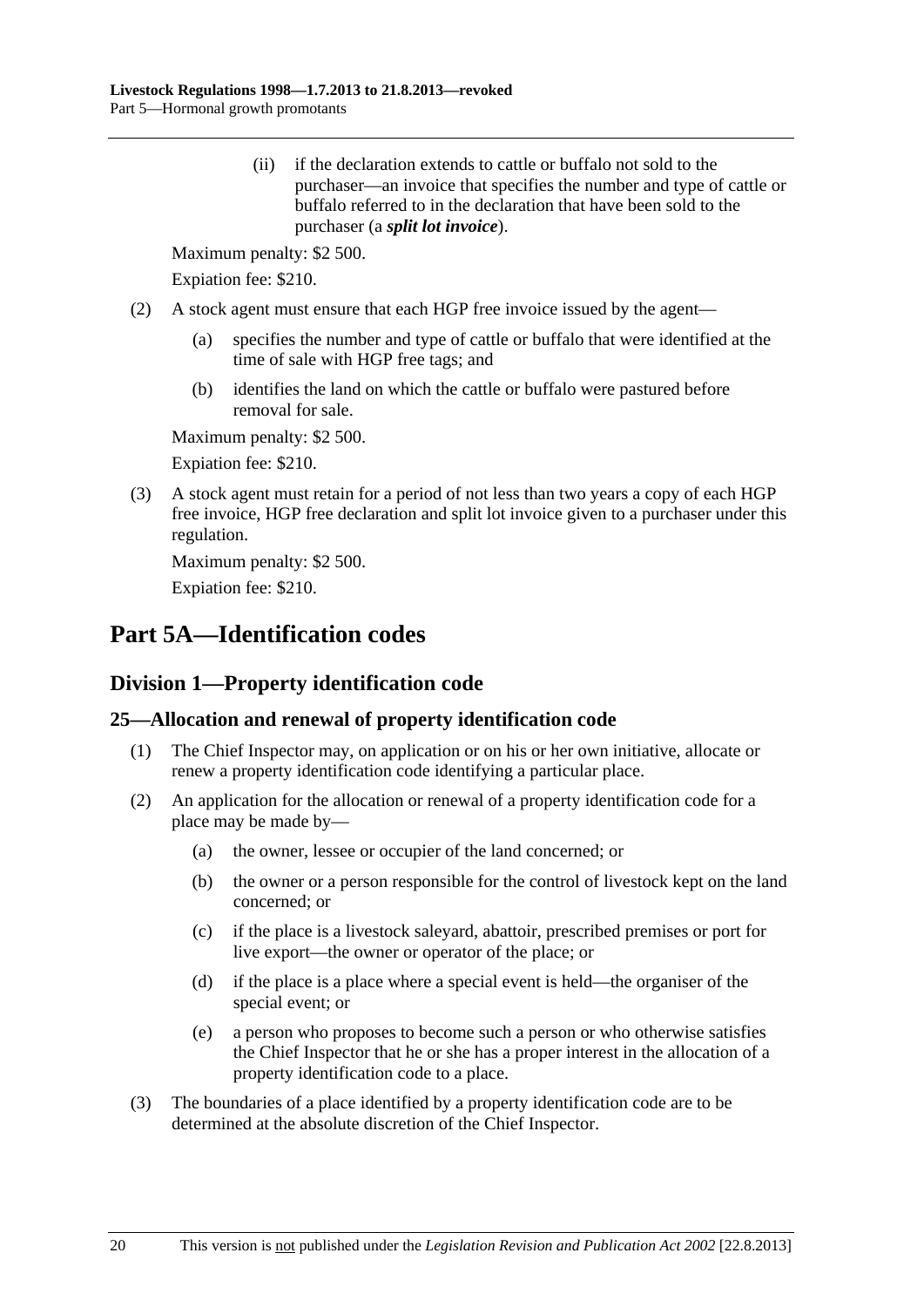- <span id="page-20-0"></span> (4) Subject to this Division, a property identification code remains active in relation to a place for the period specified in the instrument of allocation or renewal or, if no period is so specified, 2 years.
- (5) The Chief Inspector may, at his or her discretion and on payment of the late application fee set out in [Schedule 1,](#page-0-0) renew a property identification code on a late application despite the fact that the term for which the code was active has expired and, in that event, the renewal has effect from the end of the term for which the code was previously active.
- (6) In this regulation—

*prescribed premises* has the same meaning as in [Part 6;](#page-22-0)

*special event* has the same meaning as in [Part 6.](#page-22-0)

## **25A—Substitution of responsible person, variation of boundaries and cancellation of property identification code**

- (1) The Chief Inspector may, on application by the responsible person for a property identification code or on his or her own initiative—
	- (a) substitute the person who is the responsible person for the code; or
	- (b) vary the boundaries of the place identified by the code; or
	- (c) cancel the property identification code.
- (2) Before taking action in relation to a property identification code on his or her own initiative, the Chief Inspector must give the responsible person for the code a reasonable opportunity to make submissions.
- (3) Whether a substitution, variation or cancellation should be made under this regulation is to be determined at the absolute discretion of the Chief Inspector.

## **Division 2—Pig tattoo code**

## **25B—Allocation of pig tattoo code**

- (1) The Chief Inspector may, on application by a person who keeps pigs or a responsible person for a property identification code for land on which pigs are or are proposed to be kept or on his or her own initiative, allocate a pig tattoo code and associate the pig tattoo code with a property identification code for the land.
- (2) Subject to this Division, a pig tattoo code remains active for so long as the property identification code to which it is associated remains active.
- (3) More than 1 pig tattoo code may be associated with the same property identification code.

## **25C—Cancellation of pig tattoo code**

 (1) The Chief Inspector may, on application by the responsible person for a property identification code to which a pig tattoo code is associated or on his or her own initiative, cancel the pig tattoo code.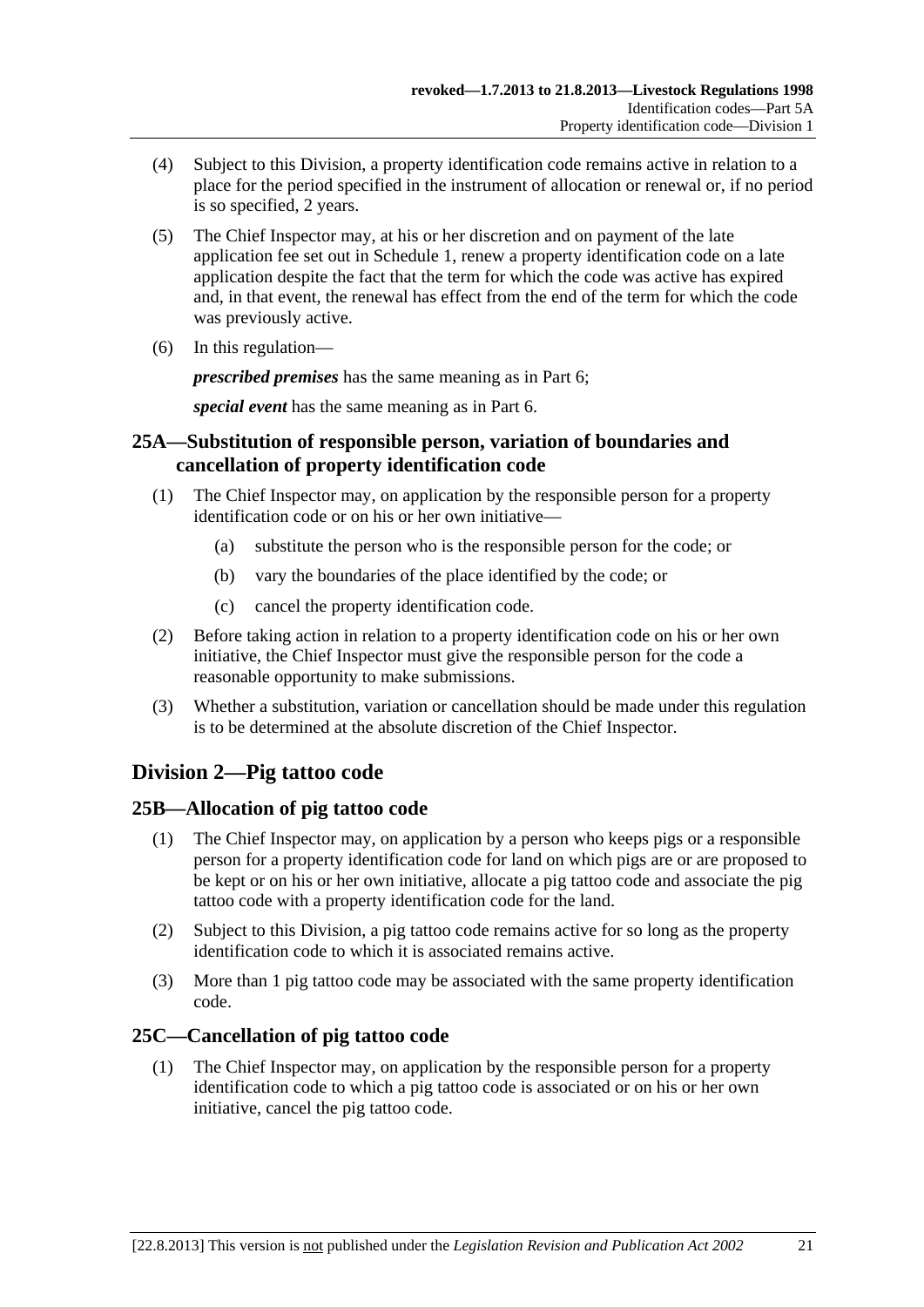- <span id="page-21-0"></span> (2) Before taking action in relation to a pig tattoo code on his or her own initiative, the Chief Inspector must give the responsible person for the property identification code to which the pig tattoo code is associated a reasonable opportunity to make submissions.
- (3) Whether a pig tattoo code should be cancelled under this regulation is to be determined at the absolute discretion of the Chief Inspector.

## **Division 3—Stock agent identification code**

## **25D—Allocation and cancellation of stock agent identification code**

- (1) The Chief Inspector may, on application or on his or her own initiative, allocate an identification code to a stock agent.
- (2) The Chief Inspector may, on application or on his or her own initiative, cancel the identification code of a stock agent.
- (3) Before taking action in relation to an identification code on his or her own initiative, the Chief Inspector must give the person to whom the code is allocated a reasonable opportunity to make submissions.
- (4) Whether an identification code should be cancelled under this regulation is to be determined at the absolute discretion of the Chief Inspector.

## **Division 4—General**

## **25E—Applications and fees**

- (1) An application under this Part must—
	- (a) be made to the Chief Inspector; and
	- (b) be in the form and contain or be accompanied by the information required by the Chief Inspector; and
	- (c) be accompanied by the fee (if any) set out in [Schedule 1.](#page-0-0)
- (2) An application under this Part may be combined with an application for registration or renewal of registration under section 17 of the Act or with any other application under this Part.

## **25F—Register of property identification codes and pig tattoo codes**

- (1) The Chief Inspector must maintain a register of property identification codes, including, for each code, details of the name and address of the responsible person for the code, the land identified by the code and any associated pig tattoo code.
- (2) The register may contain other information that the Chief Inspector considers appropriate, such as further contact details of the responsible person or the identity and contact details of the registered proprietor of the land or the species or number of livestock kept on the land.
- (3) The operator of a livestock saleyard or abattoir, a stock agent or other person who has, in the opinion of the Chief Inspector, a legitimate interest in information as to the property identification code applying to particular land and any associated pig tattoo code may, on payment of the fee set out in [Schedule 1,](#page-0-0) obtain an extract from the register of the property identification code, associated pig tattoo code and land details.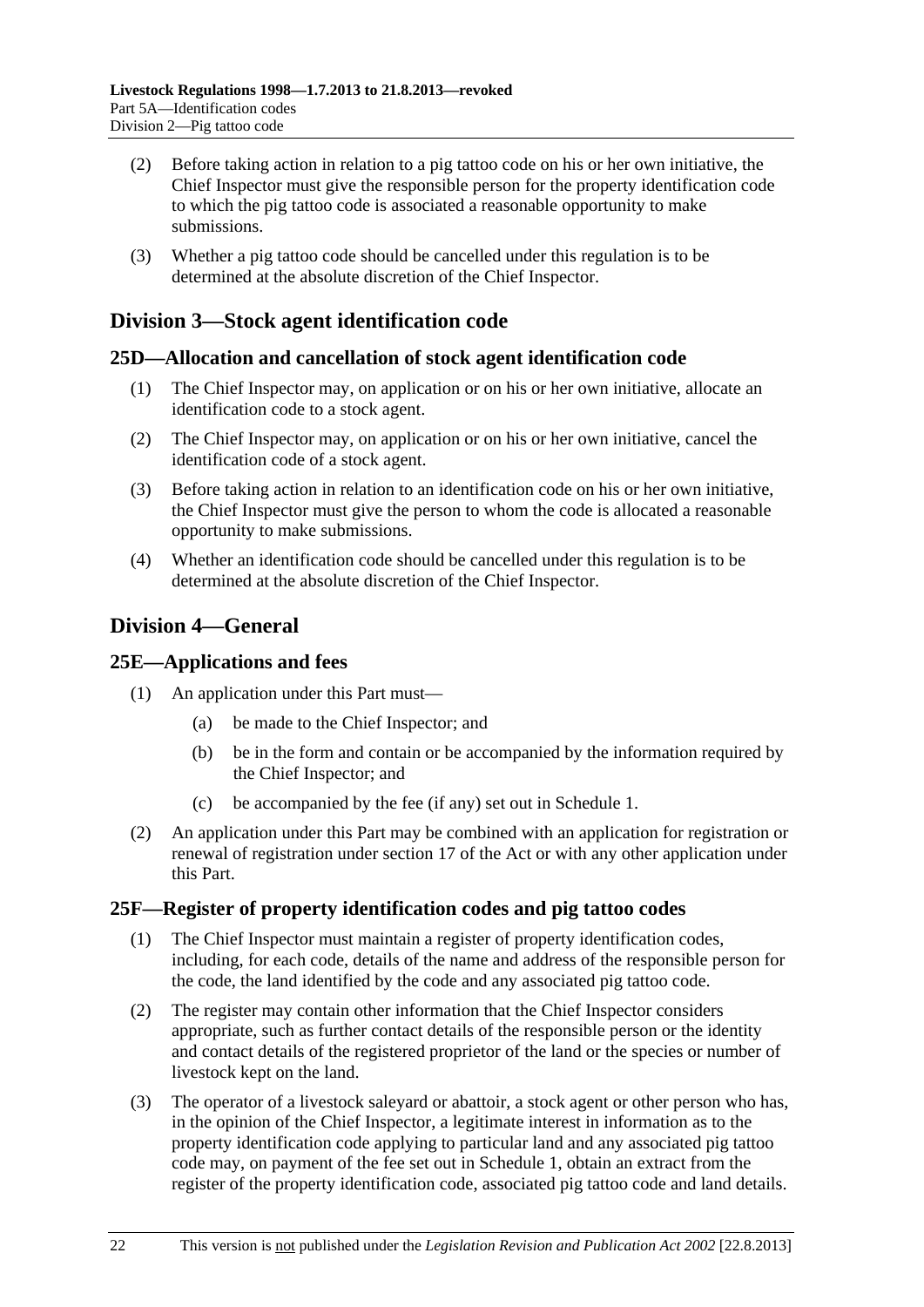- <span id="page-22-0"></span> (4) The Chief Inspector may make information in the register available—
	- (a) to the NLIS database manager for the purposes of the database; or
	- (b) to South Australia Police, South Australian Country Fire Service or South Australian State Emergency Service; or
	- (c) to a Natural Resources Management Board for the purposes of the performance of functions under the *[Natural Resources Management Act 2004](http://www.legislation.sa.gov.au/index.aspx?action=legref&type=act&legtitle=Natural%20Resources%20Management%20Act%202004)* relating to the containment of livestock; or
	- (d) to an agency or instrumentality of another State or a Territory of the Commonwealth for the purposes of the administration of a corresponding law; or
	- (e) otherwise for the purposes of the administration of the Act or these regulations.

## **Part 6—Livestock identification**

## **Division 1—Preliminary**

#### **26—Interpretation**

(1) In this Part—

*animal holding area* includes a goat depot;

*authorised manufacturer* means a person authorised by the Chief Inspector under [regulation 29A](#page-38-0) to manufacture identification tags or PIDs;

*authorised recycler* means a person authorised by the Chief Inspector under [regulation 29A](#page-38-0) to recycle PIDs;

*bobby calf* means a weaned calf of or under 6 weeks of age;

*cattle* includes buffalo and bobby calves but does not include deer;

*destination land*, in relation to the movement of animals, means the land to which the animals are or are to be moved;

*identification code*, in relation to a place, means—

- (a) an active property identification code for the place; or
- (b) a code (by whatever description) that is currently applied to the place for the purposes of identification under a corresponding law;

*land of dispatch*, in relation to the movement of animals, means the land from which the animals are, or are to be, removed;

*live export depot* means premises at which livestock are prepared or inspected for live export;

*livestock* means cattle, buffalo, sheep, goats and deer;

*livestock saleyard* includes any place where a public sale of livestock is conducted;

*movement documentation*—see [regulation 27B;](#page-25-0)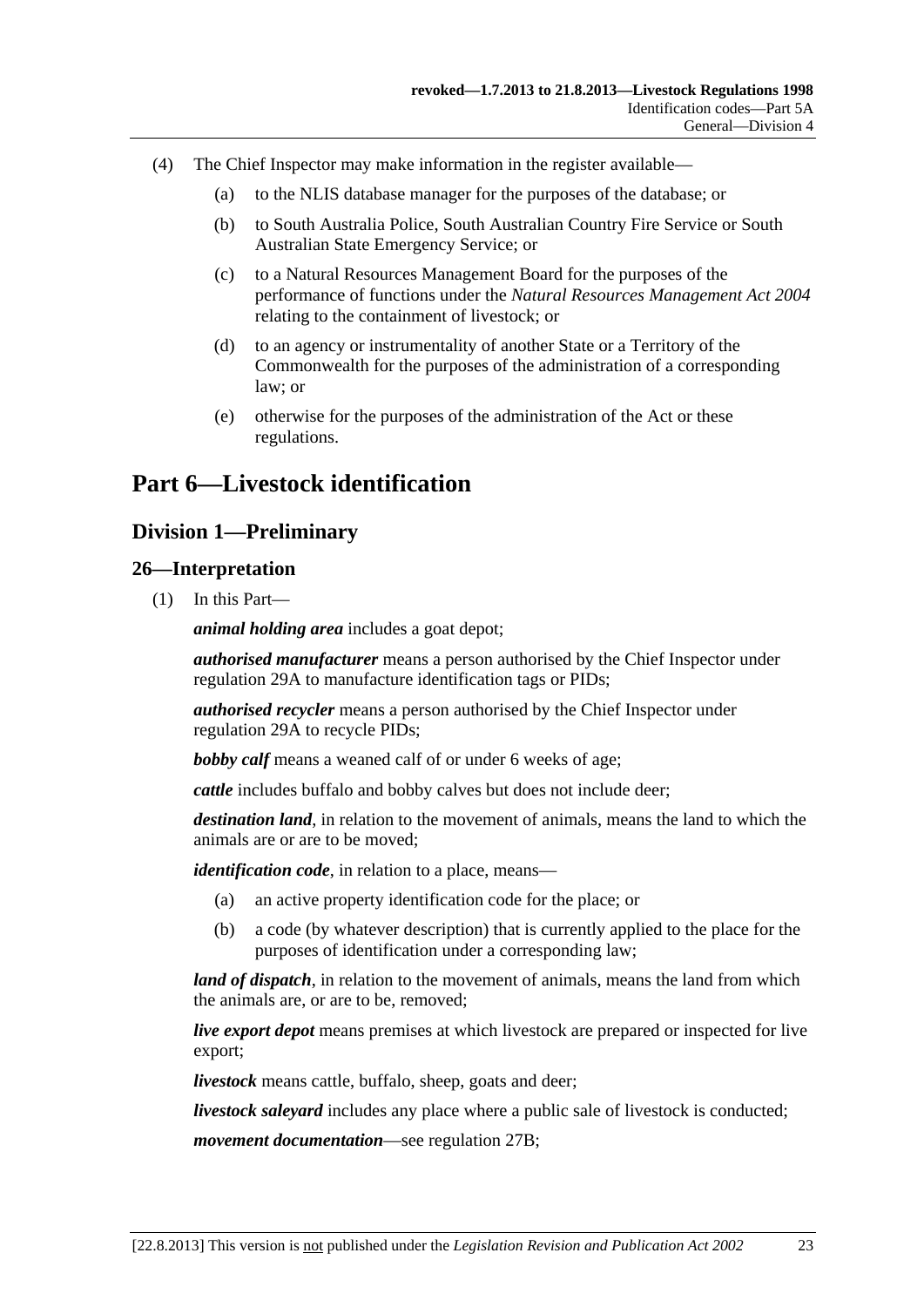*national vendor declaration*, in relation to animals of a particular type, means a vendor declaration of a kind designated, for the time being by the Chief Inspector by notice in the Gazette as a national vendor declaration for animals of that type for the purposes of these regulations;

*NLIS* means National Livestock Identification System;

*NLIS database manager* means the person designated for the time being by the Chief Inspector by notice in the Gazette as the NLIS database manager for the purposes of these regulations;

*non-functioning PID*, in relation to an electronic PID, means a PID that fails to provide a reading when scanned;

*over-the-hooks sale* means the sale of the carcass of an animal on the basis of the weight of the carcass immediately after slaughter (commonly known as hot standard carcass weight);

*owner* of land—

- (a) in relation to land alienated from the Crown in fee simple—means the owner of an estate in fee simple in the land;
- (b) in relation to land held from the Crown by lease, licence or agreement to purchase—means the lessee, licensee or purchaser;

*PID* or *permanent identification device* means a device for the permanent identification of livestock of a particular class obtained from an authorised manufacturer or an authorised recycler or a person authorised under a corresponding law to manufacture or recycle such devices or through an ordering system approved under a corresponding law;

*port for live export* includes a wharf, airport or other area at which livestock are assembled immediately before their live export, but does not include a live export depot;

*prescribed movement details*—see [subregulation \(2\);](#page-24-0)

*prescribed premises* means—

- (a) premises on which a special event is held; or
- (b) an animal feedlot; or
- (c) an animal holding area; or
- (d) a live export depot; or
- (e) a pound;

*sheep health statement* means a declaration about the health of sheep in a form approved by the Chief Inspector;

*special event* means an event at which animals are exhibited, or involved in a competitive activity, and includes a show, fair, rodeo and campdraft;

*unmanaged goat* means a goat other than a goat kept or usually kept in a domestic or captive state.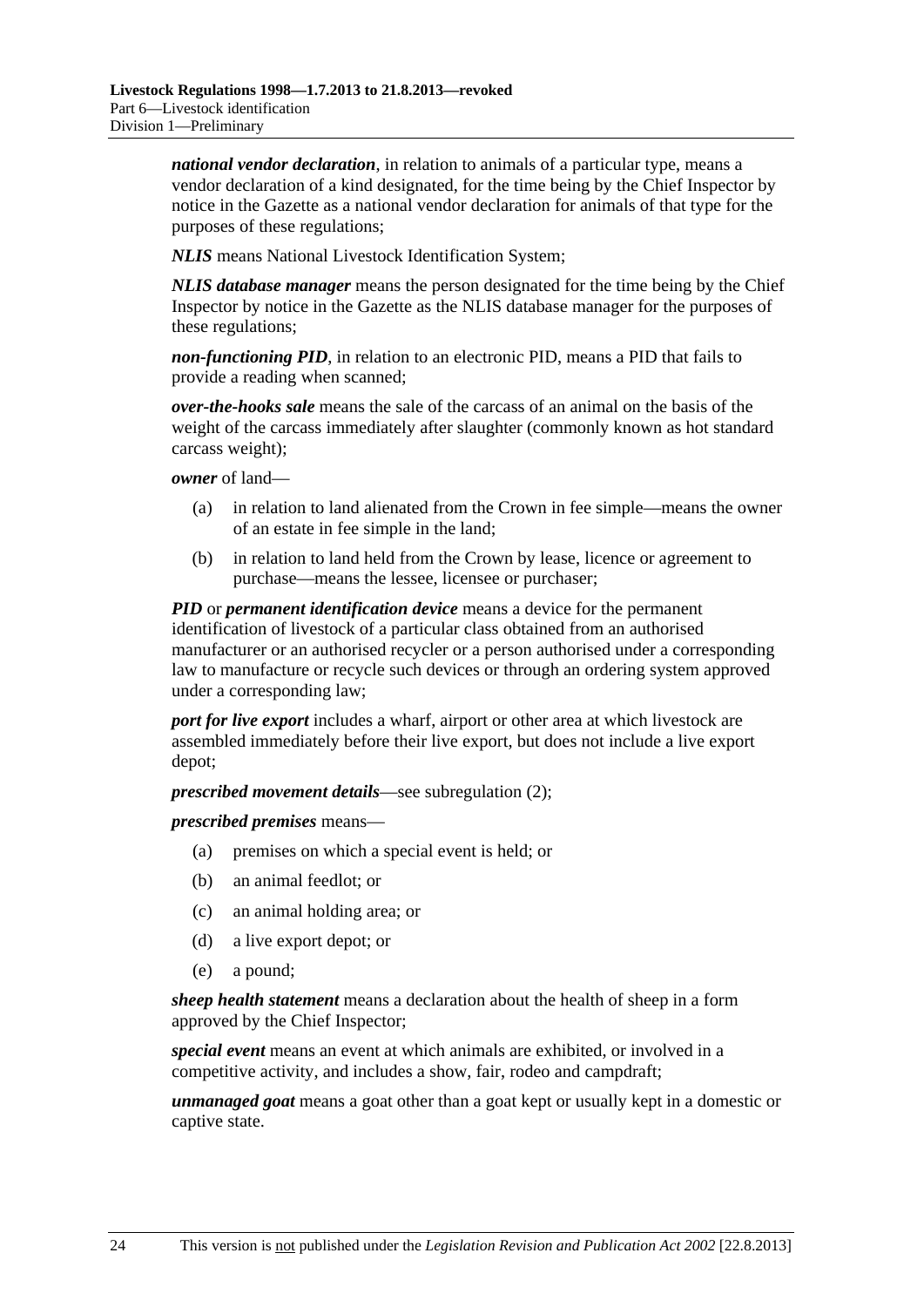- <span id="page-24-0"></span> (2) For the purposes of this Part, the *prescribed movement details*, for animals being moved, means the following details:
	- (a) the number of animals and the type of animals (that is, whether cattle, sheep or goats) being moved;
	- (b) the serial number of the national vendor declaration (if any) accompanying the animals during their movement;
	- (c) the date on which the animals are being moved;
	- (d) the identification code of the land of dispatch;
	- (e) the identification code of the destination land;
	- (f) in addition—
		- (i) in the case of sheep or goats that were bred on the land of dispatch that fact; and
		- (ii) in the case of sheep or goats that were not bred on the land of dispatch and are not identified with a PID bearing the identification code of the land of dispatch—the number or code on each PID attached to the animals; and
		- (iii) in the case of cattle—the number or code on each animal's PID.
- (3) For the purposes of this Part—
	- (a) an animal will not be regarded as being removed from land if that land and the destination land have the same identification code;
	- (b) an animal will not be regarded as being pastured on land if—
		- (i) it is kept for a period not exceeding 7 days at a livestock saleyard to which it has been consigned for sale; or
		- (ii) it is kept for a period not exceeding 7 days at an abattoir at which it is to be slaughtered;
	- (c) an animal will not be taken to be bred on land unless it has been pastured on the land since its birth;
	- (d) a requirement to provide to a person, or notify a person of, details comprised of a number or code on a PID will be satisfied if either of the following is provided:
		- (i) the number or code generated when the PID is scanned; or
		- (ii) the number or code that appears on the exterior of the PID or tag;
	- (e) the NLIS database manager will only be taken to be notified if notified in a manner authorised by the NLIS database manager;
	- (f) a reference to the operator of prescribed premises will, in the case of premises on which a special event is held, be taken to be a reference to the person in charge of the special event.

## **26A—Chief Inspector may authorise acts otherwise prohibited under this Part**

The Chief Inspector may authorise (in accordance with [regulation 5A](#page-5-0)) an act or activity that would otherwise be prohibited under this Part.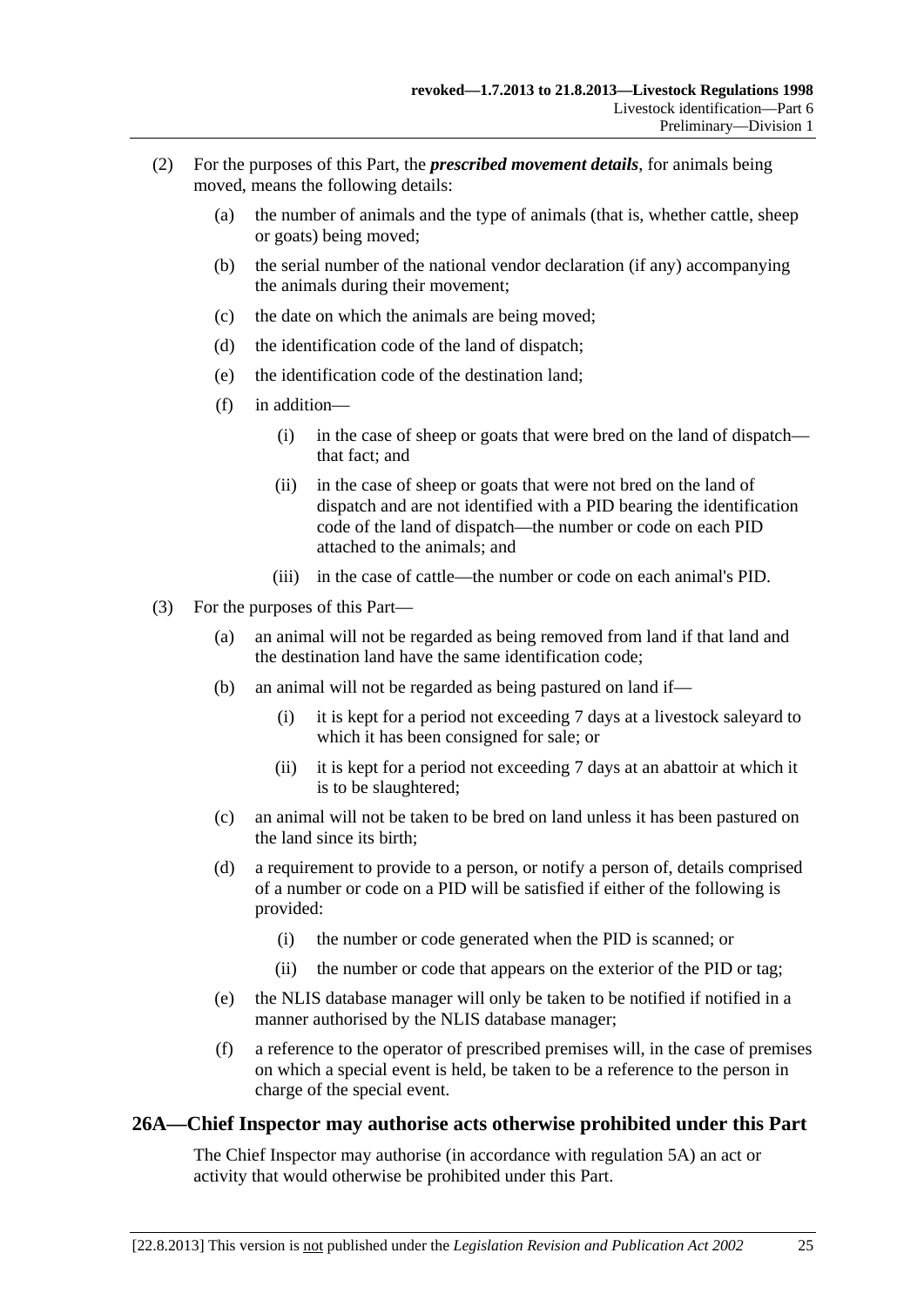### <span id="page-25-0"></span>**26B—Records kept under this Part**

A person who is required to keep a record under this Part must, at the request of an inspector or other person authorised in writing by the Chief Inspector, produce the record for inspection.

Maximum penalty: \$2 500.

Expiation fee: \$210.

## **Division 2—Identification of cattle, sheep and goats**

#### **27—Application of Division**

This Division applies only in relation to cattle, sheep and goats.

#### **27A—PIDs**

- (1) For the purposes of this Division, an animal will not be taken to be identified with a PID unless—
	- (a) in the case of cattle—
		- (i) a PID is attached to the off-side ear of the animal, with the component of the PID containing the electronic microchip placed on the inside of the ear; or
		- (ii) a PID is inserted in the animal and a tag, indicating that the animal has such a PID inserted in it, attached to the off-side ear of the animal; or
	- (b) in the case of sheep or goats—a PID is attached to an ear of the animal.
- (2) The owner or person responsible for the management of an animal must not bring the animal into the State or remove the animal from land on which it has been pastured unless the animal is identified with a PID.

Maximum penalty: \$5 000.

Expiation fee: \$315.

- (3) [Subregulation \(2\)](#page-25-0) does not apply to an unmanaged goat that is—
	- (a) captured; and
	- (b) pastured on land for a period not exceeding 6 weeks; and
	- (c) consigned from the land to an abattoir for slaughter and over-the-hooks sale.

## **27B—Movement documentation**

- (1) For the purposes of this Division, movement documentation, in relation to animals being moved, must comprise—
	- (a) either—
		- (i) a copy of the vendor declaration completed in relation to the animals; or
		- (ii) a document containing—
			- (A) the prescribed details (see [subregulation \(6\)\)](#page-27-0) in relation to the animals; and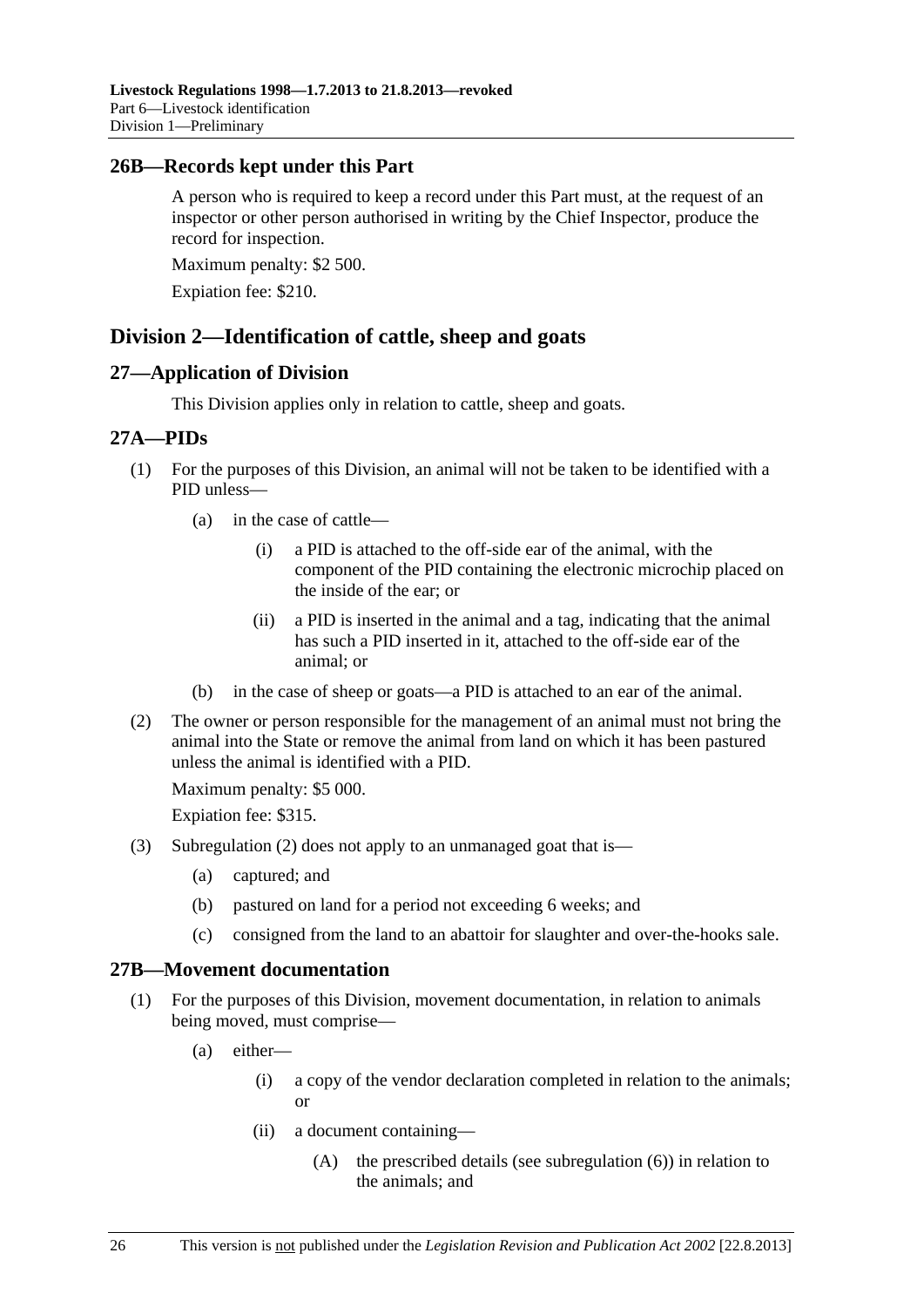- (B) the name and signature of the person completing the document; and
- <span id="page-26-0"></span> (b) in addition, in the case of sheep other than sheep consigned direct from a livestock saleyard outside the State to an abattoir in the State for slaughter—a sheep health statement.
- (2) The owner or person responsible for the management of animals that are brought into this State or removed from land on which they have been pastured (the *consignor*), is guilty of an offence unless movement documentation that complies with [subregulation \(1\)](#page-25-0) in relation to the animals—
	- (a) accompanies the animals during their movement; and
	- (b) is provided to a person (the *consignee*) as follows:
		- (i) if the animals are brought into the State or removed for the purposes of sale by a stock agent—to the stock agent;
		- (ii) if the animals are brought into the State or removed for the purposes of direct sale to a purchaser—to the purchaser or the person responsible for the management of the animals following the sale;
		- (iii) if the animals are brought into the State or removed for the purposes of their movement to an abattoir or prescribed premises—
			- (A) to the person responsible for the management of the animals following their movement; and
			- (B) to the operator of the abattoir or prescribed premises;
		- (iv) in any other case—to the person responsible for the management of the animals following their movement.

Maximum penalty: \$5 000.

Expiation fee: \$315.

- (3) If animals at a livestock saleyard are sold by a stock agent, a copy of the movement documentation, or a document containing the prescribed movement details, relating to the movement of the animals to the saleyard must be provided by the agent to a person (the *consignee*) as follows:
	- (a) if the animals are to be consigned direct to an abattoir for slaughter—
		- (i) to the person responsible for the management of the animals at the abattoir; and
		- (ii) to the operator of the abattoir,

by the end of the day of sale;

 (b) in any other case—to the purchaser or the person responsible for the management of the animals following the sale within 2 working days after the sale.

Maximum penalty: \$5 000.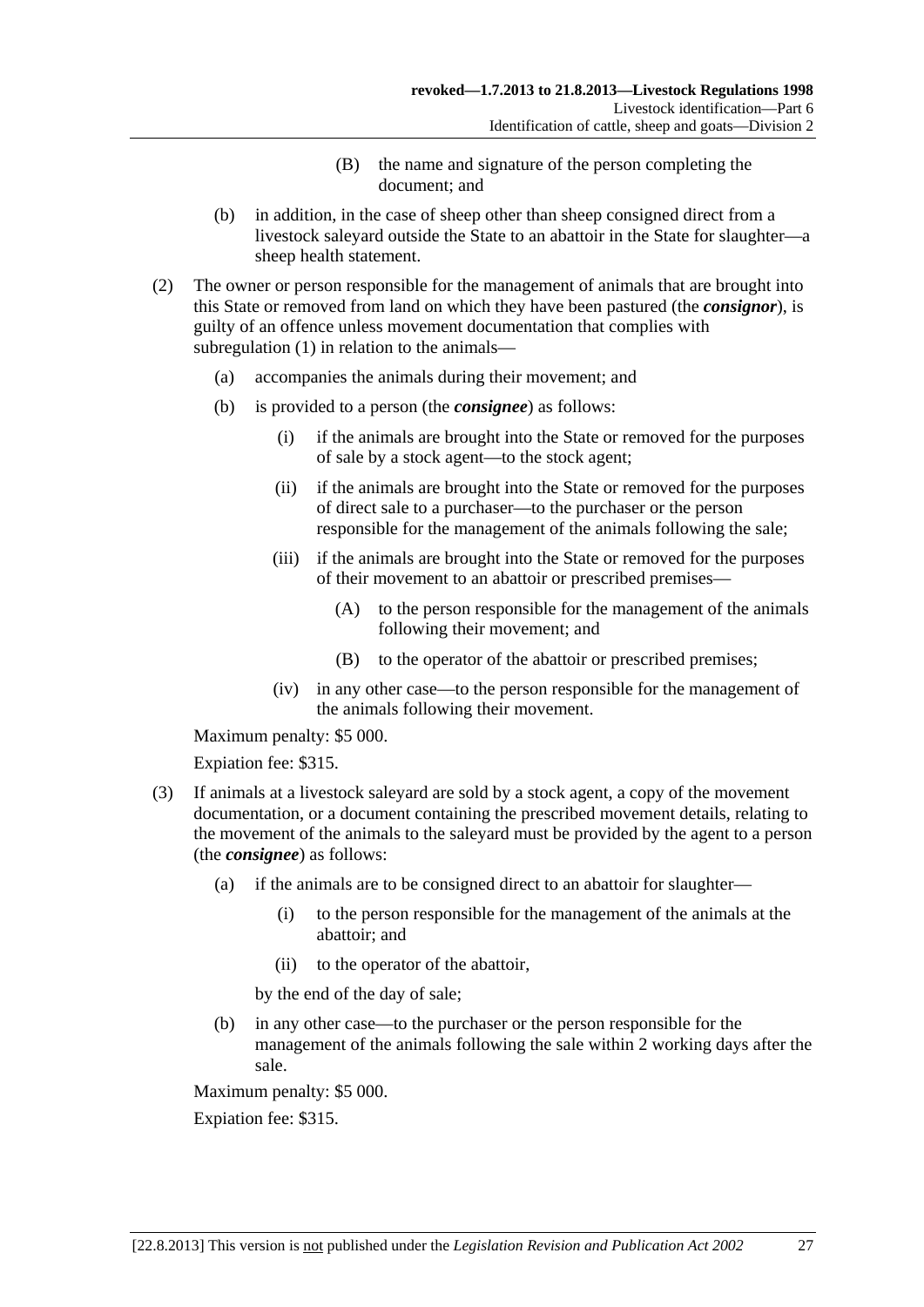- <span id="page-27-0"></span> (4) Without limitation, a stock agent will be taken to have complied with [subregulation \(3\)](#page-26-0) if, within the period specified, the agent has—
	- (a) uploaded the copy of the documentation to the NLIS database; and
	- (b) notified the consignee of that upload.
- (5) Records of documentation under this regulation must be kept as follows:
	- (a) a consignor must keep a copy of the movement documentation relating to the consignment for at least 7 years;
	- (b) a consignee (other than the operator of an abattoir or the person in charge of a special event) must keep a copy of the movement documentation relating to the consignment for at least 7 years;
	- (c) a consignee who is the operator of an abattoir or the person in charge of a special event must keep a copy of the movement documentation relating to the consignment for at least 2 years.

Maximum penalty: \$5 000.

Expiation fee: \$315.

(6) In this regulation—

*prescribed details*, in relation to animals being moved, means the following:

- (a) the number of animals and the type of animals (that is, whether cattle, sheep or goats) being moved;
- (b) the breed, gender and approximate age of the animals;
- (c) the date on which the animals are being moved;
- (d) the identification code of the land of dispatch;
- (e) the identification code of the destination land (or the address or a description of the location of that land);
- (f) in addition—
	- (i) in the case of sheep or goats that were bred on the land of dispatch that fact; and
	- (ii) in the case of sheep or goats that were not bred on the land of dispatch and are not identified with a PID bearing the identification code of the land of dispatch—the number or code on each PID attached to the animals; and
	- (iii) in the case of bobby calves—
		- (A) the date and time movement commenced; and
		- (B) the name and signature of the person responsible for the management of the animals during their movement.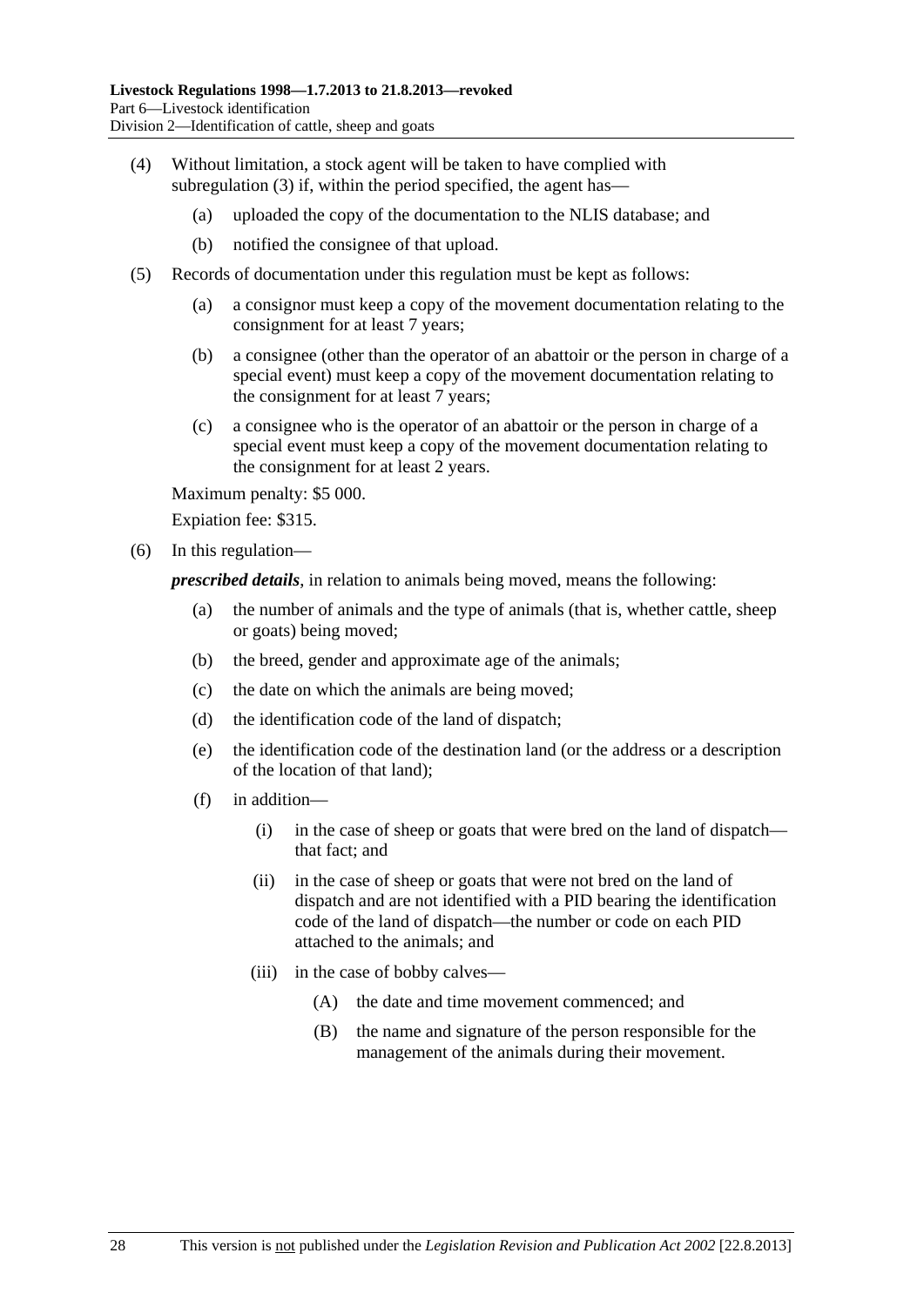## <span id="page-28-0"></span>**27C—NLIS notification before removal of animals from land of pasture**

If an animal is pastured on land (other than land on which it was bred), the owner or person responsible for the management of the animal must not remove the animal from that land unless the NLIS database manager has been notified of—

- (a) the number or code on the animal's PID; and
- (b) the identification code of the land; and
- (c) in addition, in the case of sheep or goats—the identification codes of any other land on which the animal has previously been pastured as far as may be reasonably ascertained (for example, from movement documentation relating to the movement of the animal).

Maximum penalty: \$5 000.

Expiation fee: \$315.

## **27D—NLIS notification after animals moved to different land of pasture**

- (1) Subject to this regulation, if an animal is removed from land on which it has been pastured (the *land of dispatch*) and pastured on other land (the *destination land*), the following provisions apply:
	- (a) if the land of dispatch is land or premises other than prescribed premises or a port for live export, the owner or person responsible for the management of the animal after its arrival at the destination land must notify the NLIS database manager of the prescribed movement details relating to the movement of the animal to the destination land—
		- (i) in the case of cattle—within 2 working days after the arrival of the animal at the destination land, or before the animal is removed from the destination land, whichever occurs earlier; and
		- (ii) in the case of sheep or goats—within 7 working days after the arrival of the animal at the destination land, or before the animal is removed from the destination land, whichever occurs earlier;
	- (b) if the destination land is prescribed premises, the operator of the prescribed premises must notify the NLIS database manager, by the end of the next working day after the arrival of the animal at the premises, of—
		- (i) in the case of the movement of cattle to premises on which a special event of 3 days or less is held before their direct return to the land of dispatch—
			- (A) the number or code on each animal's PID; and
			- (B) the date on which each animal's electronic PID is scanned at the special event; and
			- (C) the identification code of the premises of the special event; and
		- (ii) in the case of prescribed premises comprised of a pound—
			- (A) the date of impoundment; and
			- (B) the identification code of the pound; and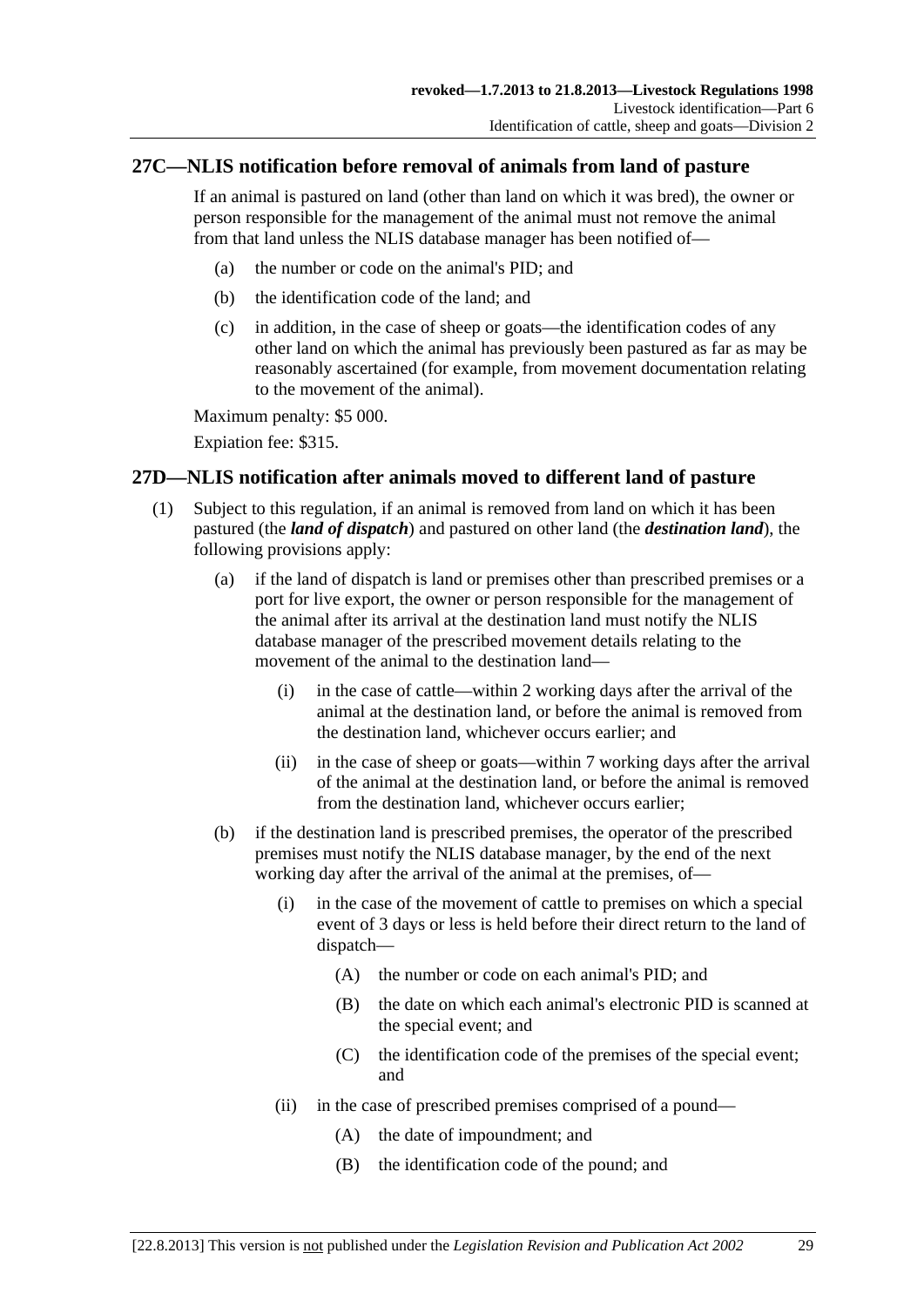- <span id="page-29-0"></span> (C) the identification code of the land on which the animal was last pastured, or, if that code is not known, the identification code approved by the Chief Inspector for use in the circumstances as a default code; and
- (D) the number or code on each of the animal's PIDs including, in the case of an animal that arrived at the pound without being identified with a PID, the number or code of the replacement PID attached to the animal at the pound; and
- (E) in addition, in the case of sheep or goats—the total number of animals in the consignment (including the animal); and
- (iii) in any other case—
	- (A) the prescribed movement details relating to the movement of the animal to the prescribed premises; and
	- (B) the date of arrival of the animal at the prescribed premises;
- (c) if the land of dispatch is prescribed premises other than an animal feedlot and the destination land is land or premises other than a port for live export, the operator of the prescribed premises must notify the NLIS database manager, by the end of the next working day after the removal of the animal from the prescribed premises, of the prescribed movement details relating to the movement of the animal to the destination land;
- (d) if the land of dispatch is a live export depot and the destination land is a port for live export, the operator of the depot must, by the end of the next working day after the removal of the animal from the depot, notify the NLIS database manager of—
	- (i) the date of removal of the animal; and
	- (ii) the identification code of the depot; and
	- (iii) the identification code of the port; and
	- (iv) in addition—
		- (A) in the case of sheep or goats—the total number of animals in the consignment (including the animal); and
		- (B) in the case of cattle—the number or code on each animal's PID.

Maximum penalty: \$5 000.

Expiation fee: \$315.

 (2) The owner or person responsible for the management of an animal after its arrival at prescribed premises must provide the operator of the premises with information necessary for that person to comply with [subregulation \(1\)\(b\).](#page-28-0)

Maximum penalty: \$5 000.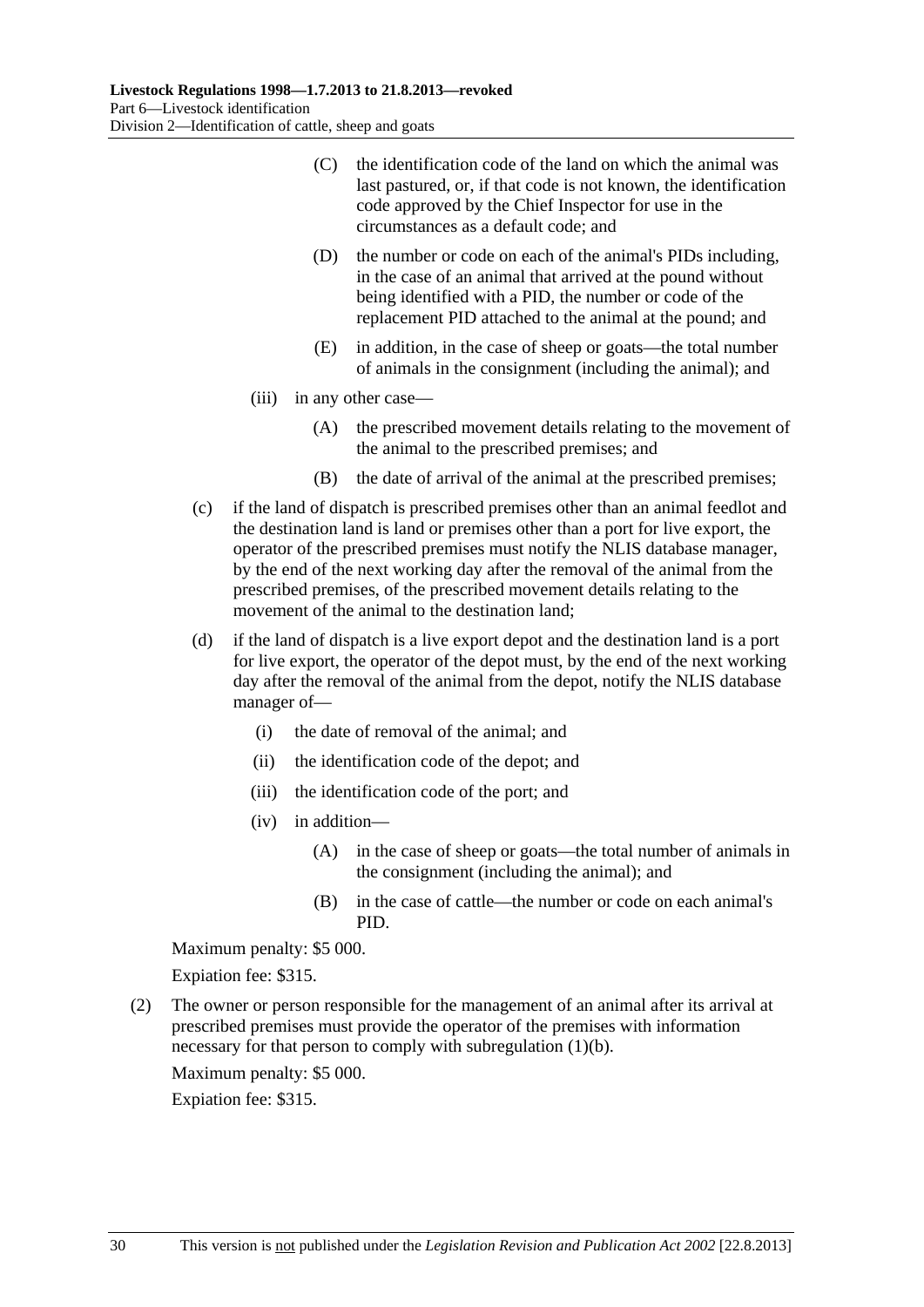<span id="page-30-0"></span> (3) The owner or person responsible for the management of an animal after its removal from prescribed premises must provide the operator of the premises with information necessary for that person to comply with subregulation  $(1)(c)$  or  $(1)(d)$ .

Maximum penalty: \$5 000.

Expiation fee: \$315.

 (4) If the owner or person responsible for the management of an animal becomes aware that information provided to the operator of prescribed premises or the NLIS database manager in respect of the animal under this regulation is inaccurate or incomplete or that the animal was not moved direct to the destination contemplated at the time the information was provided, the person must, as soon as practicable, notify the NLIS database manager of the correct or complete information.

Maximum penalty: \$5 000.

Expiation fee: \$315.

- (5) It is not a defence to a charge of an offence under this regulation comprised of a failure to notify the NLIS database manager of the identification code of destination land to establish that an identification code had not previously been allotted to the land.
- (6) For the purposes of this regulation, if an animal is removed from land of dispatch and unloaded at any other land or premises (including a livestock saleyard) during transit, that other land or premises will be taken to be the destination land.

## **27E—Animals at livestock saleyards must have PID and movement documentation**

 (1) If an animal at a livestock saleyard is not identified with a PID, the owner and the person responsible for the management of the animal immediately before its movement to the saleyard are each guilty of an offence.

Maximum penalty: \$5 000.

Expiation fee: \$315.

- (2) If, at a livestock saleyard, an animal—
	- (a) that is not identified with a PID; or
	- (b) in respect of which movement documentation relating to the movement of the animal to the saleyard has not been provided as required under [regulation 27B](#page-25-0),

is sold, the saleyard operator, the stock agent acting on behalf of the vendor and the person responsible for the management of the animal at the saleyard are each guilty of an offence.

Maximum penalty: \$5 000.

Expiation fee: \$315.

 (3) If an animal bears a non-functioning PID, the operator of the saleyard or a stock agent may cause the animal to be identified with a replacement PID bearing the identification code of the saleyard.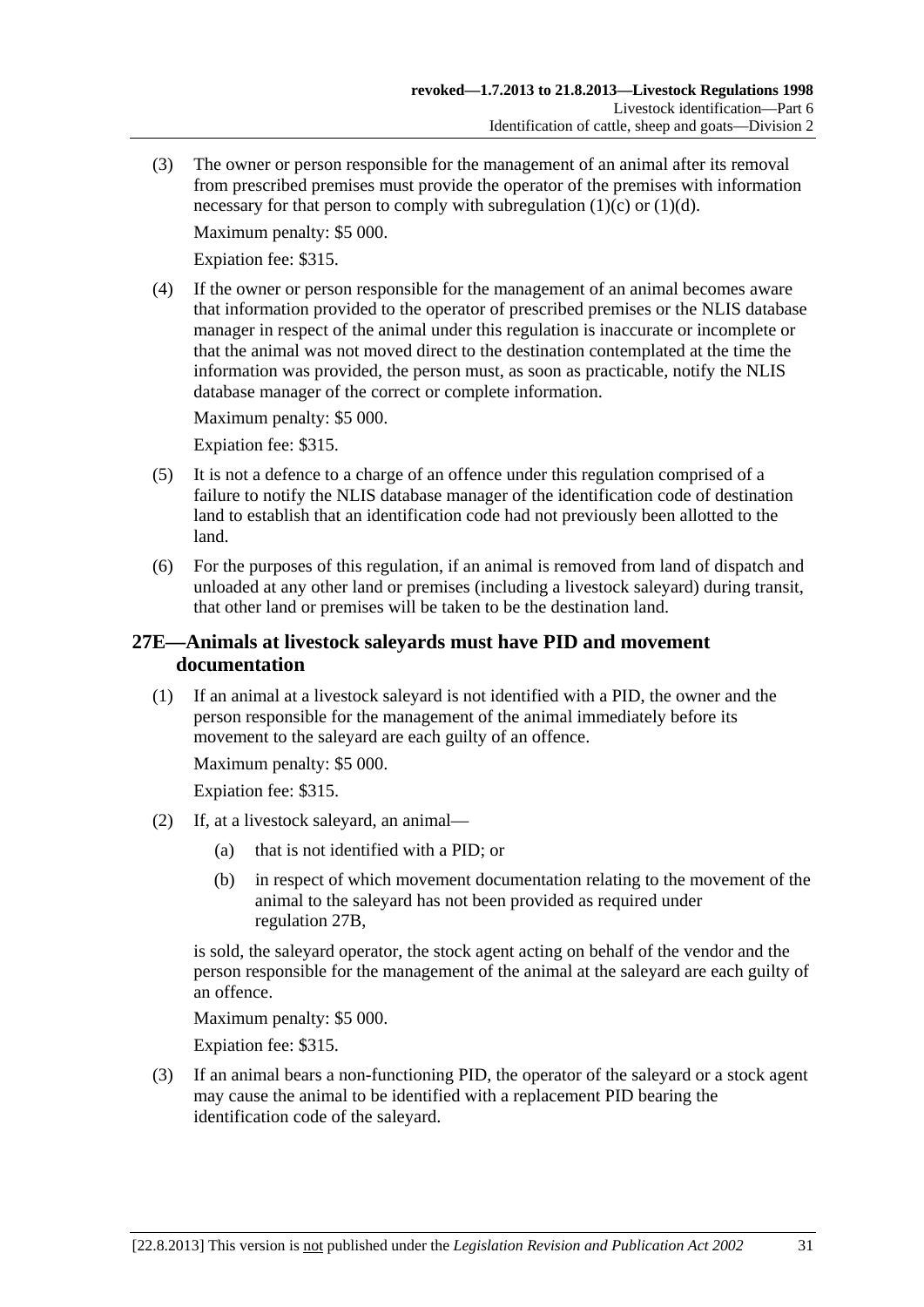- <span id="page-31-0"></span> (4) Before an animal that is not identified with a PID, or bears a non-functioning PID, is removed from a livestock saleyard—
	- (a) the operator of the saleyard or a stock agent must, if the animal is not identified with a PID, cause the animal to be identified with a replacement PID bearing the identification code of the saleyard; and
	- (b) the operator of the saleyard must notify the NLIS database manager of—
		- (i) the prescribed movement details relating to the movement of the animal to the saleyard (including, in the case of a non-functioning PID, the number or code on that PID); and
		- (ii) the number or code on any replacement PID.

Maximum penalty: \$5 000.

Expiation fee: \$315.

- (5) If an animal is identified with a replacement PID under [subregulation \(3\)](#page-30-0) or [\(4\),](#page-31-0) the saleyard operator or stock agent must make, and keep for at least 2 years, a written record of—
	- (a) the prescribed movement details relating to the movement of the animal to the saleyard; and
	- (b) the name of the person responsible for causing the animal to be identified with the replacement PID; and
	- (c) the date on which the PID was attached or inserted; and
	- (d) the name of the vendor of the animal.

Maximum penalty: \$5 000.

Expiation fee: \$315.

#### **27EA—NLIS notification of animals consigned to livestock saleyard for sale**

- (1) The following provisions apply in relation to animals consigned to a livestock saleyard for sale:
	- (a) by the end of each day on which animals are offered for sale at the saleyard, the operator of the saleyard must notify the NLIS database manager—
		- (i) for each animal that arrives at the saleyard and is sold at the saleyard on that day, of—
			- (A) the prescribed movement details relating to the movement of the animal to the saleyard; and
			- (B) the date of the sale; and
		- (ii) for each animal that arrives at the saleyard but is not sold at the saleyard on that day, of—
			- (A) the prescribed movement details relating to the movement of the animal to the saleyard; and
			- (B) the date of the arrival; and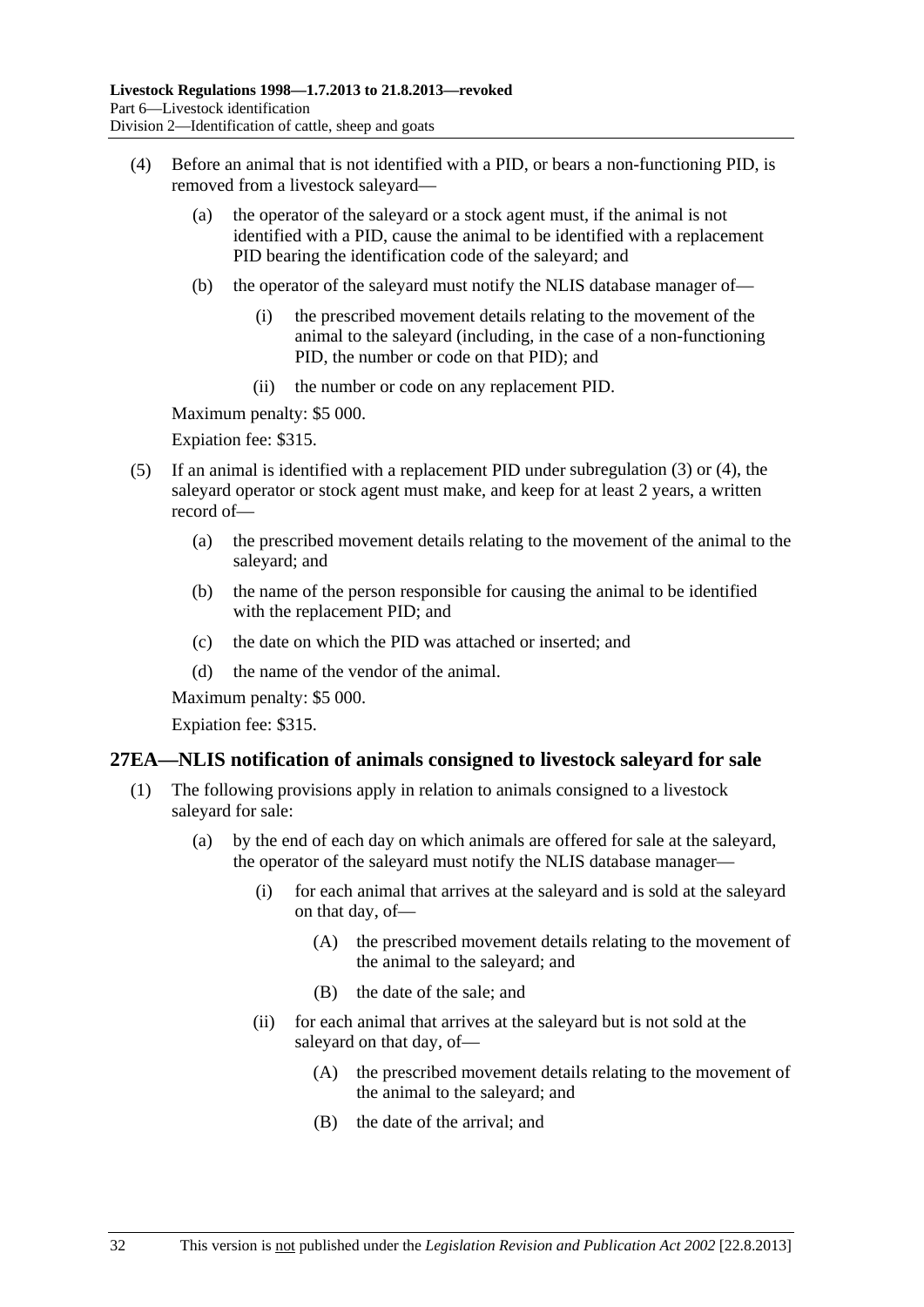- (C) in addition, in the case of an animal that was dead on arrival—the identification code approved by the Chief Inspector for use in the circumstances as a default deceased code;
- <span id="page-32-0"></span> (b) the operator of the saleyard must, for each animal sold at the saleyard, update the entry in the database for the animal with details as follows:
	- (i) if, by the end of the day of sale of the animal, the operator is aware of the destination land for the animal, the operator must—
		- (A) if the destination land is an abattoir—by the end of that day; or
		- (B) in any other case—within 2 working days after the sale,

update the entry with the identification code of that land and, in the case of sheep or goats, the total number of animals in the consignment (including the animal) that are to be or have been moved direct to that land;

- (ii) if, by the end of the day of sale of the animal, the operator is not aware of the destination land for the animal, the operator must, within 2 working days after the sale, update the entry with—
	- (A) the identification code of the stock agent acting on behalf of the purchaser of the animal, or, if no such agent was used, the stock agent acting on behalf of the vendor of the animal; and
	- (B) in the case of sheep or goats, the total number of animals in the consignment (including the animal) that are to be or have been moved direct to the destination land;
- (c) if the operator of the saleyard updates the entry in the database for an animal with the identification code of a stock agent under paragraph  $(b)(ii)(A)$ , the operator must ensure that the stock agent is aware that his or her identification code has been used for that purpose;
- (d) before, or as soon as practicable (and, in any event, within 2 working days) after, an animal that has not been sold at the saleyard is removed from the saleyard, the operator of the saleyard must update the entry in the database for that animal with the identification code of the destination land for the animal;
- (e) before, or as soon as practicable (and, in any event, within 2 working days) after an animal that has died at the saleyard is disposed of at the saleyard or removed from the saleyard, the operator of the saleyard must update the entry in the database for that animal with the identification code approved by the Chief Inspector for use in the circumstances as a default deceased code;
- (f) if the operator of the saleyard becomes aware that information provided to the NLIS database manager is inaccurate or incomplete through an omission or error made by the operator, the operator must, as soon as practicable, provide the correct or complete information.

Maximum penalty: \$5 000.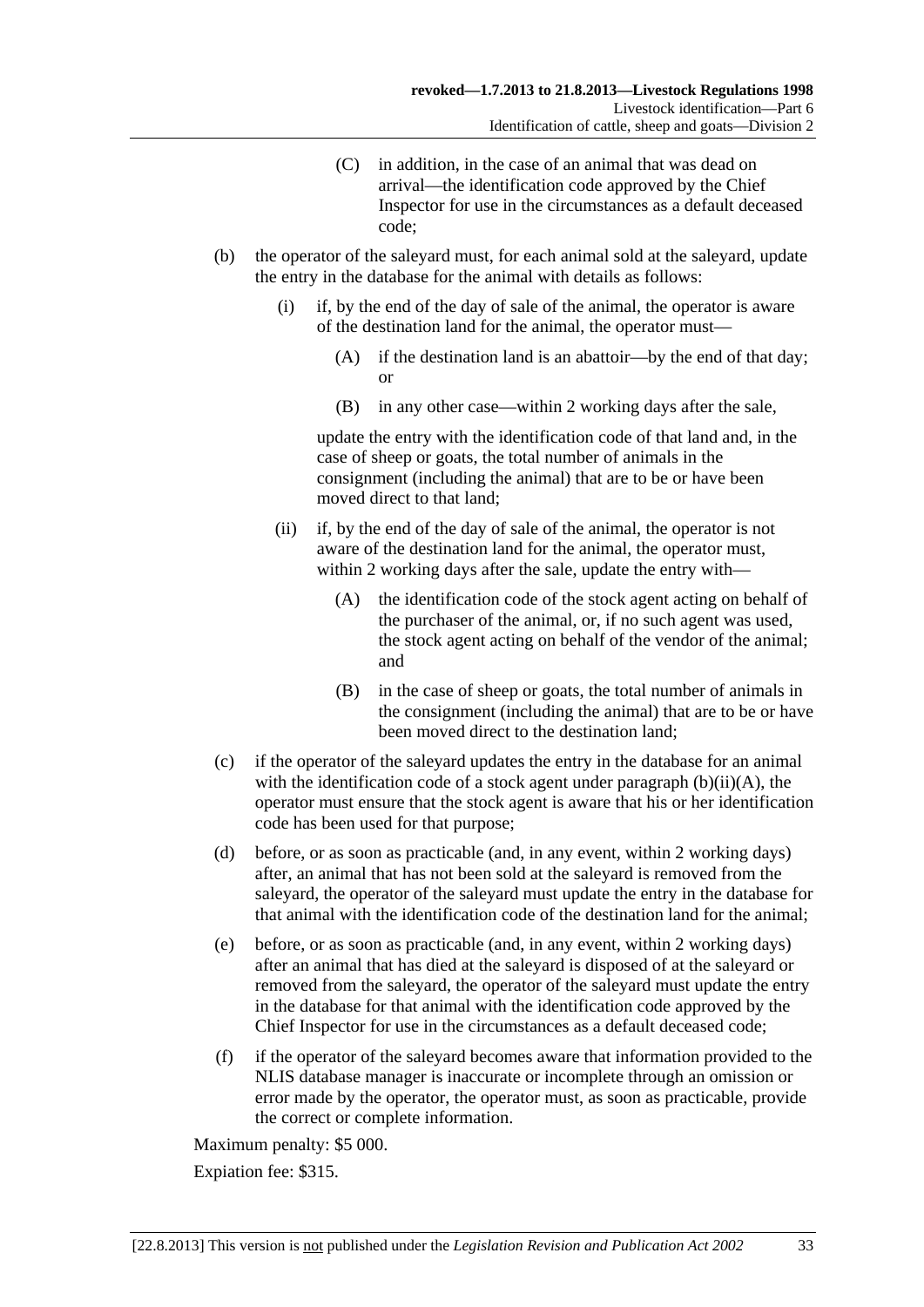<span id="page-33-0"></span> (2) A person (whether or not a stock agent) who offers an animal for sale at a livestock saleyard must provide the operator of the saleyard with information necessary for the operator to comply with [subregulation \(1\)](#page-31-0).

Maximum penalty: \$5 000.

Expiation fee: \$315.

- (3) A person (whether or not a stock agent) who purchases an animal at a livestock saleyard must comply with the following provisions:
	- (a) if the destination land for the animal has been determined before the end of the day of the purchase, the person must, on that day, notify the operator of the saleyard of the identification code of that land;
	- (b) if the destination land for the animal has not been determined before the end of the day of the purchase, the person must, on that day, notify the operator of the saleyard of the identification code of the stock agent acting on behalf of the purchaser, or, if no such agent was used, the stock agent acting on behalf of the vendor.

Maximum penalty: \$5 000.

Expiation fee: \$315.

 (4) If a person notifies the saleyard operator of the identification code of destination land under subregulation  $(3)(a)$ , the agent must, as soon as practicable (and, in any event, within 2 working days) after that notification, give written notice to the purchaser of the animal setting out details of the identification code provided.

Maximum penalty: \$5 000.

Expiation fee: \$315.

**Note—** 

The notice may be included on an invoice.

 (5) If a person notifies the saleyard operator of the identification code of a stock agent under [subregulation \(3\)\(b\),](#page-33-0) the person must ensure that the stock agent is aware that his or her identification code has been used for that purpose.

Maximum penalty: \$5 000.

Expiation fee: \$315.

 (6) A stock agent whose identification code has been provided to the saleyard operator under [subregulation \(3\)\(b\)](#page-33-0) must, before, or as soon as practicable (and, in any event, within 7 working days) after, the animal is removed from the saleyard, notify the NLIS database manager of the identification code of the destination land for the animal.

Maximum penalty: \$5 000.

Expiation fee: \$315.

 (7) If a stock agent notifies the NLIS database manager of the identification code of destination land under [subregulation \(6\),](#page-33-0) the agent must, as soon as practicable (and, in any event, within 2 working days) after that notification, give written notice to the purchaser of the animal setting out details of the identification code provided.

Maximum penalty: \$5 000.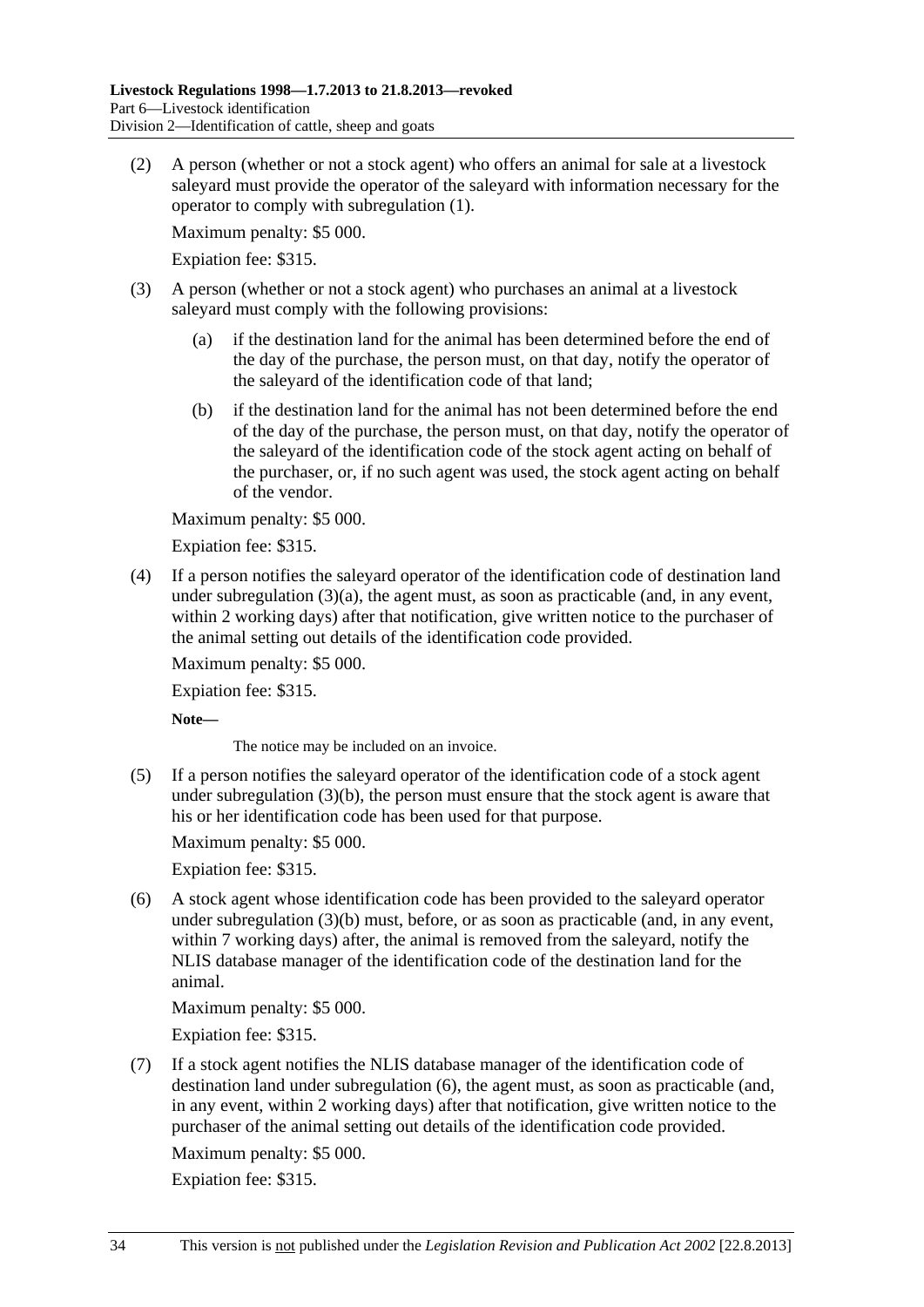<span id="page-34-0"></span>**Note—** 

The notice may be included on an invoice.

- (8) It is not a defence to a charge of an offence against [subregulation \(3\)](#page-33-0) to establish that an identification code had not previously been allotted to the land or person concerned.
- (9) A person selling or purchasing an animal through a stock agent must provide the stock agent with information necessary for the stock agent to comply with this regulation.

Maximum penalty: \$5 000.

Expiation fee: \$315.

 (10) If the purchaser of an animal becomes aware that information provided to the operator of a livestock saleyard or the NLIS database manager in respect of the animal under this regulation is inaccurate or incomplete or that an animal was not moved direct to the destination land contemplated at the time the information was provided, the purchaser must, as soon as practicable, notify the NLIS database manager of the correct or complete information.

Maximum penalty: \$5 000.

Expiation fee: \$315.

## **27EB—NLIS notification of movement of bobby calves from land of pasture to abattoir**

The person responsible for transporting bobby calves from land on which they have been pastured to an abattoir must—

- (a) ensure that the PID attached to each calf is scanned and the electronic information recorded before removal of the calves from the land; and
- (b) notify the NLIS database manager, before the end of the day of arrival of the calves at the abattoir or before their slaughter (whichever occurs first), of the prescribed movement details relating to the movement of the calves to the abattoir.

Maximum penalty: \$5 000.

Expiation fee: \$315.

## **27EC—Animals at abattoirs must have PID and movement documentation**

 (1) If an animal at an abattoir is not identified with a PID, the owner and the person responsible for the management of the animal immediately before its movement to the abattoir are each guilty of an offence.

Maximum penalty: \$5 000.

- (2) If, at an abattoir, an animal—
	- (a) that is not identified with a PID; or
	- (b) in respect of which—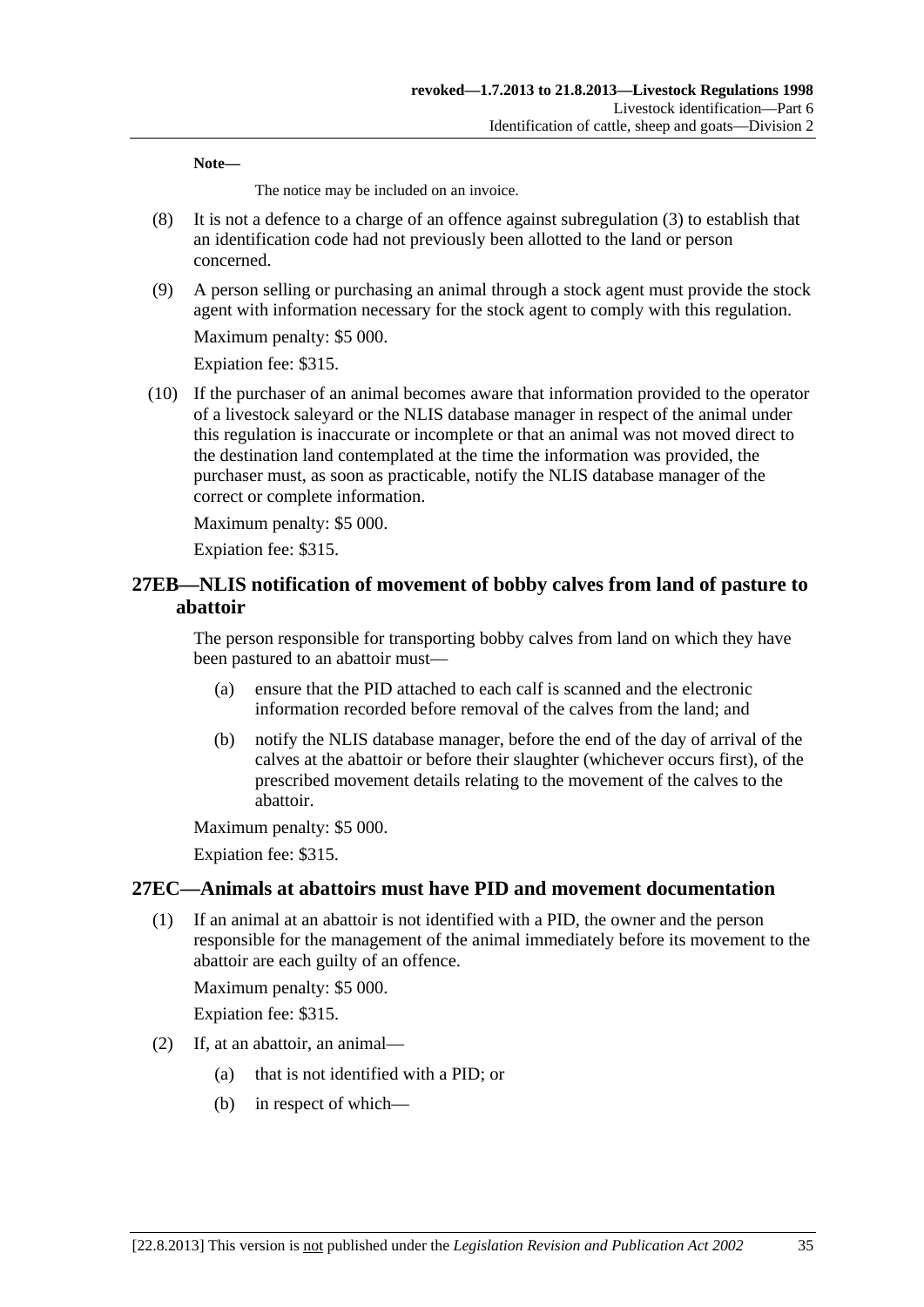- <span id="page-35-0"></span> (i) in the case of an animal that was moved direct to the abattoir from land on which it was pastured—movement documentation relating to the movement of the animal to the abattoir has not been provided as required under [regulation 27B\(2\)](#page-26-0); or
- (ii) in the case of an animal that was moved direct to the abattoir from a livestock saleyard to which it was consigned for sale and kept for a period not exceeding 7 days—documentation relating to the movement of the animal to the saleyard has not been provided as required under [regulation 27B\(3\)](#page-26-0),

is slaughtered, the operator of the abattoir and the person responsible for the management or slaughter of the animal are each guilty of an offence.

Maximum penalty: \$5 000.

Expiation fee: \$315.

 (3) No offence is committed under [subregulation \(2\)](#page-34-0) if the operator of the abattoir notifies an inspector, before the slaughter, of the omission and of as many prescribed movement details relating to the movement of the animal to the abattoir as may be reasonably ascertained in the circumstances.

## **27ED—NLIS notification when animals slaughtered**

- (1) The operator of an abattoir must, within 2 working days after slaughtering an animal, notify the NLIS database manager of—
	- (a) the date of slaughter of the animal; and
	- (b) in addition—
		- (i) in the case of cattle—
			- (A) if the animal was moved direct to the abattoir from land on which it was pastured—the prescribed movement details relating to the movement of the animal to the abattoir; or
			- (B) if the animal was moved direct to the abattoir from a livestock saleyard to which it had been consigned for sale and at which it had been kept for a period not exceeding 7 days—
				- the number or code on the animal's PID; and
				- the identification code of the land on which the animal was last pastured; or
		- (ii) in the case of sheep or goats—
			- (A) if the animal was moved direct to the abattoir from land on which it was pastured—the prescribed movement details relating to the movement of the animal to the abattoir; or
			- (B) if the animal was moved direct to the abattoir from a livestock saleyard to which it had been consigned for sale and at which it had been kept for a period not exceeding 7 days—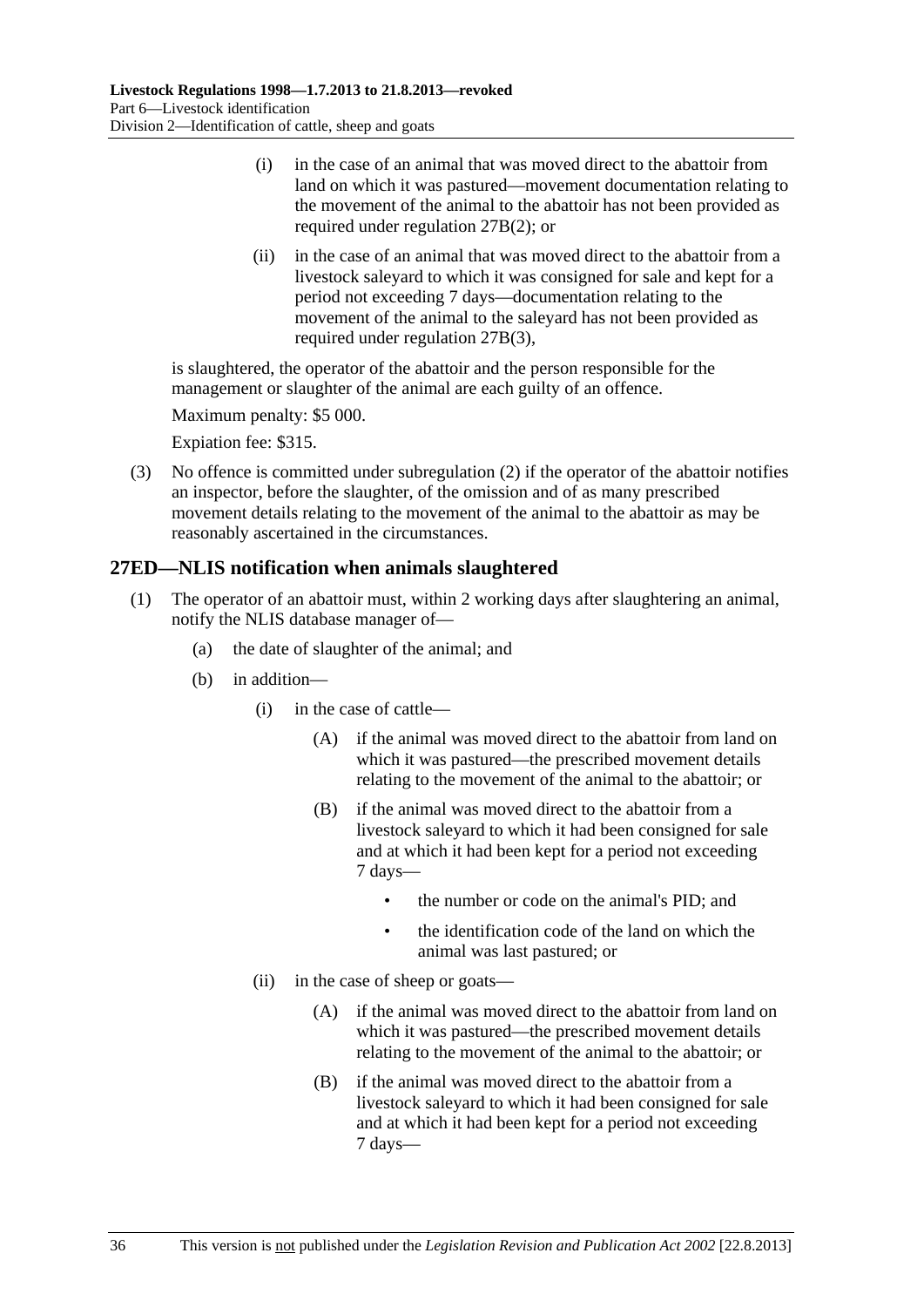- the type of animal (that is, whether sheep or goat); and
- the total number of animals in the consignment to the abattoir (including the animal); and
- the identification code of the saleyard.

<span id="page-36-0"></span>Maximum penalty: \$5 000.

Expiation fee: \$315.

 (2) The operator of an abattoir must keep a written record of the details referred to in [subregulation \(1\)](#page-35-0) (other than those details required to be kept by the operator under [regulation 27B\(5\)\)](#page-27-0) for at least 2 years.

Maximum penalty: \$5 000.

Expiation fee: \$315.

 (3) The owner or person responsible for the management of an animal at an abattoir must provide the operator of the abattoir with information necessary for the operator to comply with [subregulation \(1\)](#page-35-0).

Maximum penalty: \$5 000.

Expiation fee: \$315.

## **27EF—Identification of animal at abattoir must be possible until fitness for human consumption assessed**

The operator of an abattoir must ensure that the abattoir has in place post-slaughter procedures approved by the Chief Inspector that will enable the determination, at any time until an assessment is made of the fitness for human consumption of the carcass of an animal, of—

- (a) in the case of an animal that was moved direct to the abattoir from land on which it was pastured—the prescribed movement details relating to the movement of the animal to the abattoir; or
- (b) in the case of an animal that was moved direct to the abattoir from a livestock saleyard to which it had been consigned for sale and at which it was kept for a period not exceeding 7 days—the prescribed movement details relating to the movement of the animal to the saleyard.

Maximum penalty: \$5 000.

Expiation fee: \$315.

#### **27F—False or misleading statements under this Division**

A person must not make a statement that is false or misleading in a material particular (whether by reason of the inclusion or omission of any particular) in any details required to be provided under this Division.

Maximum penalty/expiation fee:

(a) If the person made the statement knowing that it was false or misleading:

Maximum penalty—\$10 000.

(b) In any other case:

Maximum penalty—\$5 000.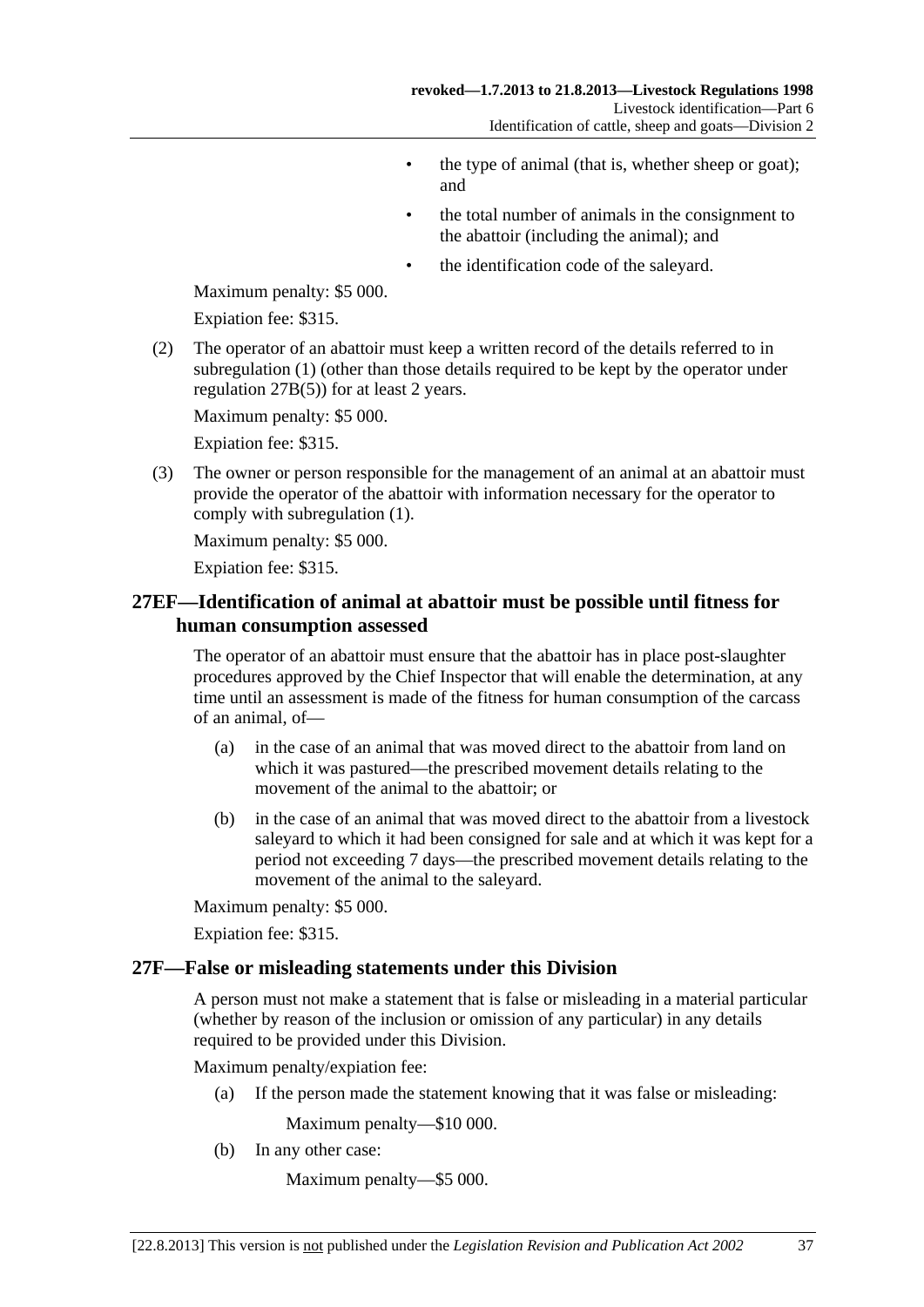Expiation fee—\$315.

## <span id="page-37-0"></span>**Division 3—Identification of pigs**

## **27FA—Identification of pigs**

 (1) A person who keeps pigs must ensure that a pig that weighs 20 kilograms or more is not removed for the purposes of sale or slaughter from land on which it is kept unless it has a tattoo that complies with the requirements of [subregulation \(2\)](#page-37-0).

Maximum penalty: \$5 000.

Expiation fee: \$315.

- (2) The tattoo must comply with the following requirements:
	- (a) the tattoo must comprise the characters of a pig tattoo code associated with an active property identification code for the land from which the pig is removed;
	- (b) the characters making up the pig tattoo code must be clearly legible;
	- (c) the tattoo must be marked with paste or ink of a kind approved by the Chief Inspector;
	- (d) the tattoo must be on the following shoulder of the pig:
		- (i) if the tattoo was applied on the property on which the pig was born the left shoulder of the pig; and
		- (ii) in any other case—the right shoulder of the pig.
- (3) A person who keeps pigs is guilty of an offence if, when a pig kept by the person is marked with a pig tattoo code, the code is not associated with an active property identification code for the land on which the pig is kept.

Maximum penalty: \$5 000.

Expiation fee: \$315.

- (4) A person must not—
	- (a) mark the shoulder of a pig with a tattoo other than for the purposes of this regulation; or
	- (b) remove a tattoo from the shoulder of a pig other than as authorised by the Chief Inspector.

Maximum penalty: \$5 000.

Expiation fee: \$315.

## **Division 4—Identification of deer**

## **27G—Identification of deer**

 (1) A person who keeps deer must ensure that deer are not removed from land on which they are kept unless attached to the ear of each animal is an identification tag that bears the identification code of the land from which it is removed.

Maximum penalty: \$5 000.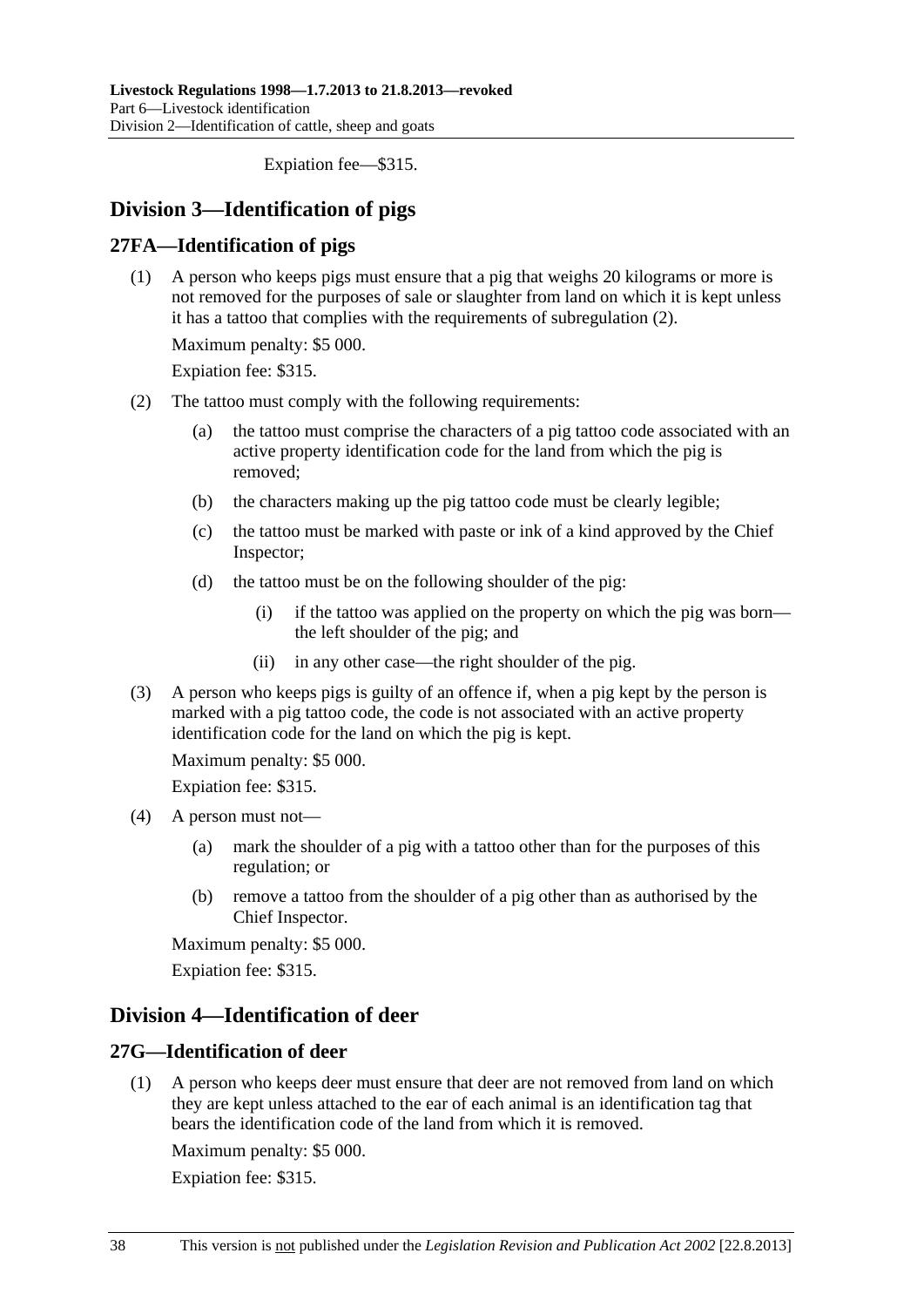## <span id="page-38-0"></span>**Division 5—General**

## **27H—Removal of livestock in contravention of this Part**

- (1) If an inspector suspects on reasonable grounds that a person has removed, or is about to remove, livestock from property in contravention of this Part, the inspector may—
	- (a) require the owner or person in charge of the animals to—
		- (i) muster them at or take them to a specified place convenient for inspecting or attaching identification tags to the animals;
		- (ii) attach PIDs or identification tags to animals found not to be tagged or otherwise identified in accordance with this Part;
		- (iii) detain the animals at a specified place, or return the animals to the place from which they have been removed, until they are tagged or otherwise identified in accordance with this Part; and
	- (b) if the owner or person in charge refuses or fails to comply with such a requirement, take the action required to be taken, with or without assistance.
- (2) The Minister may recover costs and expenses reasonably incurred by an inspector under subregulation  $(1)(b)$  by action in a court of competent jurisdiction as a debt owed by the person of whom the requirement was made.

## **28—Types of devices**

- (1) A person must only attach to, or insert in, an animal a PID of the following kind:
	- (a) if the device is to be attached to or inserted in the animal on the property on which the animal was born—a device of a kind approved by the Chief Inspector as a breeder device; or
	- (b) in any other case—a device of a kind approved by the Chief Inspector as a post-breeder device.

Maximum penalty: \$5 000.

Expiation fee: \$315.

## **29A—Authorisation of manufacturers and recyclers**

The Chief Inspector may authorise a person—

- (a) to manufacture identification tags or PIDs for the purposes of this Part; or
- (b) to recycle PIDs for the purposes of this Part.

## **29B—Supply of tags and devices**

An authorised manufacturer or authorised recycler—

 (a) may only supply identification tags or PIDs to persons on receipt of an order form validated in a manner approved by the Chief Inspector; and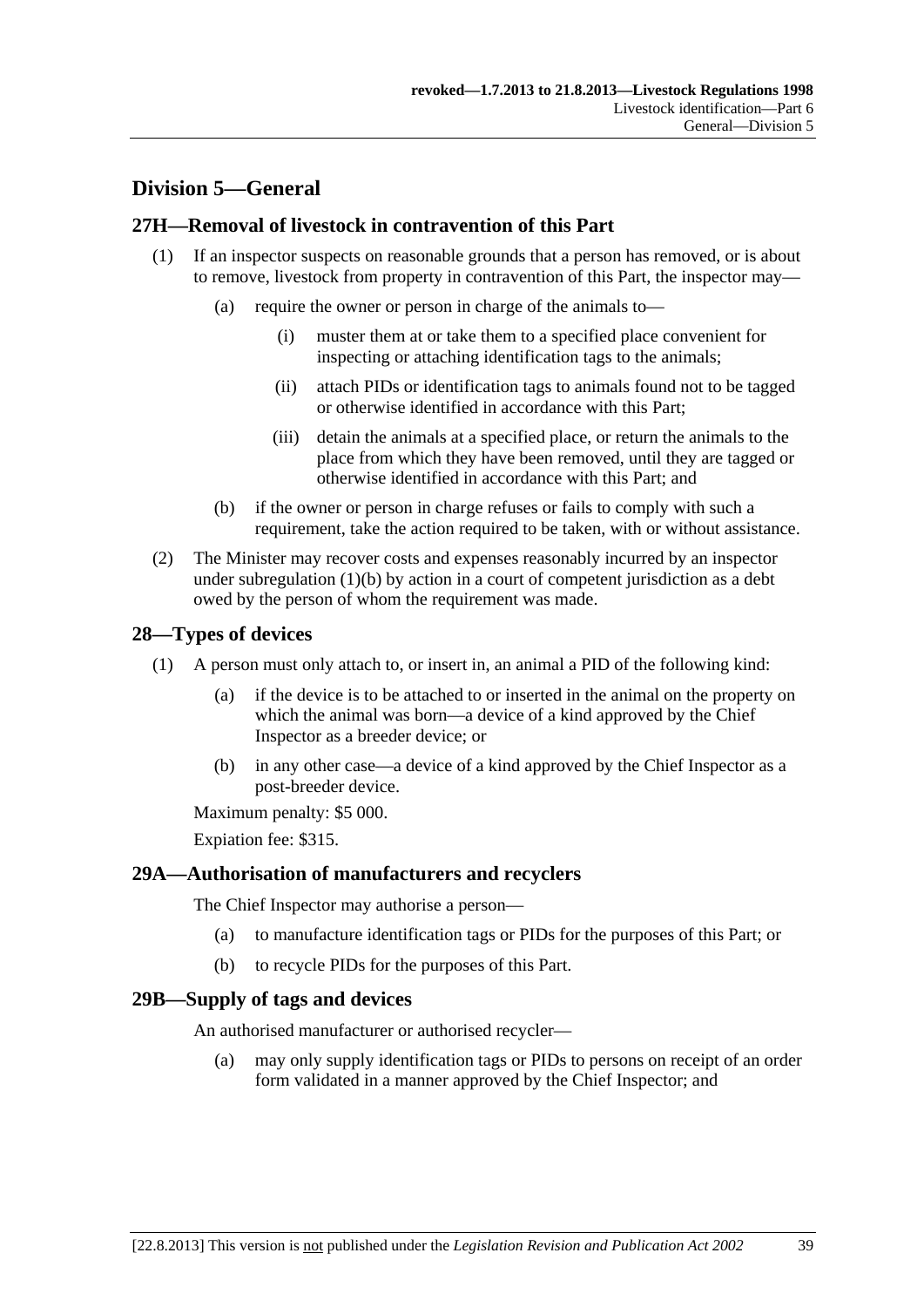<span id="page-39-0"></span> (b) must keep records of the persons to whom the tags or devices are supplied and the number and type of tags or devices supplied in respect of each identification code.

Maximum penalty: \$5 000.

Expiation fee: \$315.

## **29C—Animal must not have more than 1 PID**

 (1) A person must not attach to or insert in an animal a PID if the animal already has a PID attached to or inserted in it.

Maximum penalty: \$2 500.

Expiation fee: \$210.

- (2) This regulation does not apply to the attachment of a post-breeder device to an animal—
	- (a) in accordance with regulation  $28(1)(b)$ ; or
	- (b) as a replacement for any non-functioning PID.

## **29D—PIDs and tags must bear correct information**

- (1) If a person attaches to or inserts in an animal a PID, or a tag, that bears an identification code of land other than—
	- (a) the land on which the animal is then pastured; or
	- (b) a livestock saleyard to which the animal has been consigned for sale and is then kept,

the owner of the animal and any person who caused the PID or tag to be so attached or inserted are each guilty of an offence.

Maximum penalty: \$5 000.

Expiation fee: \$315.

 (2) If a person attaches a tag to an animal indicating that the animal has a PID inserted in it and the animal does not have a PID inserted in it, the owner of the animal and any person who caused the tag to be so attached are each guilty of an offence.

Maximum penalty: \$5 000.

Expiation fee: \$315.

## **29DA—Removal and disposal of PIDs**

(1) A person must not remove a PID from an animal.

Maximum penalty: \$5 000.

- (2) [Subregulation \(1\)](#page-39-0) does not apply—
	- (a) to an inspector or a person acting in the course of his or her duties at an abattoir; or
	- (b) to the removal of a non-functioning PID before its replacement with a functioning PID.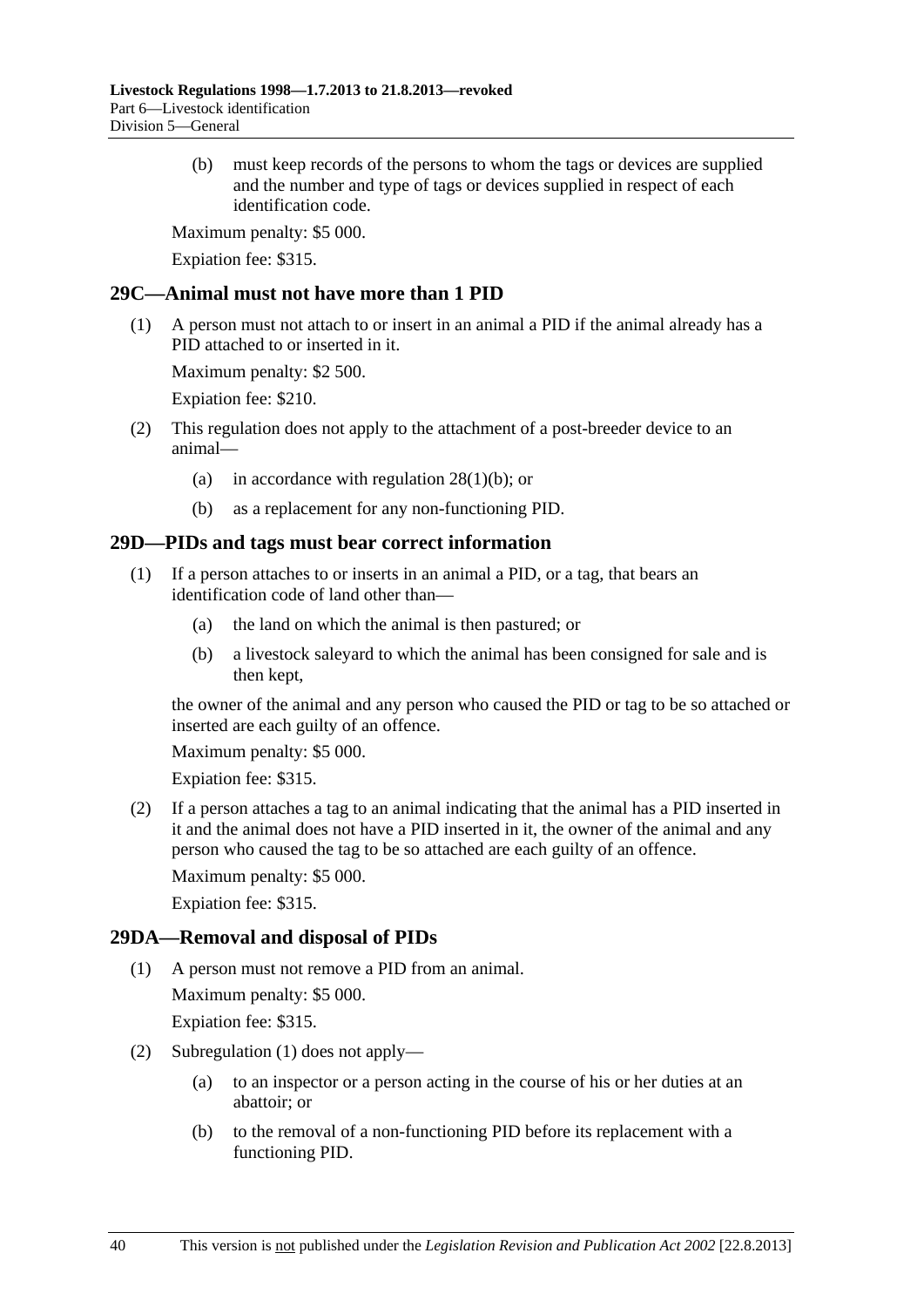- <span id="page-40-0"></span> (3) The operator of an abattoir must ensure that all PIDs removed from animals at the abattoir are, on a regular basis and in any event at least monthly—
	- (a) destroyed; or
	- (b) sent to an authorised recycler.

Maximum penalty: \$5 000.

Expiation fee: \$315.

 (4) Any other person who has possession of a PID in circumstances in which the person is not entitled to use the PID for the purposes of this Part must deal with or dispose of the PID in a manner approved by the Chief Inspector.

Maximum penalty: \$5 000.

Expiation fee: \$315.

#### **29E—Replacement of lost devices other than at livestock saleyards**

- $(1)$  If—
	- (a) an animal has a PID attached to or inserted in it; and
	- (b) the device is subsequently lost; and
	- (c) a replacement PID is then attached to or inserted in the animal,

the person who attaches or inserts the replacement device must keep records which will enable the replacement device to be identified.

Maximum penalty: \$2 500.

Expiation fee: \$210.

- (2) A person must keep records required under [subregulation \(1\)](#page-40-0) in relation to an animal for not less than two years after the date on which the animal dies or is otherwise disposed of by the person.
- (3) This regulation does not apply in relation to a replacement PID attached to an animal at a livestock saleyard under [regulation 27E.](#page-30-0)

#### **29F—Offence to alter or deface tags and devices**

A person must not alter or deface an identification tag or PID that is attached to or inserted in an animal.

Maximum penalty: \$5 000.

Expiation fee: \$315.

## **Part 7—Sheep lice**

#### **30—Offence if lice-infested sheep at market**

- (1) If lice-infested sheep are present at a market—
	- (a) the owner of the sheep; and
	- (b) any other person who consigned the sheep to the market,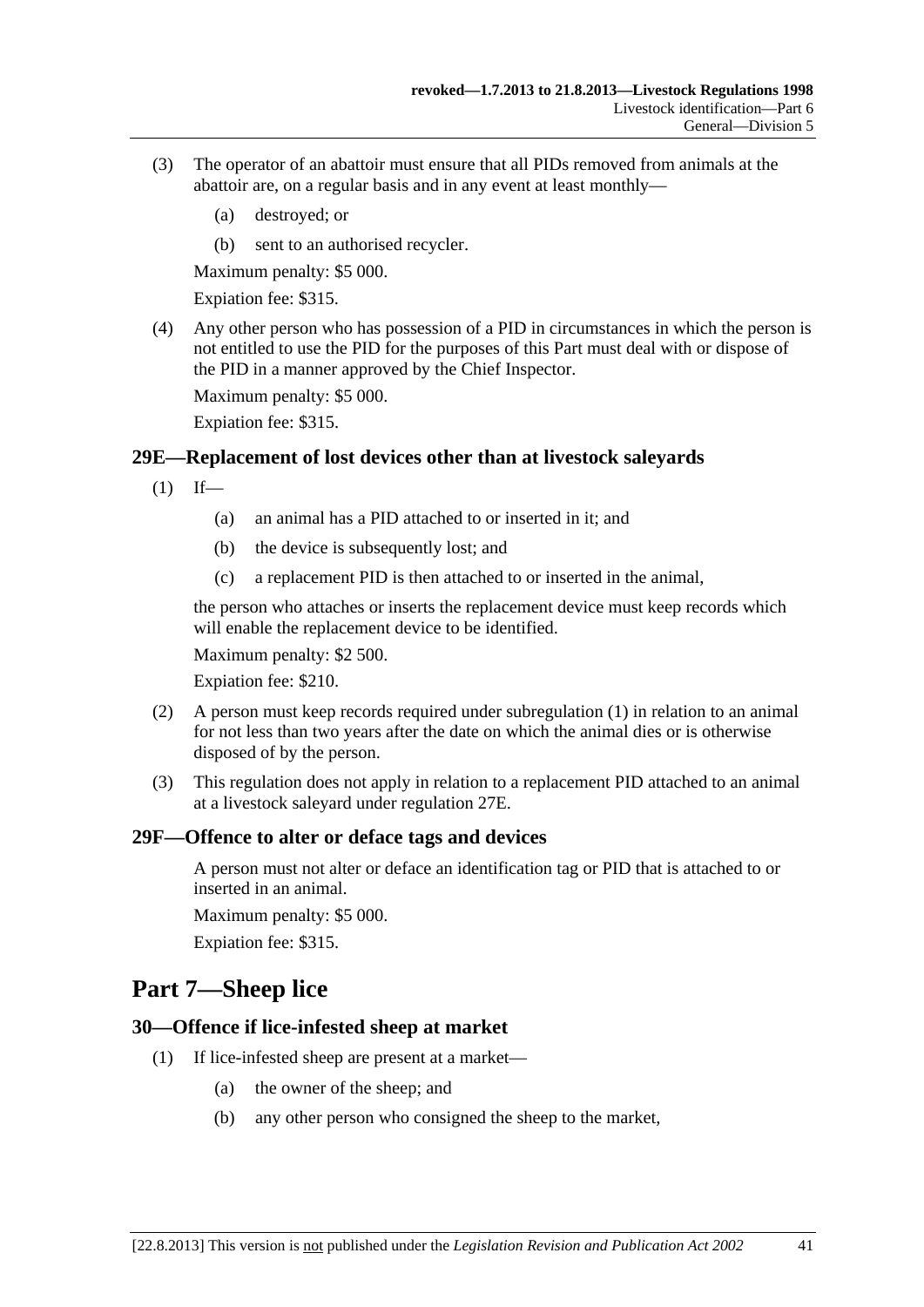<span id="page-41-0"></span>are each guilty of an offence. Maximum penalty: \$5 000.

Expiation fee: \$315.

- (2) It is a defence to a charge of an offence against [subregulation \(1\)](#page-40-0) if it is proved—
	- (a) that the sheep (or an appropriate number of the sheep selected on an appropriate basis) had been properly inspected for the presence of lice by a person with suitable experience or training within 14 days before the sheep were taken to the market and no live lice were found in the course of the inspection; and
	- (b) that after the inspection and before being taken to the market the sheep were kept separate from sheep other than sheep similarly inspected during that period and found to be free of live lice.
- (3) In this regulation—

*market* means a market, fair, sale, show, parade or other gathering or competition at which sheep from different holdings are present (but does not include an abattoir).

## **31—Offence if lice-infested sheep stray**

If lice-infested sheep stray, the owner of the sheep and any other person responsible for control of the sheep are each guilty of an offence.

Maximum penalty: \$5 000.

Expiation fee: \$315.

# **Part 7A—Vendor declarations**

## **31A—Signing of vendor declarations**

A person must not sign a vendor declaration in connection with the sale or proposed sale of livestock unless the person is, or was immediately before the sale or consignment of the livestock for sale—

- (a) the owner of the livestock; or
- (b) a person responsible for the husbandry of the livestock authorised by the owner to do so.

Maximum penalty: \$5 000.

Expiation fee: \$315.

## **31B—False or misleading vendor declarations**

A person must not make a statement that is false or misleading in a material particular (whether by reason of the inclusion or omission of any particular) in a vendor declaration.

Maximum penalty/expiation fee:

(a) If the person made the statement knowing that it was false or misleading:

Maximum penalty—\$10 000.

(b) In any other case: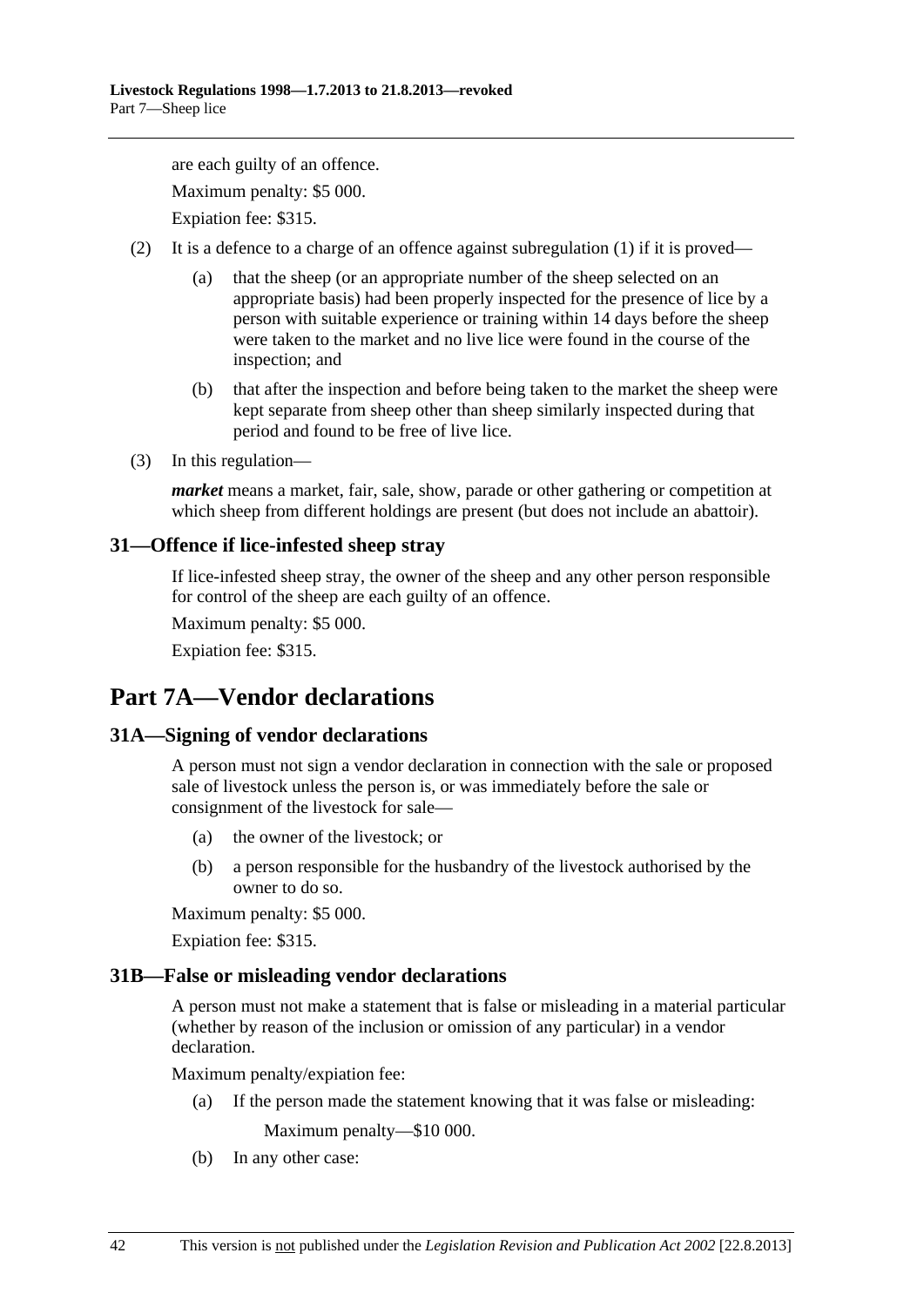Maximum penalty—\$5 000.

Expiation fee—\$315.

# <span id="page-42-0"></span>**Part 8—Provision for funds under repealed Acts**

## **32—Cattle Compensation Fund**

The amount in the Cattle Compensation Fund on the repeal of the *[Cattle](http://www.legislation.sa.gov.au/index.aspx?action=legref&type=act&legtitle=Cattle%20Compensation%20Act%201939)  [Compensation Act 1939](http://www.legislation.sa.gov.au/index.aspx?action=legref&type=act&legtitle=Cattle%20Compensation%20Act%201939)* is to be paid into the South Australian Cattle Industry Fund established under the *[Primary Industry Funding Schemes \(Cattle Industry Fund\)](http://www.legislation.sa.gov.au/index.aspx?action=legref&type=subordleg&legtitle=Primary%20Industry%20Funding%20Schemes%20(Cattle%20Industry%20Fund)%20Regulations%202000)  [Regulations 2000](http://www.legislation.sa.gov.au/index.aspx?action=legref&type=subordleg&legtitle=Primary%20Industry%20Funding%20Schemes%20(Cattle%20Industry%20Fund)%20Regulations%202000)* made under the *[Primary Industry Funding Schemes Act 1998](http://www.legislation.sa.gov.au/index.aspx?action=legref&type=act&legtitle=Primary%20Industry%20Funding%20Schemes%20Act%201998)*.

## **33—Beekeepers Compensation Fund**

The amount in the Beekeepers Compensation Fund established for the purposes of the *[Apiaries Act 1931](http://www.legislation.sa.gov.au/index.aspx?action=legref&type=act&legtitle=Apiaries%20Act%201931)* on the repeal of that Act is to be paid into the South Australian Apiary Industry Fund established under the *[Primary Industry Funding Schemes](http://www.legislation.sa.gov.au/index.aspx?action=legref&type=subordleg&legtitle=Primary%20Industry%20Funding%20Schemes%20(Apiary%20Industry%20Fund)%20Regulations%202001)  [\(Apiary Industry Fund\) Regulations 2001](http://www.legislation.sa.gov.au/index.aspx?action=legref&type=subordleg&legtitle=Primary%20Industry%20Funding%20Schemes%20(Apiary%20Industry%20Fund)%20Regulations%202001)* made under the *[Primary Industry Funding](http://www.legislation.sa.gov.au/index.aspx?action=legref&type=act&legtitle=Primary%20Industry%20Funding%20Schemes%20Act%201998)  [Schemes Act 1998](http://www.legislation.sa.gov.au/index.aspx?action=legref&type=act&legtitle=Primary%20Industry%20Funding%20Schemes%20Act%201998)*.

## **34—Swine Compensation Fund**

The amount in the Swine Compensation Fund on the repeal of the *[Swine](http://www.legislation.sa.gov.au/index.aspx?action=legref&type=act&legtitle=Swine%20Compensation%20Act%201936)  [Compensation Act 1936](http://www.legislation.sa.gov.au/index.aspx?action=legref&type=act&legtitle=Swine%20Compensation%20Act%201936)* is to be paid into the South Australian Pig Industry Fund established under the *[Primary Industry Funding Schemes \(Pig Industry Fund\)](http://www.legislation.sa.gov.au/index.aspx?action=legref&type=subordleg&legtitle=Primary%20Industry%20Funding%20Schemes%20(Pig%20Industry%20Fund)%20Regulations%202001)  [Regulations 2001](http://www.legislation.sa.gov.au/index.aspx?action=legref&type=subordleg&legtitle=Primary%20Industry%20Funding%20Schemes%20(Pig%20Industry%20Fund)%20Regulations%202001)* made under the *[Primary Industry Funding Schemes Act 1998](http://www.legislation.sa.gov.au/index.aspx?action=legref&type=act&legtitle=Primary%20Industry%20Funding%20Schemes%20Act%201998)*.

## **34A—Deer Keepers Compensation Fund**

The amount in the Deer Keepers Compensation Fund established for the purposes of the *[Deer Keepers Act 1987](http://www.legislation.sa.gov.au/index.aspx?action=legref&type=act&legtitle=Deer%20Keepers%20Act%201987)* on the repeal of that Act is to be paid into the South Australian Deer Industry Fund established under the *[Primary Industry Funding](http://www.legislation.sa.gov.au/index.aspx?action=legref&type=subordleg&legtitle=Primary%20Industry%20Funding%20Schemes%20(Deer%20Industry%20Fund)%20Regulations%202002)  [Schemes \(Deer Industry Fund\) Regulations 2002](http://www.legislation.sa.gov.au/index.aspx?action=legref&type=subordleg&legtitle=Primary%20Industry%20Funding%20Schemes%20(Deer%20Industry%20Fund)%20Regulations%202002)* made under the *[Primary Industry](http://www.legislation.sa.gov.au/index.aspx?action=legref&type=act&legtitle=Primary%20Industry%20Funding%20Schemes%20Act%201998)  [Funding Schemes Act 1998](http://www.legislation.sa.gov.au/index.aspx?action=legref&type=act&legtitle=Primary%20Industry%20Funding%20Schemes%20Act%201998)*.

# **Part 9—Stock foods**

## **Division 1—Preliminary**

## **35—Interpretation**

In this Part—

*Agvet Code of South Australia*—see the *[Agricultural and Veterinary Chemicals](http://www.legislation.sa.gov.au/index.aspx?action=legref&type=act&legtitle=Agricultural%20and%20Veterinary%20Chemicals%20(South%20Australia)%20Act%201994)  [\(South Australia\) Act 1994](http://www.legislation.sa.gov.au/index.aspx?action=legref&type=act&legtitle=Agricultural%20and%20Veterinary%20Chemicals%20(South%20Australia)%20Act%201994)*;

*approved label* has the same meaning as in the Agvet Code of South Australia;

*manufactured stock food* means anything that is manufactured or processed as food for livestock but does not include stock food comprised only of chaff, hay or wholegrains;

*package* means anything in or by which a stock food is cased, covered, enclosed, contained or packed;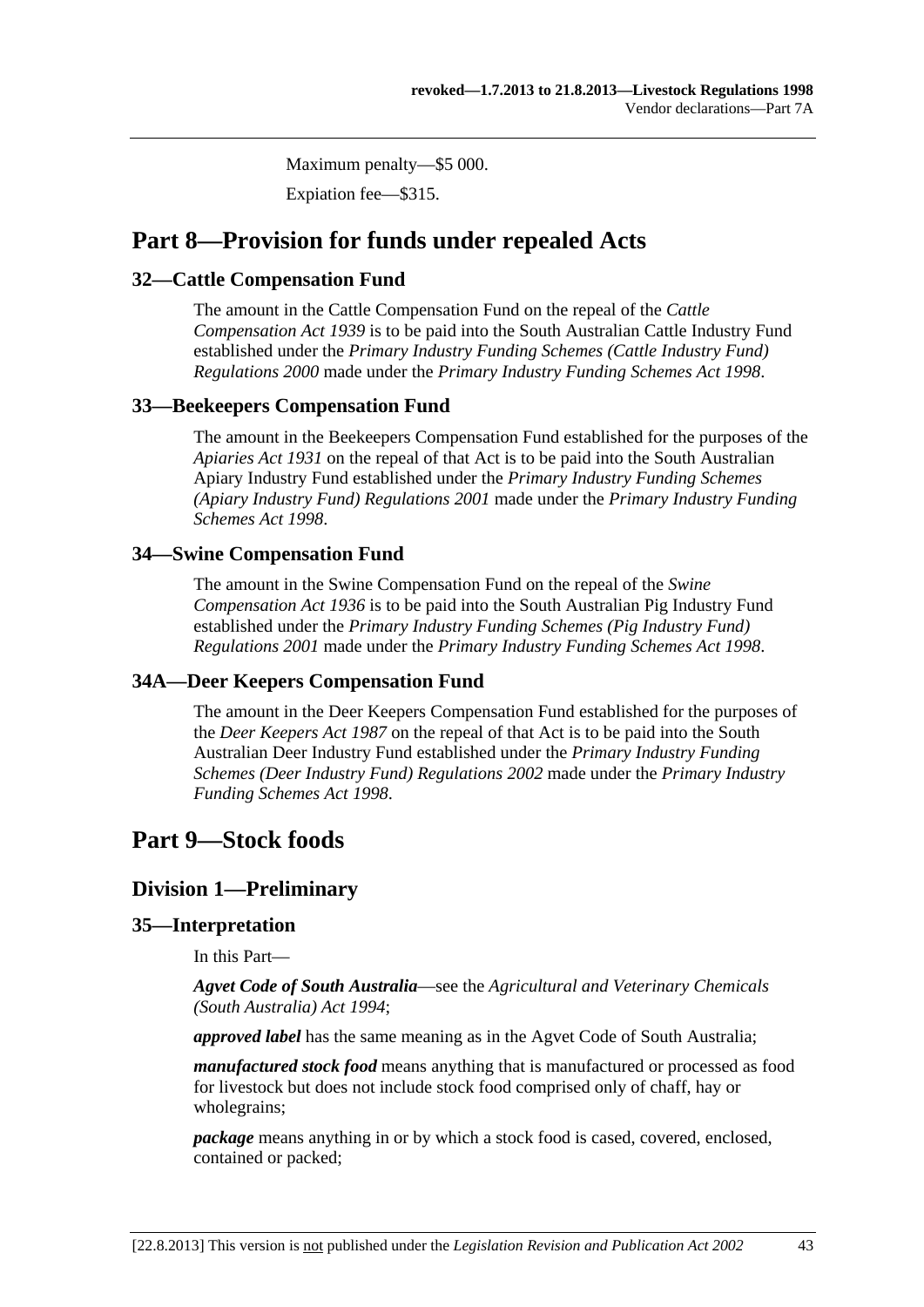<span id="page-43-0"></span>*permit* has the same meaning as in the Agvet Code of South Australia;

*registered veterinary product* has the same meaning as in the Agvet Code of South Australia;

*restricted animal material* means material derived wholly or partly from a vertebrate, but does not include milk, a milk product, gelatine, tallow or an extracted oil;

*stock food* means—

- (a) manufactured stock food; or
- (b) chaff, hay or wholegrains; or
- (c) anything else used as food for livestock;

*supply* means supply through sale, gift, loan, exchange or hire and includes offer to supply.

## **Division 2—Feeding of livestock**

#### **36—Feeding of restricted animal material to ruminants**

A person must not:

- (a) feed to ruminants, or permit ruminants to feed on, restricted animal material (whether or not the material has been rendered suitable for animal consumption); or
- (b) dispose of restricted animal material (whether or not the material has been rendered suitable for animal consumption) in a manner that ruminants may gain access to it.

Maximum penalty: \$10 000.

## **37—Feeding of restricted animal material from placental mammals to nonruminants**

- (1) A person must not—
	- (a) feed to livestock, or permit livestock to feed on, restricted animal material from a placental mammal unless the material has been rendered suitable for animal consumption by means of a process approved by the Chief Inspector; or
	- (b) dispose of restricted animal material from a placental mammal that has not been rendered suitable for animal consumption as referred to in [paragraph \(a\)](#page-43-0) in a manner that livestock may gain access to it.

Maximum penalty: \$10 000.

(2) In subregulation  $(1)$ —

*livestock* does not include cats, dogs or ruminants.

## **38—Feeding of stock foods containing faeces**

A person must not feed to livestock, or permit livestock to feed on, a stock food that consists wholly or partly of faeces.

Maximum penalty: \$10 000.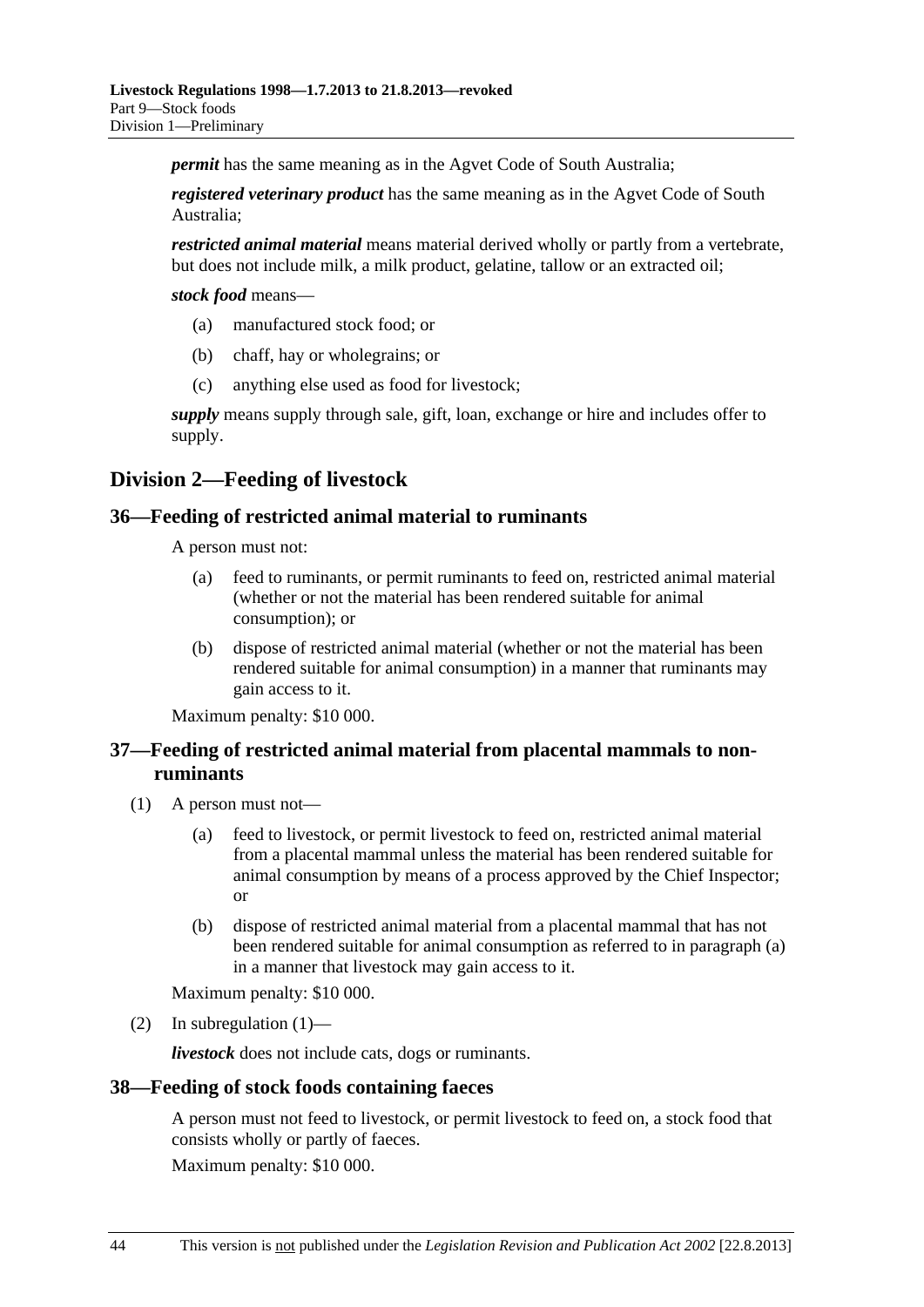## <span id="page-44-0"></span>**39—Feeding of stock foods containing registered veterinary products**

A person must not feed to livestock, or permit livestock to feed on, a stock food that contains a registered veterinary product unless—

 $(a)$ 

- (i) the product is registered for use on the species of animal to which the livestock belongs; and
- (ii) the stock food is being used to treat the livestock for a disease or condition of the livestock, or infestation of the livestock by a pest, specified on the approved label for containers of that product; or
- (b) the person does so in accordance with a permit or the instructions of a veterinary surgeon responsible for treating the livestock.

Maximum penalty: \$10 000.

## **Division 3—Standards for stock foods**

#### **40—Offence**

 (1) A person must not supply stock food unless the stock food complies with the standards prescribed by this Division.

Maximum penalty: \$10 000.

 (2) This regulation does not apply in relation to stock food supplied for consumption by cats, dogs, caged birds (other than poultry) or aquarium fish.

## **41—Restricted animal material in stock foods**

- (1) A stock food supplied for consumption by ruminants must not contain restricted animal material.
- (2) A stock food supplied for consumption by non-ruminant livestock must not contain restricted animal material from a placental mammal unless the material has been rendered suitable for animal consumption by means of a process approved by the Chief Inspector.

#### **42—Substances prohibited in stock foods**

A stock food must not contain a substance specified in [Schedule 2 Part 1](#page-0-0) except as provided in that Part.

#### **43—Organochlorine pesticides in stock foods**

A substance specified in [Schedule 2 Part 2](#page-0-0) must not be present in stock food in a level that is more than the maximum level prescribed by that Part for that substance.

#### **44—Antioxidants in stock foods**

A substance specified in [Schedule 2 Part 3](#page-0-0) must not be present in stock food in a level that is more than the maximum level prescribed by that Part for that substance.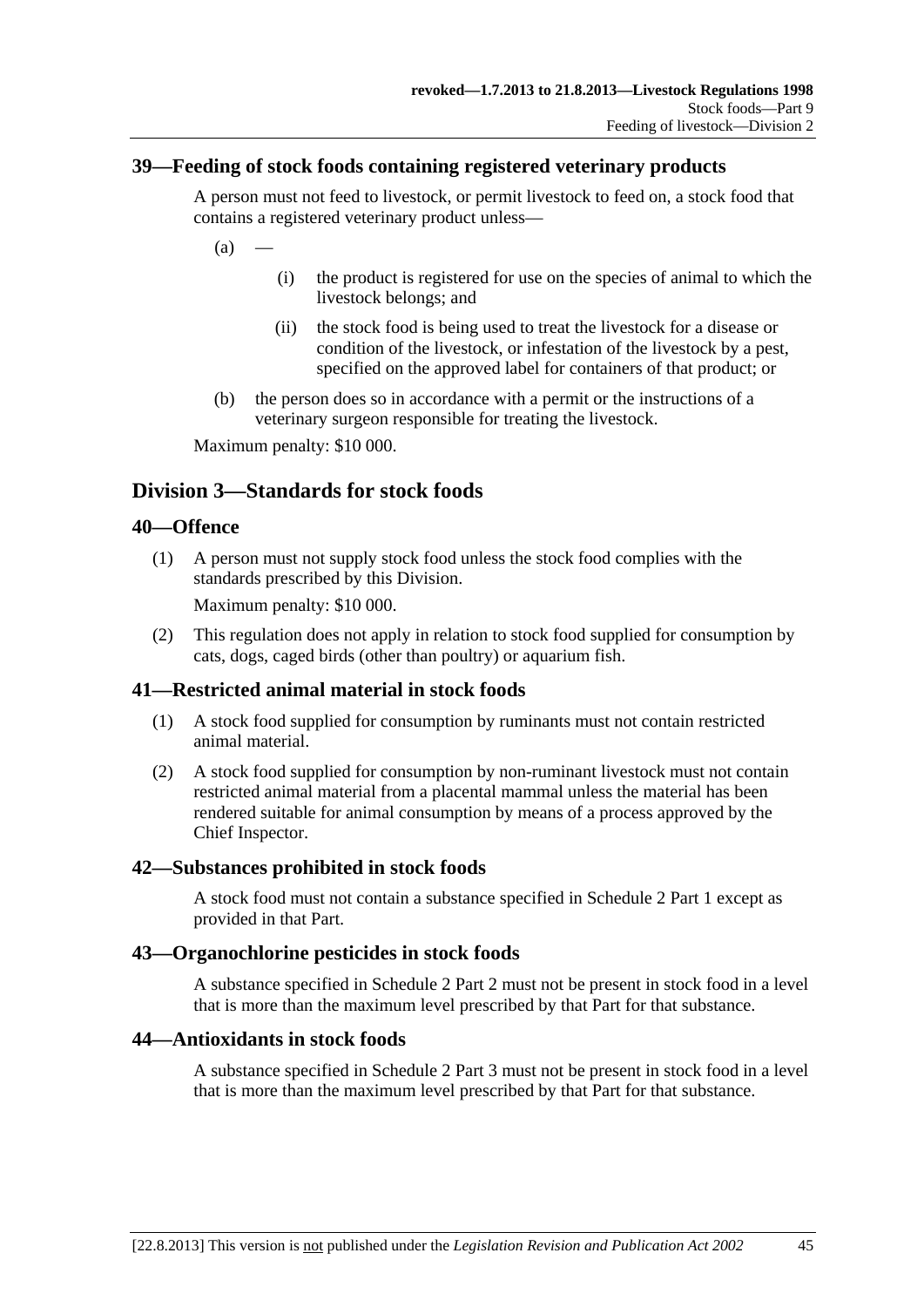## <span id="page-45-0"></span>**45—Registered veterinary products in stock foods**

- (1) A stock food must not contain a registered veterinary product unless—
	- (a) the stock food is supplied for consumption by a species of animal for which the product is registered for use on; and
	- (b) the stock food is supplied for the purpose of treating such an animal for a disease or condition of the animal, or infestation of the animal by a pest, specified on the approved label for containers of that product; and
	- (c) the proportion or amount of the product in the stock food is a proportion or amount determined in accordance with the directions for use of the product specified on the approved label for containers of the product.
- (2) [Subregulation \(1\)](#page-45-0) does not prevent stock food containing a registered veterinary product being supplied to a veterinary surgeon for use in the treatment of livestock or to a person holding a permit authorising the supply or use of the registered veterinary product in stock food.

## **Division 4—Labelling of manufactured stock foods**

#### **46—Offences**

 (1) A person must not supply manufactured stock food unless the stock food is labelled, or information is provided to the person to whom the stock food is supplied, in accordance with this Division.

Maximum penalty: \$5 000.

Expiation fee: \$315.

- (2) A person must not, without reasonable excuse—
	- (a) deface, alter or obscure a label for a package of stock food containing information required by this Division; or
	- (b) remove from a package of stock food containing restricted animal material a label for the food containing information required by this Division.

Maximum penalty: \$2 500.

Expiation fee: \$210.

 (3) This regulation does not apply in relation to stock food supplied for consumption by cats, dogs, caged birds (other than poultry) or aquarium fish.

## **47—Requirement for label or advice note**

- (1) A stock food must—
	- (a) if supplied in a package—have affixed to, or printed or stencilled on, the package a label that complies with this Division; or
	- (b) if supplied without a package—be supplied in accordance with this regulation with an advice note that complies with this Division.
- (2) If stock food supplied without a package is delivered to a person, the advice note for the stock food must be handed to the person or an agent of the person.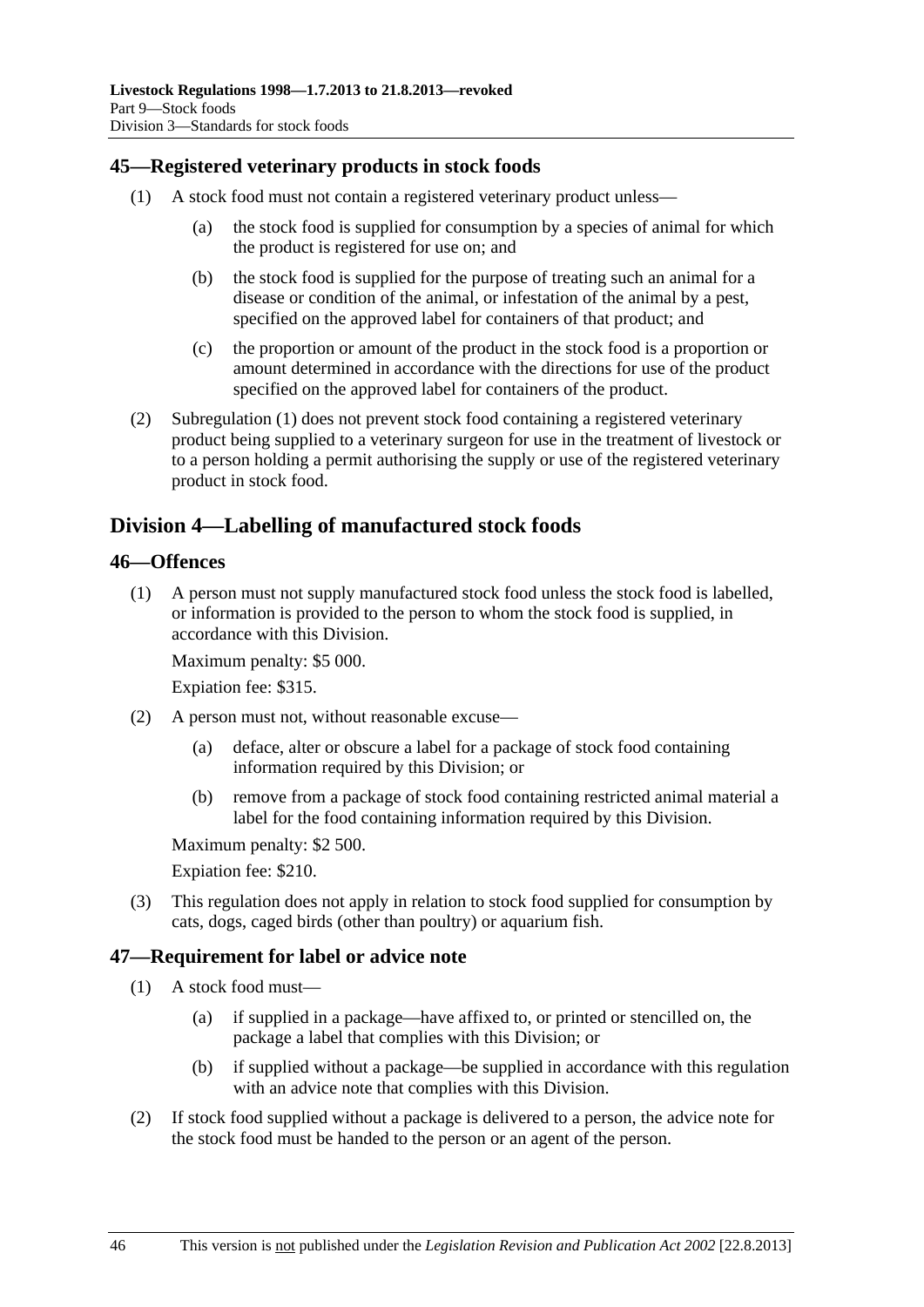<span id="page-46-0"></span> (3) If stock food supplied without a package is delivered to premises where no person is in attendance to accept delivery of the advice note for the stock food, the advice note must, within 7 days of the delivery, be given or sent to the person to whom the stock food was supplied.

## **48—General information to be included on label or advice note**

A label or advice note for a stock food must state—

- (a) the distinctive name of the stock food; and
- (b) the name and principal place of business of the manufacturer, producer or supplier of the stock food.

#### **49—Information about restricted animal material content**

- $(1)$  If—
	- (a) a stock food manufactured or produced before 20 December 2001 contains restricted animal material from animals other than fish or birds; and
	- (b) the stock food is not supplied for consumption by dogs or pigeons; and
	- (c) the label or advice note for the stock food does not contain a statement that the stock food is suitable for consumption by non-ruminant livestock only,

the label or advice note for the stock food must contain—

- (d) a statement indicating whether or not the restricted animal material is from a placental mammal; and
- (e) if the restricted animal material is from a placental mammal—a statement indicating that the stock food must not be fed to ruminants.
- (2) A label or advice note for a stock food manufactured or produced on or after 20 December 2001 must—
	- (a) if the stock food contains restricted animal material—contain the following statement:

This product contains restricted animal material—DO NOT FEED TO CATTLE, SHEEP, GOATS, DEER OR OTHER RUMINANTS.

 (b) if the stock food does not contain restricted animal material—contain the following statement:

This product does not contain restricted animal material.

# **Schedule 1—Fees**

| -1 | Application for registration or renewal of registration as a beekeeper<br>No fee is payable if the bees are kept for the purposes of instruction in an<br>educational institution approved by the Chief Inspector.                                                   | \$23.60 |
|----|----------------------------------------------------------------------------------------------------------------------------------------------------------------------------------------------------------------------------------------------------------------------|---------|
| 2  | Application for registration or renewal of registration under section 17 of the<br>Act (other than as a beekeeper)                                                                                                                                                   | \$76.00 |
|    | If the term for which registration is to be granted or renewed is less than or<br>more than 24 months, a pro rata adjustment is to be made to the amount of the<br>fee by applying the proportion that the number of whole months in the term<br>bears to 24 months. |         |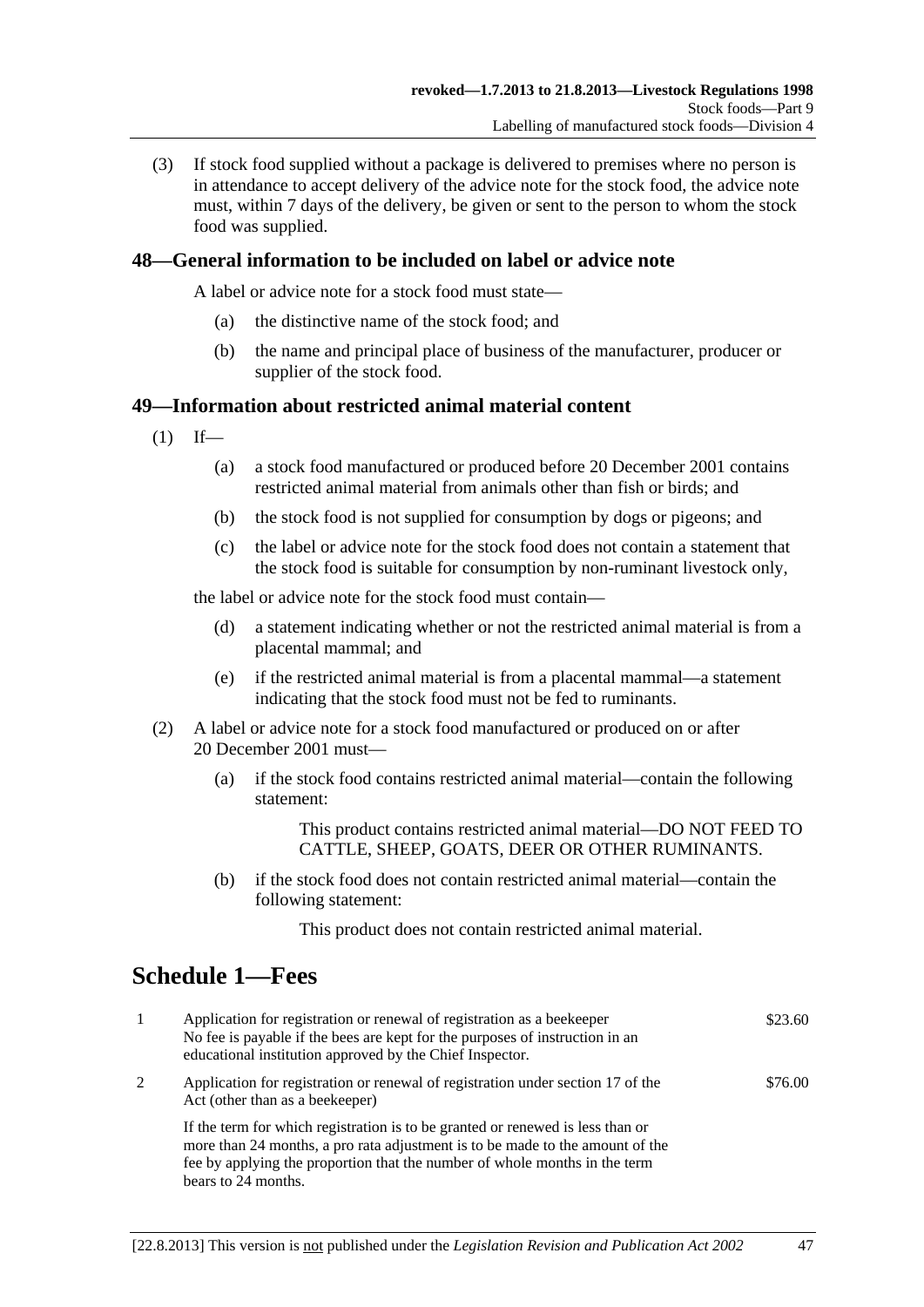No registration fee is payable if—

<span id="page-47-0"></span>

|    | (a)                                                                                   | the application is accompanied by an application for the allocation<br>or renewal of a property identification code for the land where the<br>livestock are or are to be kept; and                                                                                       |          |
|----|---------------------------------------------------------------------------------------|--------------------------------------------------------------------------------------------------------------------------------------------------------------------------------------------------------------------------------------------------------------------------|----------|
|    | (b)                                                                                   | the proposed term of registration is no longer than the proposed<br>term for which the property identification code will be active; and                                                                                                                                  |          |
|    | (c)                                                                                   | a fee is payable for the application for the allocation or renewal of<br>the property identification code that is not less than the fee that<br>would be payable for registration apart from this provision.                                                             |          |
| 3  | centre                                                                                | Application for registration or renewal of registration of an artificial breeding                                                                                                                                                                                        | \$330.00 |
| 4  |                                                                                       | Application for registration or renewal of registration authorising an artificial<br>breeding procedure<br>(The same fee applies in relation to an applicant for, or for renewal of,<br>registration authorising more than 1 category of artificial breeding procedure). | \$66.50  |
| 5  | Application for registration or renewal of registration of a diagnostic<br>laboratory |                                                                                                                                                                                                                                                                          | \$413.00 |
| 6  |                                                                                       | Replacement certificate of registration                                                                                                                                                                                                                                  | \$33.25  |
| 7  | each code                                                                             | Application for allocation or renewal of property identification code—for                                                                                                                                                                                                | \$76.00  |
|    |                                                                                       | If the term for which the code is to be allocated or renewed is less than or<br>more than 24 months, a pro rata adjustment is to be made to the amount of the<br>fee by applying the proportion that the number of whole months in the term<br>bears to 24 months.       |          |
| 8  |                                                                                       | For an extract from the register of property identification codes comprised of<br>a property identification code, associated pig tattoo code and related details-                                                                                                        |          |
|    | (a)                                                                                   | for each property identification code                                                                                                                                                                                                                                    | \$34.25  |
|    | (b)                                                                                   | to a maximum of                                                                                                                                                                                                                                                          | \$183.00 |
| 9  |                                                                                       | Late application fee                                                                                                                                                                                                                                                     | \$39.25  |
| 10 |                                                                                       | The Chief Inspector may waive or reduce a fee if the Chief Inspector                                                                                                                                                                                                     |          |

considers it appropriate in the circumstances.

# **Schedule 2—Stock foods**

## **Part 1—Prohibited substances**

Hormones (whether a natural or synthetic product) Hydroquinone Phenothiazine Phthalysulfacetamide Piperazine and related compounds Promazines Reserpine Sulfacetamide Sulfacetamide sodium Sulfachloropyridazine Sulfafurazole Sulfamethoxydiazine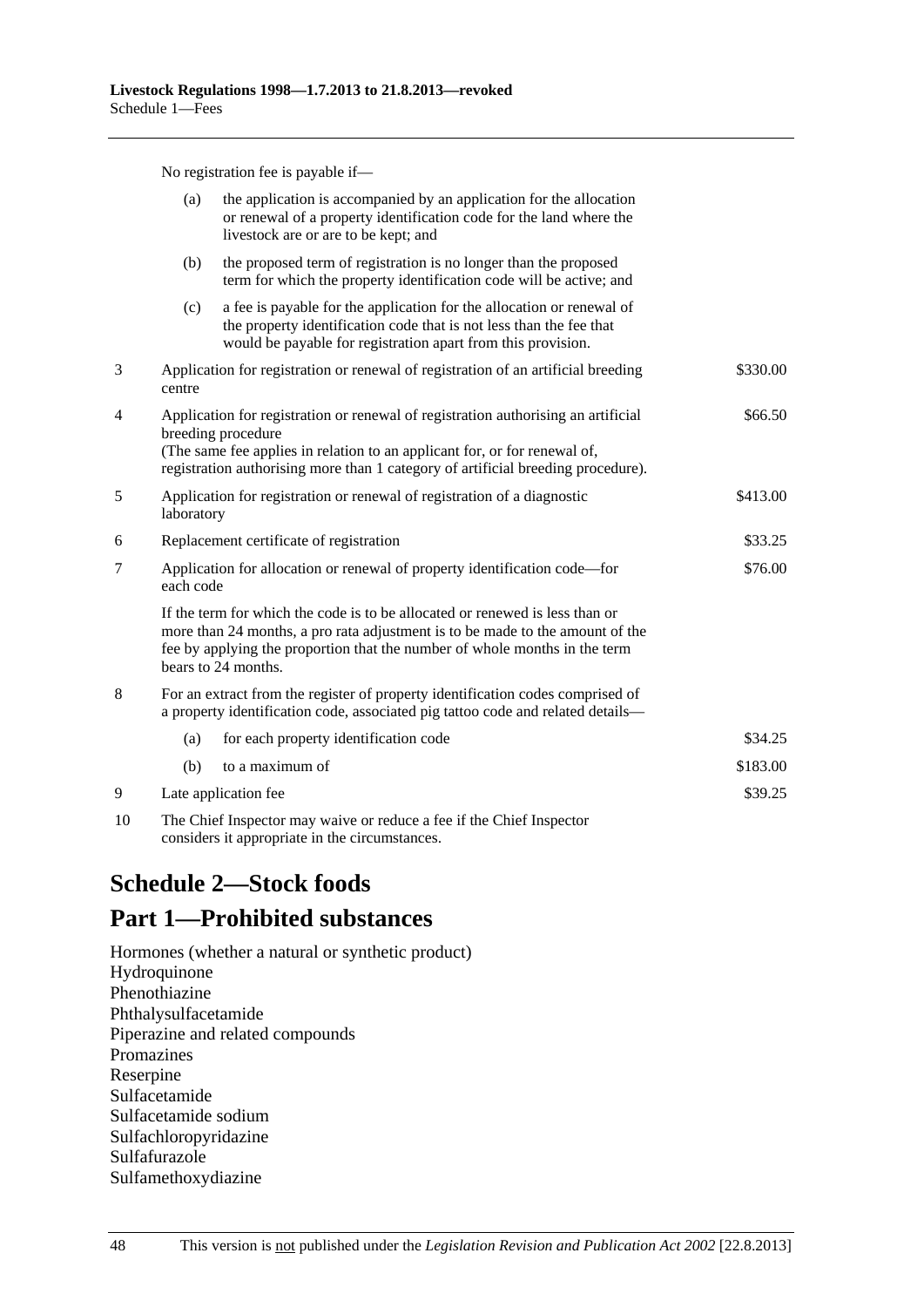| Sulfamonomethoxine                                                   |
|----------------------------------------------------------------------|
| Sulfanilimide                                                        |
| Sulfanitran                                                          |
| Sulfapyridine                                                        |
| Sulfathiazole                                                        |
| Thiofurfuran (except in stock food supplied for consumption by pigs) |
| <b>Thiouracil</b>                                                    |

# **Part 2—Permitted levels of organochlorine pesticides**

| <b>Substance</b>             | <b>Permitted maximum level</b> |
|------------------------------|--------------------------------|
| Aldrin                       | $0.01$ ppm                     |
| Chlordane                    | $0.01$ ppm                     |
| DDT, DDD, DDE combined total | $0.05$ ppm                     |
| Dieldrin                     | $0.01$ ppm                     |
| Endrin                       | $0.03$ ppm                     |
| Heptachlor                   | $0.02$ ppm                     |
| Hexachlorobenzene (HCB)      | $0.01$ ppm                     |
| Lindane (BHC)                | $0.10$ ppm                     |
| Any combination of the above | 0.10 ppm in aggregate          |
| $ppm =$ parts per million    |                                |

# **Part 3—Permitted levels of certain antioxidants**

| <b>Substance</b>             | <b>Permitted maximum level</b> |
|------------------------------|--------------------------------|
| Butylated hydroxy toluene    | $100$ ppm                      |
| Butylated hydroxy anisole    | $100$ ppm                      |
| Ethoxyquin                   | $150$ ppm                      |
| Propyl gallate               | $100$ ppm                      |
| Any combination of the above | 150 ppm in aggregate           |
| $ppm =$ parts per million    |                                |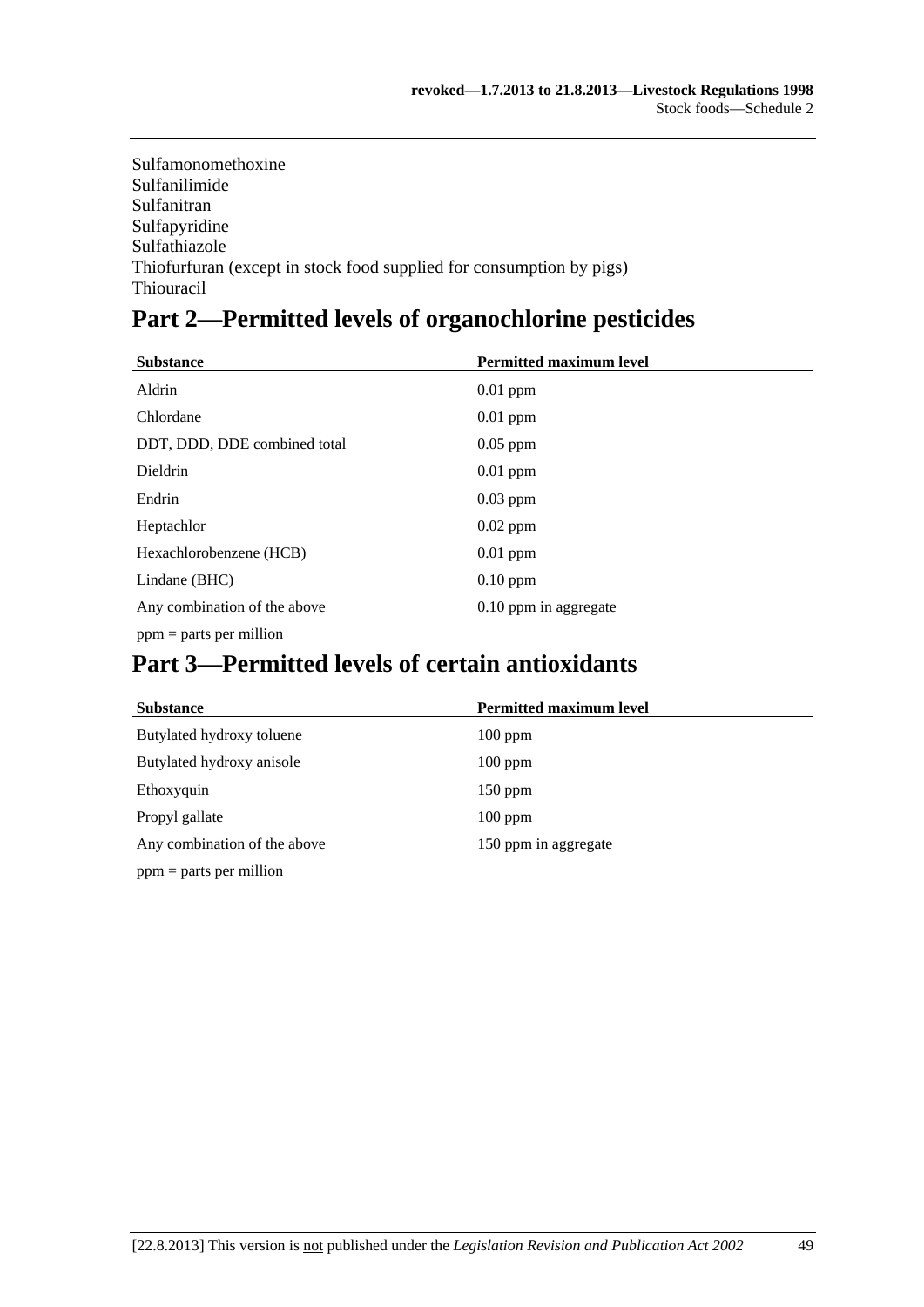# <span id="page-49-0"></span>**Legislative history**

## **Notes**

- Please note—References in the legislation to other legislation or instruments or to titles of bodies or offices are not automatically updated as part of the program for the revision and publication of legislation and therefore may be obsolete.
- Earlier versions of these regulations (historical versions) are listed at the end of the legislative history.
- For further information relating to the Act and subordinate legislation made under the Act see the Index of South Australian Statutes or www.legislation.sa.gov.au.

## **Revocation of regulations**

The *Livestock Regulations 1998* were revoked by Sch 4 cl 1 of the *Livestock Regulations 2013* on 22.8.2013.

## **Legislation revoked by principal regulations**

The *Livestock Regulations 1998* revoked the following:

*All regulations made under the Stock Act 1990*

## **Principal regulations and variations**

| Year | N <sub>0</sub> | Reference                | Commencement                                                                 |
|------|----------------|--------------------------|------------------------------------------------------------------------------|
| 1998 | 11             | Gazette 22.1.1998 p288   | $22.1.1998:$ r 2                                                             |
| 1999 | 20             | Gazette 25.3.1999 p1483  | 25.3.1999: r 2                                                               |
| 1999 | 210            | Gazette 28.10.1999 p2120 | 28.10.1999: r 2                                                              |
| 2000 | 129            | Gazette 15.6.2000 p3286  | $1.7.2000:$ r 2                                                              |
| 2000 | 143            | Gazette 22.6.2000 p3373  | 1.7.2000: r 2                                                                |
| 2001 | 2              | Gazette 18.1.2001 p144   | 31.1.2001: r 2                                                               |
| 2001 | 5              | Gazette 25.1.2001 p320   | 25.1.2001: r 2                                                               |
| 2001 | 195            | Gazette 23.8.2001 p3274  | $1.10.2001:$ r 2                                                             |
| 2001 | 271            | Gazette 20.12.2001 p5670 | 20.12.2001: r 2                                                              |
| 2002 | 173            | Gazette 29.8.2002 p3266  | $1.9.2002:$ r 2                                                              |
| 2004 | 8              | Gazette 12.2.2004 p467   | 12.2.2004 except Pt 6 Div 3 (rr 27B—27F) as<br>inserted by r 7-1.7.2004: r 2 |
| 2004 | 183            | Gazette 26.8.2004 p3436  | 29.8.2004: r 2                                                               |
| 2005 | 57             | Gazette 26.5.2005 p1410  | $1.7.2005:$ r 2                                                              |
| 2006 | 137            | Gazette 15.6.2006 p1868  | $1.7.2006$ : r 2                                                             |
| 2006 | 181            | Gazette 29.6.2006 p2137  | $1.7.2006$ : r 2                                                             |
| 2007 | 125            | Gazette 7.6.2007 p2481   | 1.7.2007: r 2                                                                |
| 2008 | 143            | Gazette 5.6.2008 p2187   | 1.7.2008: r 2                                                                |
| 2009 | 138            | Gazette 4.6.2009 p2613   | 1.7.2009: r 2                                                                |
| 2010 | 57             | Gazette 10.6.2010 p2706  | 1.7.2010: r 2                                                                |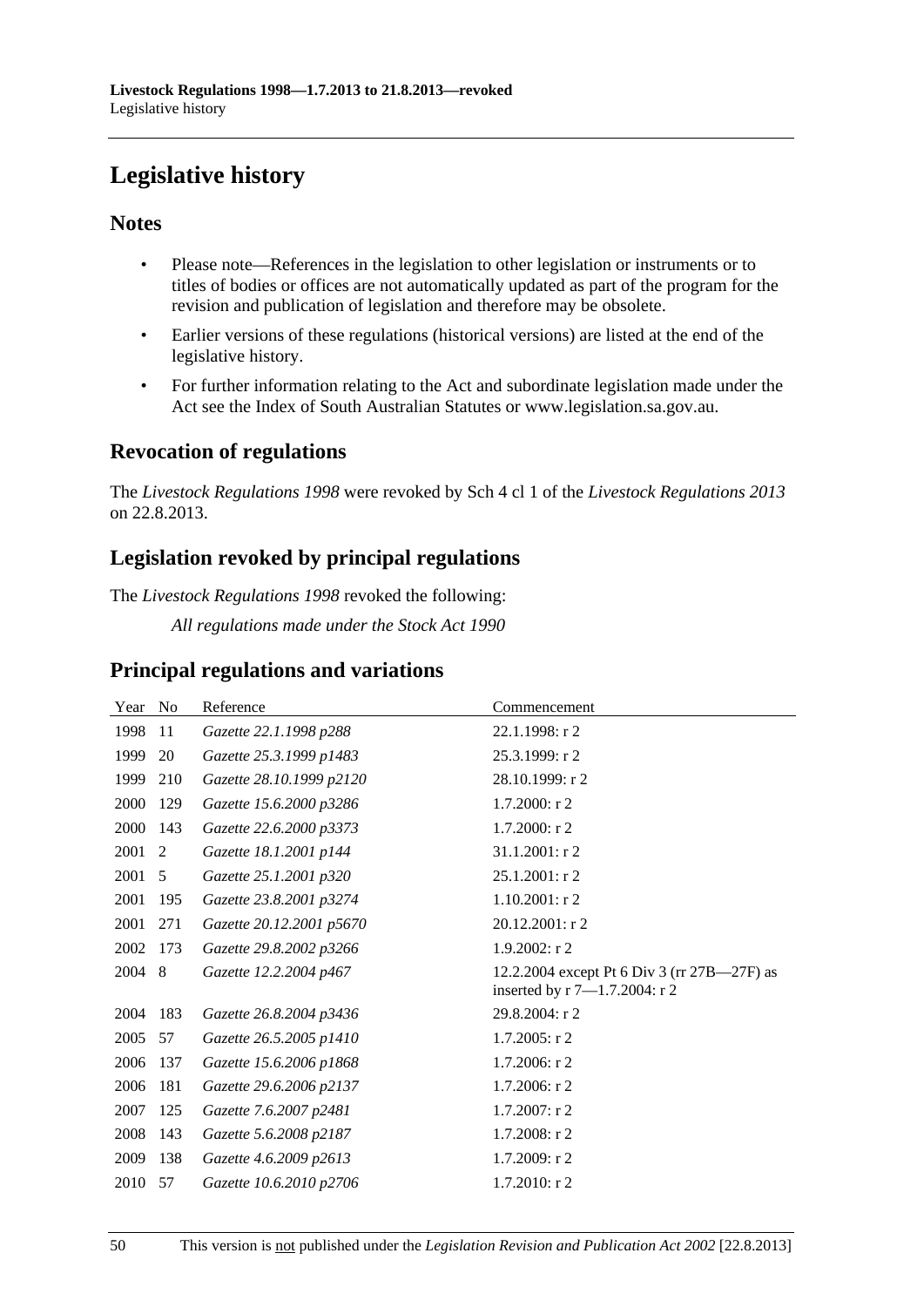|         | 2010 219 Gazette 4.11.2010 p5243  | $4.11.2010:$ r 2 |
|---------|-----------------------------------|------------------|
|         | 2010 265 Gazette 16.12.2010 p5717 | $1.1.2011:$ r 2  |
|         | 2011 91 Gazette 9.6.2011 p2136    | $1.7.2011:$ r 2  |
| 2012 49 | Gazette 31.5.2012 p2229           | $1.7.2012$ : r 2 |
| 2013 52 | Gazette 6.6.2013 p2107            | $1.7.2013$ : r 2 |
|         |                                   |                  |

## **Provisions varied**

|  |  | Entries that relate to provisions that have been deleted appear in italics. |
|--|--|-----------------------------------------------------------------------------|
|  |  |                                                                             |

| Provision                       | How varied                                                                | Commencement |
|---------------------------------|---------------------------------------------------------------------------|--------------|
| Pt <sub>1</sub>                 |                                                                           |              |
| $rr$ 2 and 3                    | omitted under the Legislation Revision and<br><b>Publication Act 2002</b> | 12.2.2004    |
| r <sub>4</sub>                  |                                                                           |              |
| corresponding law               | inserted by $181/2006$ r 4(1)                                             | 1.7.2006     |
| deer                            | inserted by $173/2002$ r 4(a)                                             | 1.9.2002     |
| HGP earmark                     | inserted by 20/1999 r 3                                                   | 25.3.1999    |
| HGP free<br>declaration         | inserted by 20/1999 r 3                                                   | 25.3.1999    |
| HGP free invoice                | inserted by 20/1999 r 3                                                   | 25.3.1999    |
| HGP free tag                    | inserted by 20/1999 r 3                                                   | 25.3.1999    |
|                                 | substituted by $129/2000$ r 3(a)                                          | 1.7.2000     |
|                                 | varied by 219/2010 r 4(1)                                                 | 4.11.2010    |
| of stock agent                  | identification code inserted by $265/2010$ r 4(1)                         | 1.1.2011     |
| identification tag              | inserted by 173/2002 r 4(b)                                               | 1.9.2002     |
| pig tattoo code                 | inserted by 265/2010 r 4(2)                                               | 1.1.2011     |
| property<br>identification code | inserted by 265/2010 r 4(2)                                               | 1.1.2011     |
|                                 | responsible person inserted by $265/2010$ r 4(2)                          | 1.1.2011     |
| stock agent                     | inserted by 265/2010 r 4(2)                                               | 1.1.2011     |
| transaction tag                 | inserted by $129/2000r3(b)$                                               | 1.7.2000     |
|                                 | varied by 181/2006 r 4(2)                                                 | 1.7.2006     |
|                                 | deleted by $219/2010r$ 4(2)                                               | 4.11.2010    |
|                                 | vendor declaration inserted by 5/2001 r 3                                 | 25.1.2001    |
| r <sub>5</sub>                  |                                                                           |              |
| r 5(1)                          | r 5 redesignated as r 5(1) by 210/1999 r 3                                | 28.10.1999   |
|                                 | varied by 271/2001 r 3(a)                                                 | 20.12.2001   |
| r 5(2)                          | inserted by 210/1999 r 3                                                  | 28.10.1999   |
|                                 | varied by 271/2001 r 3(b)                                                 | 20.12.2001   |
|                                 | (c), (d) deleted by $271/2001$ r 3(c)                                     | 20.12.2001   |
| $r$ 5A                          | inserted by 129/2000 r 4                                                  | 1.7.2000     |
| Pt 1A                           | inserted by 2/2001 r 4                                                    | 31.1.2001    |
| r 5D                            |                                                                           |              |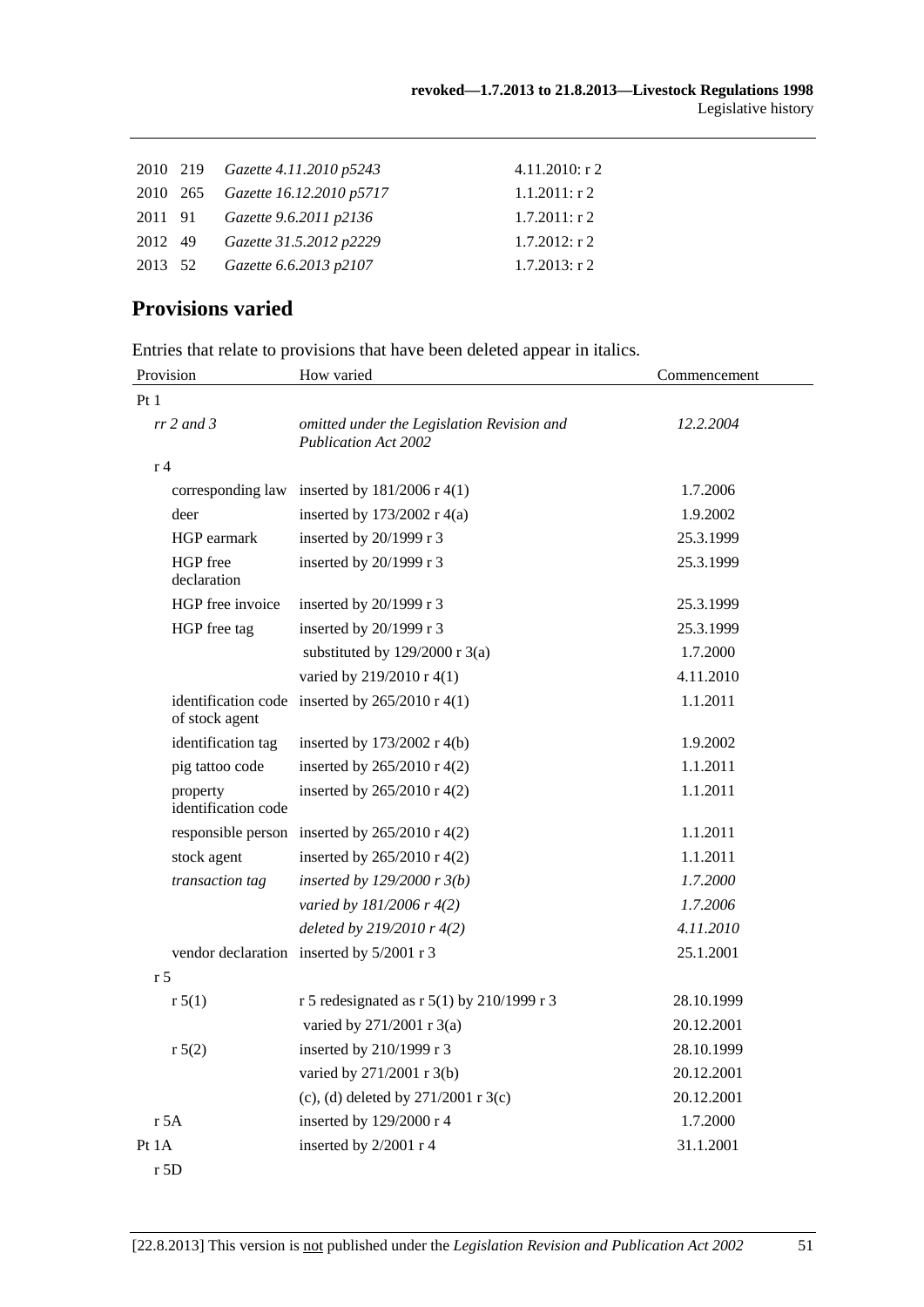#### **Livestock Regulations 1998—1.7.2013 to 21.8.2013—revoked**  Legislative history

| r 5D(4)                                 | inserted by 265/2010 r 5                       | 1.1.2011  |
|-----------------------------------------|------------------------------------------------|-----------|
| Pt 1B                                   | inserted by 173/2002 r 5                       | 1.9.2002  |
|                                         | substituted by 265/2010 r 6                    | 1.1.2011  |
| Pt 5                                    |                                                |           |
| $rr 20 - 24$                            | substituted by 20/1999 r 4                     | 25.3.1999 |
| r 22                                    |                                                |           |
| r 22(2)                                 | substituted by 5/2001 r 4                      | 25.1.2001 |
| r25                                     | deleted by 20/1999 r 4                         | 25.3.1999 |
| Pt 5A                                   | inserted by 265/2010 r 7                       | 1.1.2011  |
| Pt 6 before substitution<br>by 129/2000 | varied by 20/1999 r 5                          | 25.3.1999 |
| Pt 6                                    | substituted by 129/2000 r 5                    | 25.3.2000 |
| Pt 6 Div 1                              |                                                |           |
| heading                                 | inserted by 8/2004 r 5                         | 12.2.2004 |
| r 26                                    |                                                |           |
| r 26(1)                                 | r 26 redesignated as r 26(1) by 8/2004 r 6(5)  | 12.2.2004 |
| animal holding<br>area                  | inserted by 219/2010 r 5(1)                    | 4.11.2010 |
| authorised<br>manufacturer              | varied by 173/2002 r 6(a)                      | 1.9.2002  |
|                                         | varied by 219/2010 r 5(2)                      | 4.11.2010 |
| authorised<br>recycler                  | varied by 219/2010 r 5(3)                      | 4.11.2010 |
| bobby calf                              | deleted by $181/2006$ r $5(1)$                 | 1.7.2006  |
|                                         | inserted by 219/2010 r 5(4)                    | 4.11.2010 |
| breeder                                 | inserted by $8/2004$ r6(1)                     | 12.2.2004 |
|                                         | deleted by $219/2010$ r $5(5)$                 | 4.11.2010 |
| cattle                                  | inserted by 219/2010 r 5(5)                    | 4.11.2010 |
| destination land                        | inserted by 219/2010 r 5(5)                    | 4.11.2010 |
|                                         | identification code inserted by $8/2004$ r6(1) | 12.2.2004 |
|                                         | substituted by $181/2006$ r $5(2)$             | 1.7.2006  |
|                                         | substituted by $265/2010$ r 8(1)               | 1.1.2011  |
| land of dispatch                        | inserted by 219/2010 r 5(6)                    | 4.11.2010 |
| live export depot                       | inserted by 219/2010 r 5(6)                    | 4.11.2010 |
| livestock                               | varied by 173/2002 r 6(b)                      | 1.9.2002  |
|                                         | varied by 181/2006 r 5(3)                      | 1.7.2006  |
| livestock saleyard                      | inserted by $8/2004$ r $6(2)$                  | 12.2.2004 |
| movement<br>documentation               | inserted by 219/2010 r 5(7)                    | 4.11.2010 |
| national vendor<br>declaration          | inserted by $8/2004$ r $6(2)$                  | 12.2.2004 |
|                                         | substituted by $219/2010$ r 5(7)               | 4.11.2010 |
| <b>NLIS</b>                             | inserted by 219/2010 r 5(7)                    | 4.11.2010 |
| <b>NLIS</b> database<br>manager         | inserted by 219/2010 r 5(7)                    | 4.11.2010 |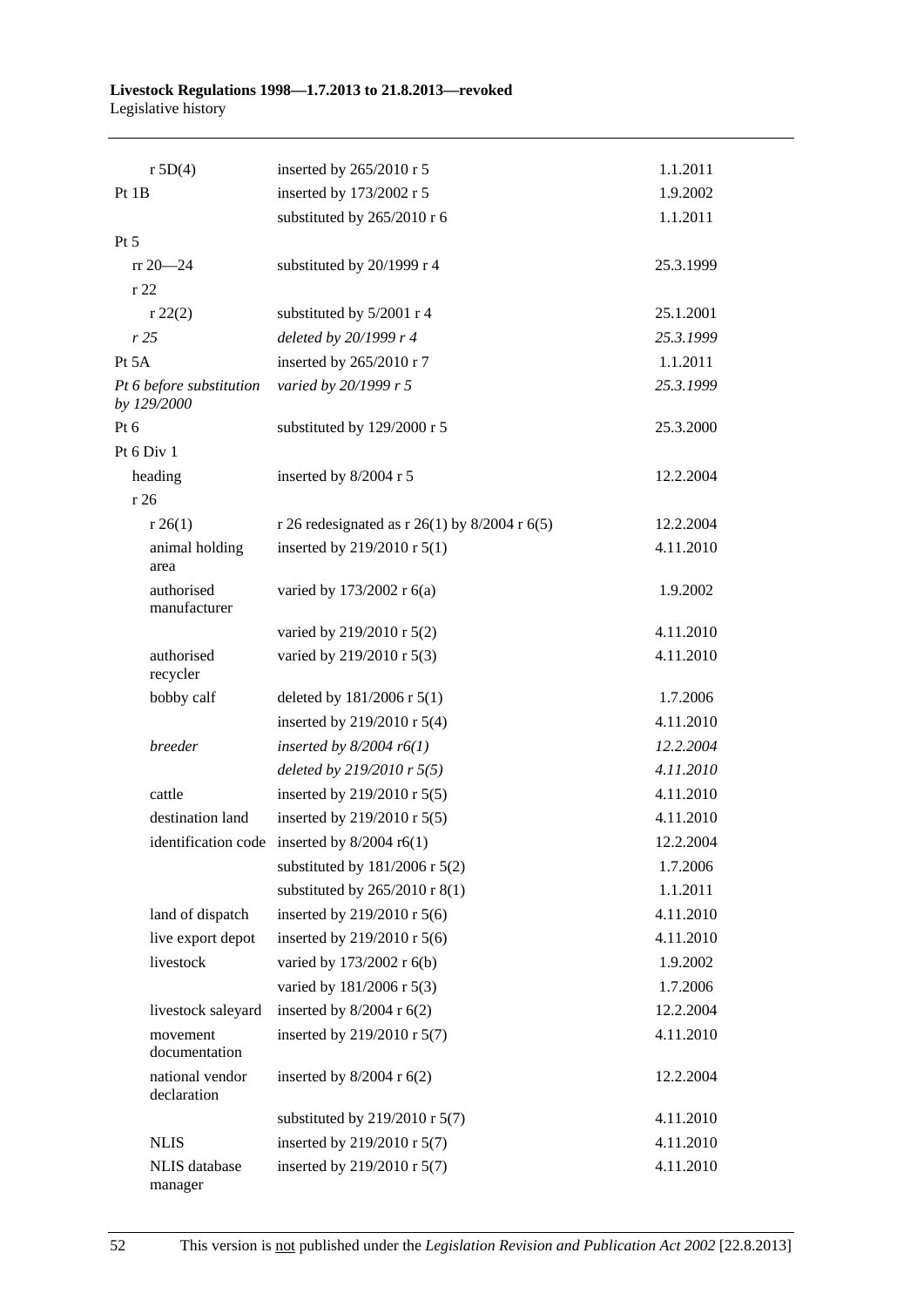| non-functioning<br><b>PID</b>                 | inserted by 219/2010 r 5(7)                      | 4.11.2010 |  |
|-----------------------------------------------|--------------------------------------------------|-----------|--|
| over-the-hooks<br>sale                        | inserted by 219/2010 r 5(7)                      | 4.11.2010 |  |
| permanent<br>identification<br>device         | varied by 173/2002 r $6(c)$                      | 1.9.2002  |  |
|                                               | substituted by $181/2006$ r 5(4)                 | 1.7.2006  |  |
|                                               | deleted by 219/2010 r 5(8)                       | 4.11.2010 |  |
| PID or permanent<br>identification<br>device  | inserted by 219/2010 r 5(8)                      | 4.11.2010 |  |
|                                               | port for live export inserted by 219/2010 r 5(8) | 4.11.2010 |  |
| prescribed<br>database manager                | inserted by $8/2004$ r $6(3)$                    | 12.2.2004 |  |
|                                               | deleted by 219/2010 r 5(8)                       | 4.11.2010 |  |
| prescribed<br>movement details                | inserted by 219/2010 r 5(8)                      | 4.11.2010 |  |
| prescribed<br>premises                        | inserted by 219/2010 r 5(8)                      | 4.11.2010 |  |
| property<br>identification code               | deleted by $8/2004$ r $6(4)$                     | 12.2.2004 |  |
| sheep health<br>statement                     | inserted by 219/2010 r 5(8)                      | 4.11.2010 |  |
| special event                                 | inserted by 219/2010 r 5(8)                      | 4.11.2010 |  |
| stock agent                                   | inserted by 219/2010 r $5(8)$                    | 4.11.2010 |  |
|                                               | deleted by 265/2010 r 8(2)                       | 1.1.2011  |  |
| unmanaged goat                                | inserted by $219/2010$ r $5(8)$                  | 4.11.2010 |  |
| r 26(2)                                       | inserted by $8/2004$ r $6(5)$                    | 12.2.2004 |  |
|                                               | substituted by 219/2010 r 5(9)                   | 4.11.2010 |  |
| r 26(3)                                       | inserted by 219/2010 r 5(9)                      | 4.11.2010 |  |
| rr 26A and 26B                                | inserted by 219/2010 r 6                         | 4.11.2010 |  |
| r 27 before deletion<br>by 8/2004 r 7         |                                                  |           |  |
| r 27(1)                                       | varied by 173/2002 r $7(a)$                      | 1.9.2002  |  |
| $r 27(4)$ and (5)                             | deleted by $173/2002 r 7(b)$                     | 1.9.2002  |  |
| r 27                                          | deleted by $8/2004$ r 7                          | 12.2.2004 |  |
| r 27A—see r 27G                               |                                                  |           |  |
| $r 27B$ -see r 27H                            |                                                  |           |  |
| Pt 6 Div 2 before<br>substitution by 219/2010 | inserted by $8/2004$ r 7                         | 12.2.2004 |  |
| r 27A                                         | substituted by $181/2006$ r 6                    | 1.7.2006  |  |
| $rr$ 27AB and 27AC                            | inserted by $181/2006$ r 6                       | 1.7.2006  |  |
| Pt $6$ Div $2$                                | substituted by 219/2010 r 7                      | 4.11.2010 |  |
| Pt 6 Div 3 before<br>deletion by 219/2010     | inserted by $8/2004$ r 7                         | 1.7.2004  |  |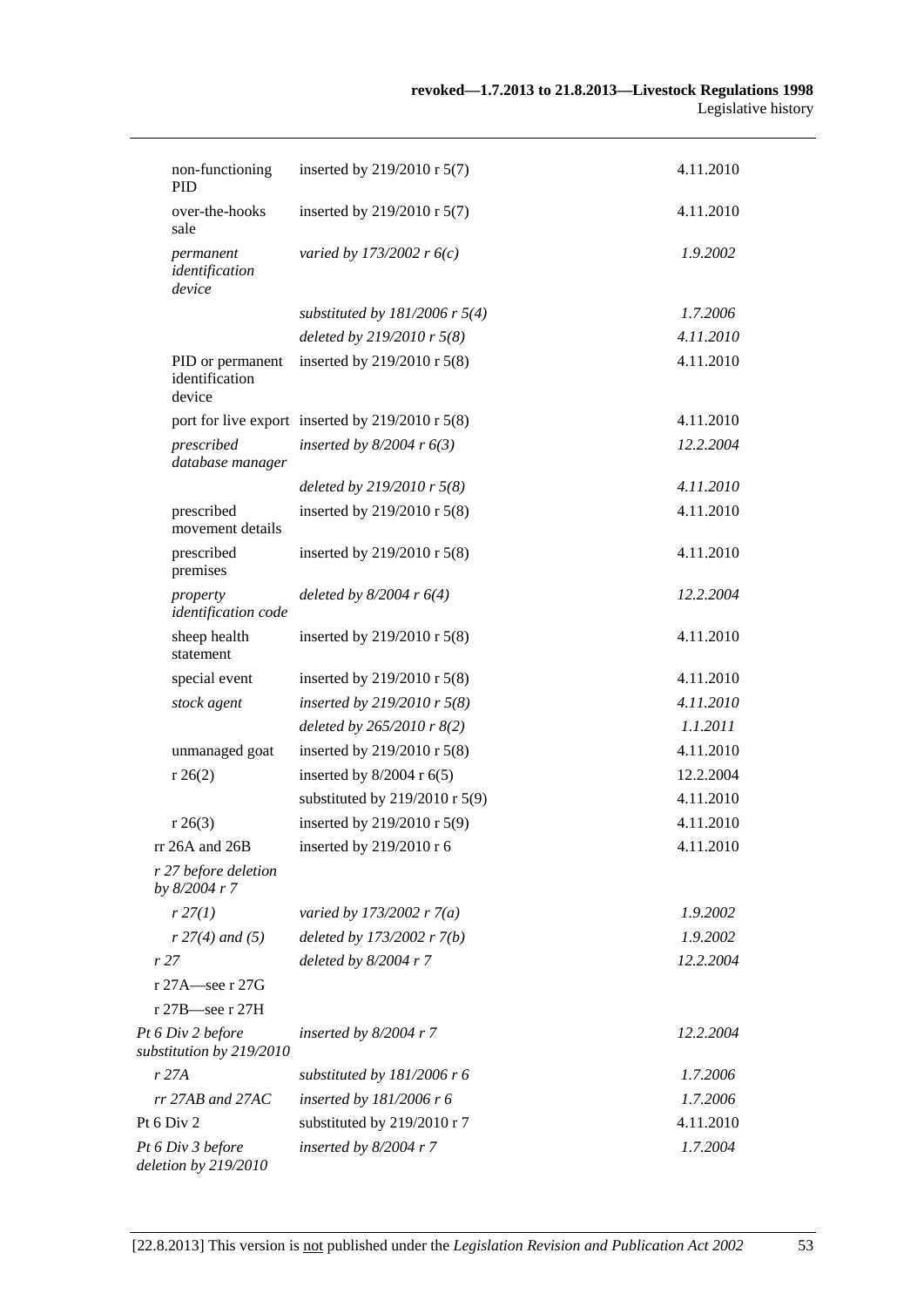|                                          | heading varied by $181/2006$ r 7               | 1.7.2006  |
|------------------------------------------|------------------------------------------------|-----------|
| $r$ 27 $C$                               | substituted by 181/2006 r 8                    | 1.7.2006  |
| r27D                                     | varied by 181/2006 r 9                         | 1.7.2006  |
| $r$ 27 $E$                               |                                                |           |
| $r$ 27 $E(1)$                            | varied by 181/2006 r 10(1)                     | 1.7.2006  |
| $r$ 27 $E(2)$                            | varied by 181/2006 r 10(2)                     | 1.7.2006  |
| Pt 6 Div 3                               | deleted by 219/2010 r 7                        | 4.11.2010 |
|                                          | inserted by 265/2010 r 9                       | 1.1.2011  |
| Pt 6 Div 3A                              | inserted by 181/2006 r 11                      | 1.7.2006  |
|                                          | deleted by 219/2010 r 7                        | 4.11.2010 |
| Pt 6 Div 4                               |                                                |           |
| heading                                  | inserted by 8/2004 r 8                         | 12.2.2004 |
| r 27G                                    | r 27A inserted by 173/2002 r 8                 | 1.9.2002  |
|                                          | r 27A redesignated as r 27G by $8/2004$ r 4(1) | 12.2.2004 |
| $r \, 27G(1)$                            | varied by 8/2004 r 9(1)                        | 12.2.2004 |
| r 27G(2)                                 | varied by $8/2004$ r $9(2)$                    | 12.2.2004 |
|                                          | deleted by 219/2010 r 8                        | 4.11.2010 |
| Pt 6 Div 5                               |                                                |           |
| heading                                  | inserted by 8/2004 r 10                        | 12.2.2004 |
| r 27H                                    | r 27B inserted by 173/2002 r 8                 | 1.9.2002  |
|                                          | r 27B redesignated as r 27H by 8/2004 r4(2)    | 12.2.2004 |
| r 27H(1)                                 | varied by 219/2010 r 9(1), (2)                 | 4.11.2010 |
| r 28                                     |                                                |           |
| r 28(1)                                  | varied by 219/2010 r 10                        | 4.11.2010 |
| r 28(2)                                  | deleted by 181/2006 r 12                       | 1.7.2006  |
| r 29 before<br>substitution by<br>8/2004 |                                                |           |
| r 29(1)                                  | varied by 173/2002 r $9(a)$                    | 1.9.2002  |
| r 29(2)                                  | varied by 173/2002 r 9(b), (c)                 | 1.9.2002  |
| r 29 before deletion<br>by 265/2010      | substituted by 8/2004 r 11                     | 12.2.2004 |
| r 29(3)                                  | varied by $219/2010$ r $11(1)$                 | 4.11.2010 |
| r 29(7)                                  | varied by 219/2010 r 11(2)                     | 4.11.2010 |
| r 29                                     | deleted by 265/2010 r 10                       | 1.1.2011  |
| r 29A                                    | varied by 173/2002 r 10                        | 1.9.2002  |
|                                          | varied by 219/2010 r 12(1), (2)                | 4.11.2010 |
| r 29B                                    | varied by 173/2002 r 11                        | 1.9.2002  |
|                                          | varied by 8/2004 r 12                          | 12.2.2004 |
|                                          | varied by 219/2010 r 13(1)-(3)                 | 4.11.2010 |
| r 29C before<br>substitution by          |                                                |           |

*219/2010*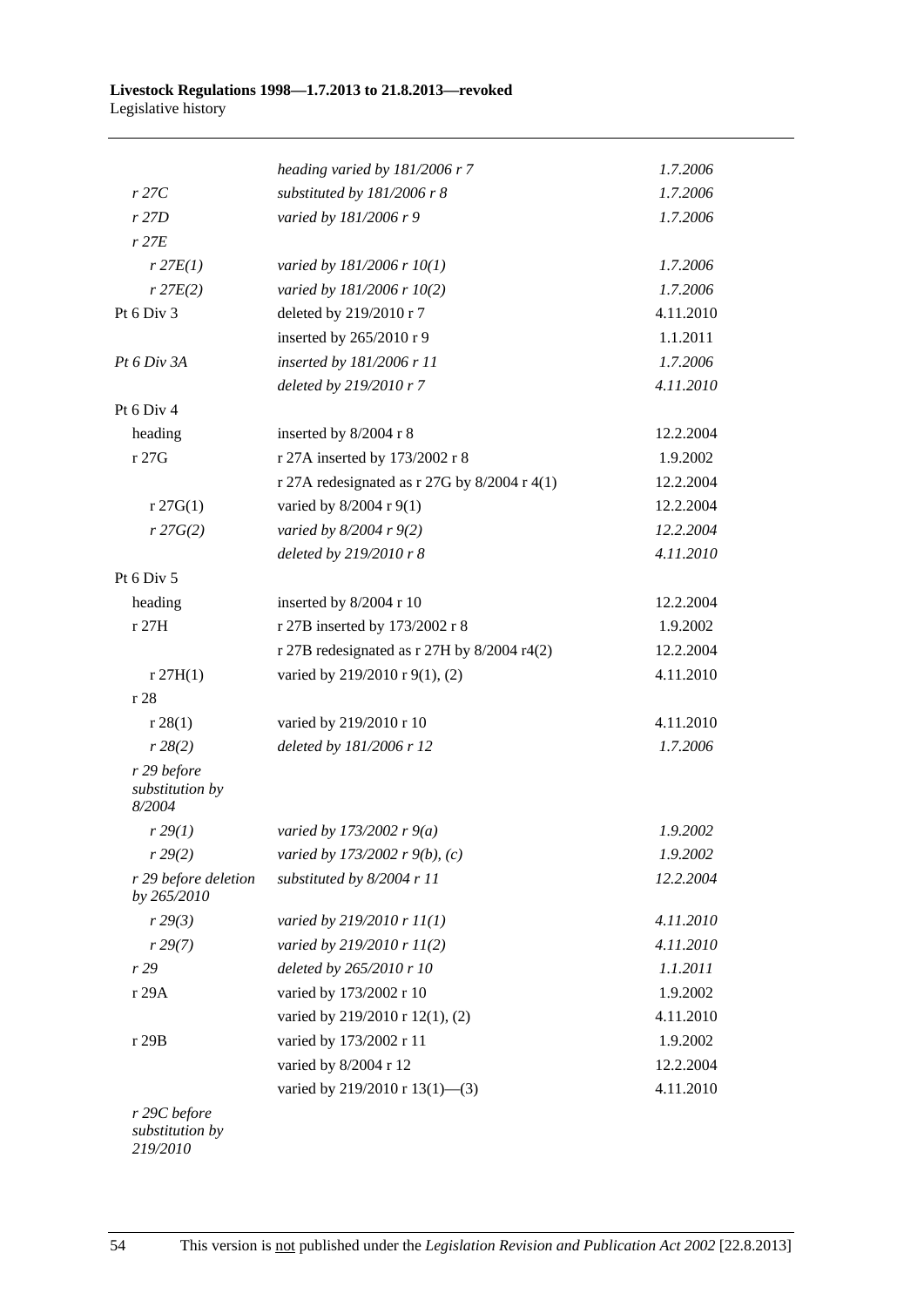| $r \, 29C(1)$                            | r 29C redesignated as $r$ 29C(1) by 181/2006<br>r 13 | 1.7.2006   |
|------------------------------------------|------------------------------------------------------|------------|
| r 29C(2)                                 | inserted by 181/2006 r 13                            | 1.7.2006   |
| rr 29C and 29D                           | substituted by 219/2010 r 14                         | 4.11.2010  |
| r 29DA                                   | inserted by 219/2010 r 14                            | 4.11.2010  |
| r 29E                                    |                                                      |            |
| r 29E(1)                                 | varied by 219/2010 r 15(1), (2)                      | 4.11.2010  |
| r 29E(3)                                 | inserted by 219/2010 r 15(3)                         | 4.11.2010  |
| r 29F                                    | varied by 173/2002 r 12                              | 1.9.2002   |
|                                          | varied by 219/2010 r 16(1), (2)                      | 4.11.2010  |
| Pt 7                                     |                                                      |            |
| r30                                      |                                                      |            |
| $r \ 30(3)$                              |                                                      |            |
| market                                   | varied by 8/2004 r 13                                | 12.2.2004  |
| Pt $7A$                                  | inserted by 5/2001 r 5                               | 25.1.2001  |
| Pt 8                                     | inserted by 143/2000 r 3                             | 1.7.2000   |
| r 33                                     | inserted by 2/2001 r 5                               | 31.1.2001  |
| r 34                                     | inserted by 195/2001 r 3                             | 1.10.2001  |
| r 34A                                    | inserted by 173/2002 r 13                            | 1.9.2002   |
| Pt 9                                     | inserted by 271/2001 r 4                             | 20.12.2001 |
|                                          | substituted by 183/2004 r 4                          | 29.8.2004  |
| Sch 1 before<br>substitution by 57/2005  |                                                      |            |
| Item A1                                  | inserted by $2/2001$ r 6                             | 31.1.2001  |
| Item B1                                  | inserted by 173/2002 r 14                            | 1.9.2002   |
| Item 5                                   | inserted by $8/2004$ r 14                            | 12.2.2004  |
| Sch 1                                    | substituted by 57/2005 r 4                           | 1.7.2005   |
|                                          | substituted by 137/2006 r 4                          | 1.7.2006   |
|                                          | substituted by 125/2007 r 4                          | 1.7.2007   |
|                                          | substituted by 143/2008 r 4                          | 1.7.2008   |
|                                          | substituted by 138/2009 r 4                          | 1.7.2009   |
|                                          | substituted by 57/2010 r 4                           | 1.7.2010   |
|                                          | varied by $265/2010 \text{ r } 11(1)$ —(3)           | 1.1.2011   |
|                                          | substituted by 91/2011 r 4                           | 1.7.2011   |
|                                          | substituted by 49/2012 r 4                           | 1.7.2012   |
|                                          | substituted by 52/2013 r 4                           | 1.7.2013   |
| Sch 2 before<br>substitution by 183/2004 | inserted by $2/2001$ r 7                             | 31.1.2001  |
| $cl$ $IA$                                | inserted by 173/2002 r 15                            | 1.9.2002   |
| Sch 2                                    | substituted by 183/2004 r 5                          | 29.8.2004  |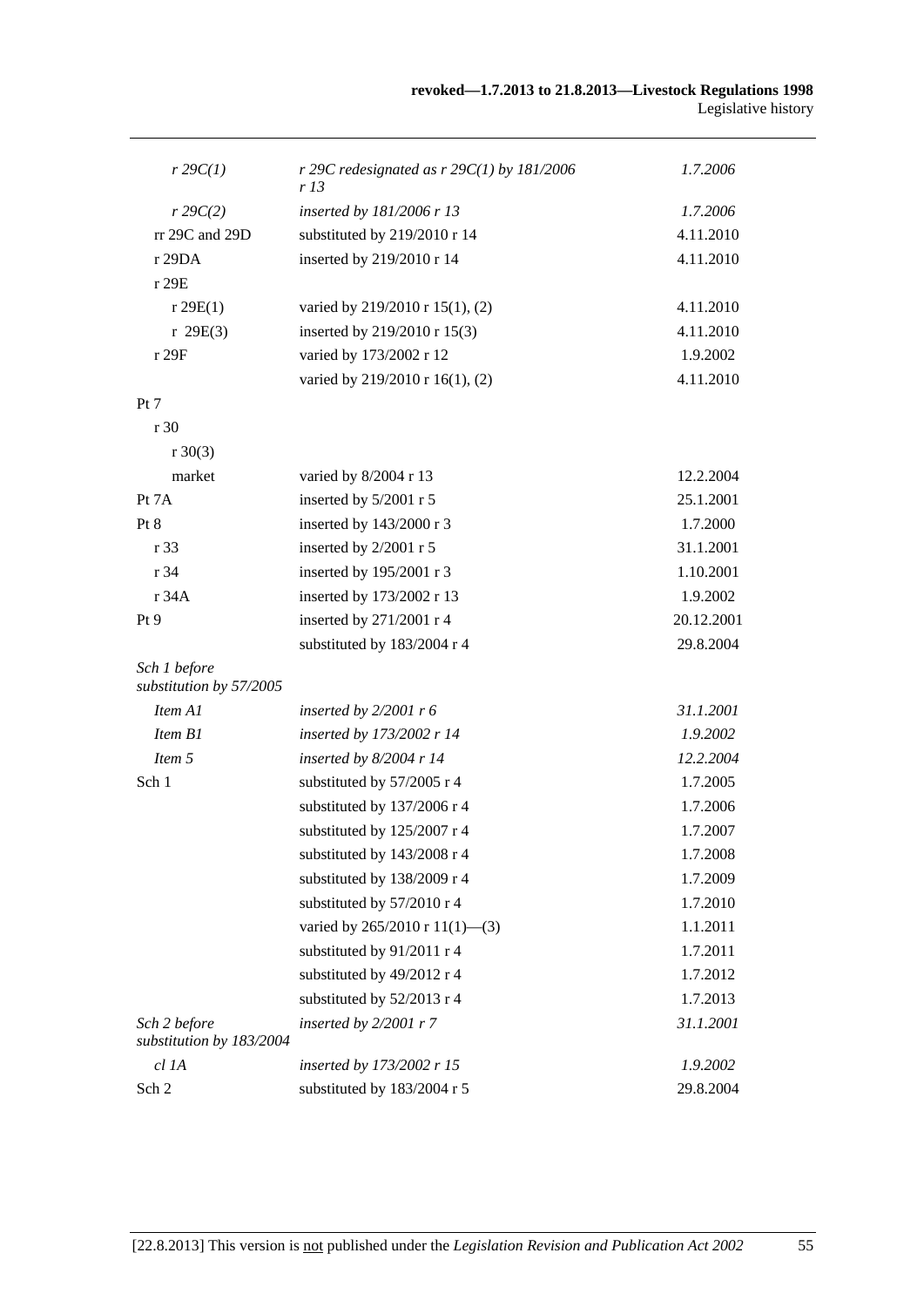## **Transitional etc provisions associated with regulations or variations**

## *Transitional provision from Livestock Variation Regulations 2004 (No 8 of 2004)*

#### **1—Register of identification codes**

- (1) If, immediately before 9 February 2004, land has allotted to it a property identification code under regulation 29 of the *[Livestock Regulations 1998](http://www.legislation.sa.gov.au/index.aspx?action=legref&type=act&legtitle=Livestock%20Regulations%201998)*, the property identification code of the land will be taken to be the identification code of the land allotted under that regulation as substituted by these regulations.
- (2) In including an identification code that was formerly a property identification code in the register of identification codes maintained under regulation 29 of the *[Livestock](http://www.legislation.sa.gov.au/index.aspx?action=legref&type=act&legtitle=Livestock%20Regulations%201998)  [Regulations 1998](http://www.legislation.sa.gov.au/index.aspx?action=legref&type=act&legtitle=Livestock%20Regulations%201998)* as substituted by these regulations, the Chief Inspector must specify the person to whom the code is to be taken to be allotted (and the code is to be taken to have been so allotted).

## *Livestock Variation Regulations 2010 (No 219 of 2010), Sch 1—Transitional provision*

#### **1—Prescribed database manager to continue as NLIS database manager**

The person designated by notice in the Gazette immediately before the commencement of these regulations as the prescribed database manager will be taken, on that commencement, to be the NLIS database manager.

## *Livestock Variation Regulations 2010 (No 265 of 2010), Sch 1—Transitional provisions*

## **1—Property identification codes**

If, immediately before the commencement of these variation regulations, an identification code for a place is entered on the register kept under regulation 29 of the *[Livestock Regulations 1998](http://www.legislation.sa.gov.au/index.aspx?action=legref&type=subordleg&legtitle=Livestock%20Regulations%201998)* and the expiry date for the code falls after that commencement—

- (a) the code will be taken to have been allocated as the property identification code for the place under regulation 25 of the regulations (as inserted by these variation regulations); and
- (b) the person entered on the register as the person to whom the identification code is allotted will be taken to be the responsible person for the property identification code; and
- (c) subject to the regulations, the property identification code will remain active for 2 years after the day on which the code was last allotted under regulation 29 or, if that period has already expired, the day falling 1 month after the day of commencement of these variation regulations.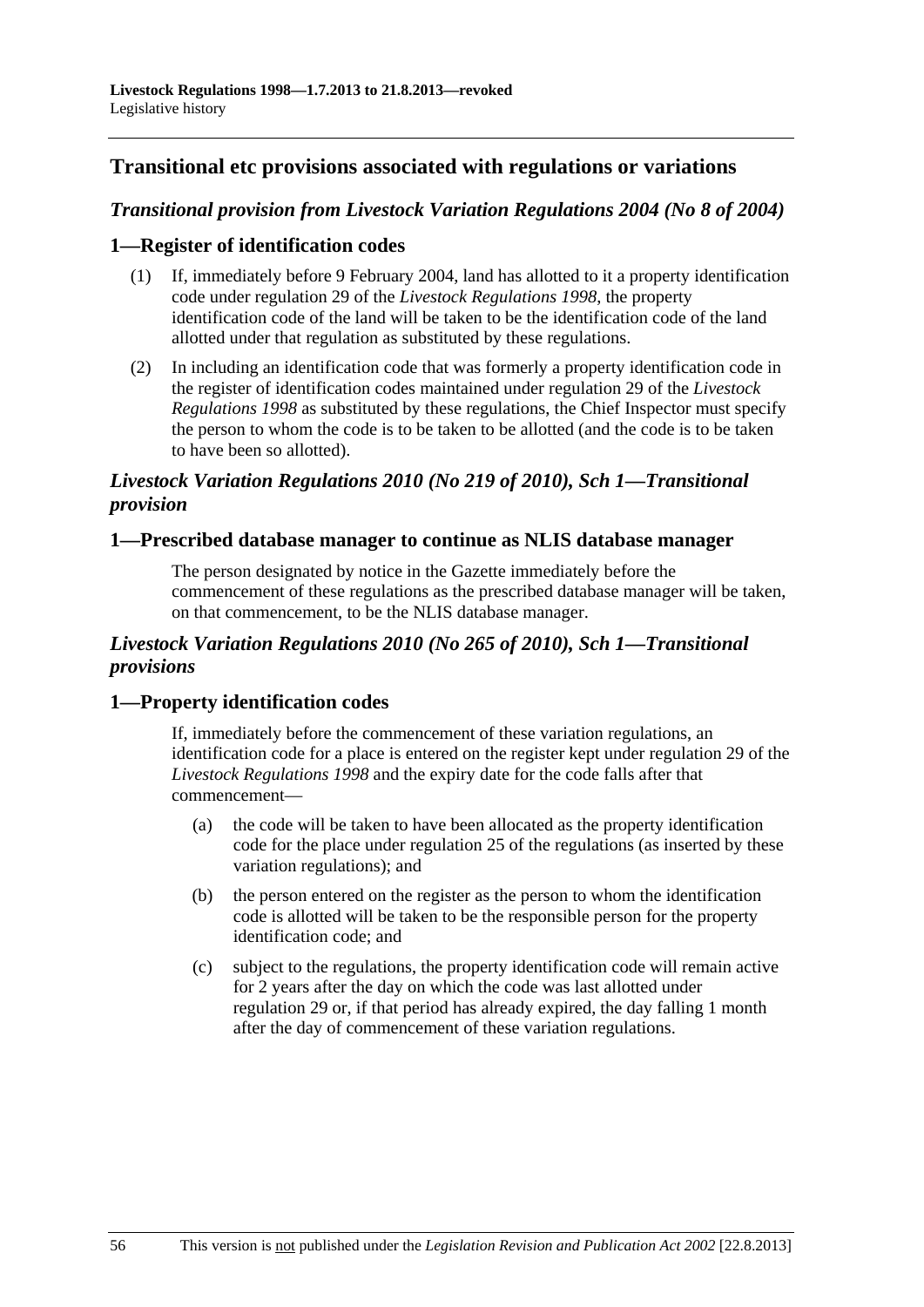## **2—Pig tattoo codes**

If, immediately before the commencement of these variation regulations, a brand is registered under the *[Branding of Pigs Act 1964](http://www.legislation.sa.gov.au/index.aspx?action=legref&type=act&legtitle=Branding%20of%20Pigs%20Act%201964)* and the expiry date for the brand falls after that commencement, the brand will be taken to have been allocated as a pig tattoo code under regulation 25B of the *[Livestock Regulations 1998](http://www.legislation.sa.gov.au/index.aspx?action=legref&type=subordleg&legtitle=Livestock%20Regulations%201998)* (as inserted by these variation regulations) and associated with a property identification code determined by the Chief Inspector.

## **3—Stock agent identification codes**

If, immediately before the commencement of these variation regulations, an identification code of a stock agent is entered on the register kept under regulation 29 of the *[Livestock Regulations 1998](http://www.legislation.sa.gov.au/index.aspx?action=legref&type=subordleg&legtitle=Livestock%20Regulations%201998)* it will be taken to have been allocated as the identification code of the stock agent under regulation 25D of the regulations (as inserted by these variation regulations).

## **4—Registration of keepers of livestock other than pigs or deer**

If, immediately before the commencement of these variation regulations, a person is entered on the register of identification codes kept under regulation 29 of the *[Livestock](http://www.legislation.sa.gov.au/index.aspx?action=legref&type=subordleg&legtitle=Livestock%20Regulations%201998)  [Regulations 1998](http://www.legislation.sa.gov.au/index.aspx?action=legref&type=subordleg&legtitle=Livestock%20Regulations%201998)* as an owner of livestock to whom an identification code is allocated (being an owner of a class of livestock prescribed for the purposes of section 17 of the *[Livestock Act 1997](http://www.legislation.sa.gov.au/index.aspx?action=legref&type=act&legtitle=Livestock%20Act%201997)* other than pigs or deer) and the expiry date for the code falls after that commencement—

- (a) the person will, without application, be taken to have been registered as the keeper of livestock under section 17 of the *[Livestock Act 1997](http://www.legislation.sa.gov.au/index.aspx?action=legref&type=act&legtitle=Livestock%20Act%201997)*; and
- (b) subject to the regulations, the registration of the person under section 17 of the *[Livestock Act 1997](http://www.legislation.sa.gov.au/index.aspx?action=legref&type=act&legtitle=Livestock%20Act%201997)* will be taken to expire 2 years after the day on which the identification code was last allotted under regulation 29 or, if that period has already expired, the day falling 1 month after the day of commencement of these variation regulations.

## **5—Registration of keepers of pigs**

If, immediately before the commencement of these variation regulations, a person is registered as a proprietor of a brand under the *[Branding of Pigs Act 1964](http://www.legislation.sa.gov.au/index.aspx?action=legref&type=act&legtitle=Branding%20of%20Pigs%20Act%201964)* and the expiry date for the brand falls after that commencement—

- (a) the person will, without application, be taken to have been registered as a keeper of pigs under section 17 of the *[Livestock Act 1997](http://www.legislation.sa.gov.au/index.aspx?action=legref&type=act&legtitle=Livestock%20Act%201997)*; and
- (b) subject to the *[Livestock Regulations 1998](http://www.legislation.sa.gov.au/index.aspx?action=legref&type=subordleg&legtitle=Livestock%20Regulations%201998)*, the registration of the person under section 17 of the *[Livestock Act 1997](http://www.legislation.sa.gov.au/index.aspx?action=legref&type=act&legtitle=Livestock%20Act%201997)* will be taken to expire 2 years after the day on which the registration of the brand was last granted or renewed under the *[Branding of Pigs Act 1964](http://www.legislation.sa.gov.au/index.aspx?action=legref&type=act&legtitle=Branding%20of%20Pigs%20Act%201964)* or, if that period has already expired, the day falling 1 month after the day of commencement of these variation regulations.